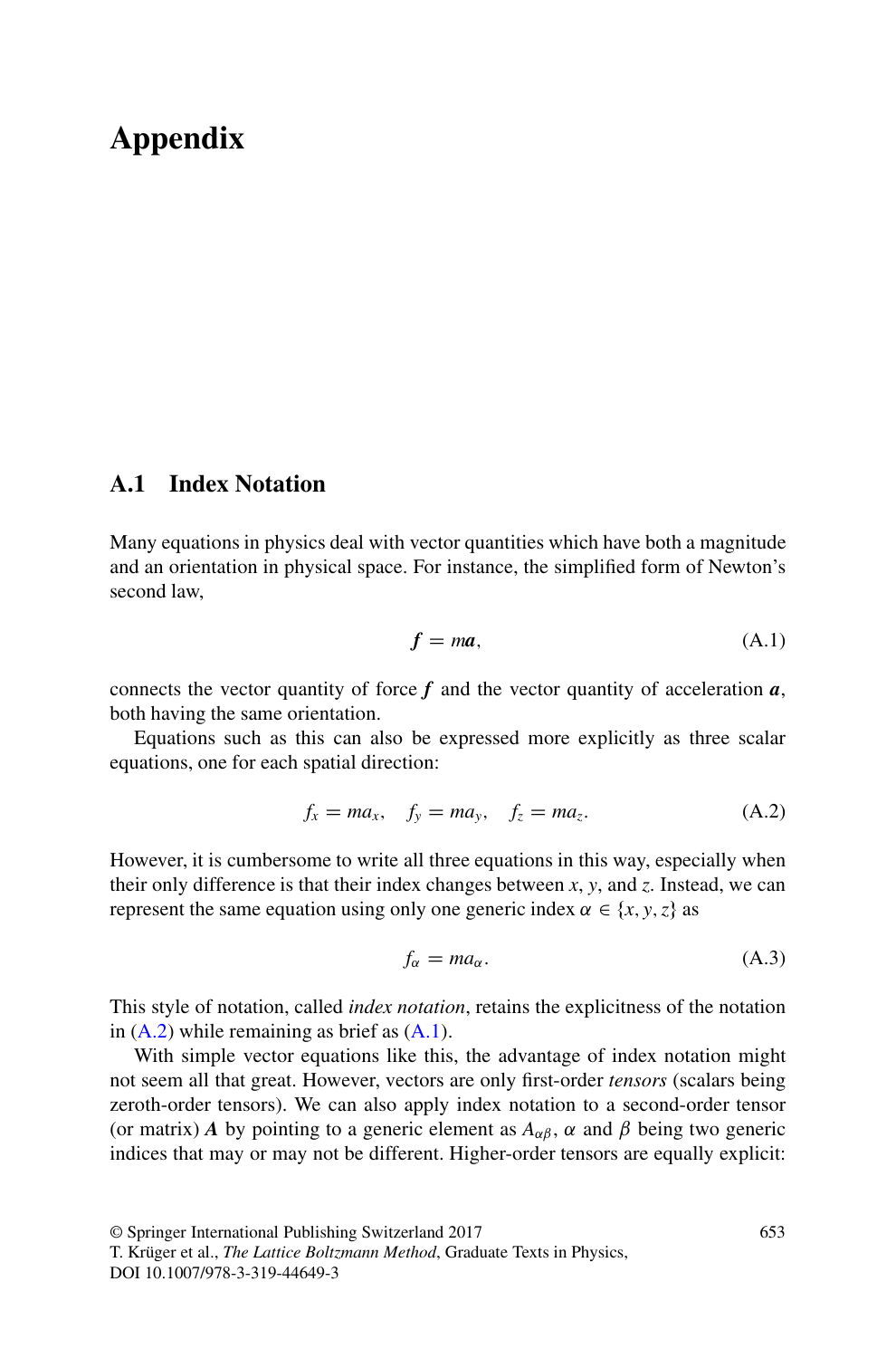a generic element of the third-order tensor  $\bm{R}$  is  $R_{\alpha\beta\gamma}$ . Indeed, this style of notation lets us immediately see the order of the tensor from the number of unique indices.

Another strength of index notation is that it allows the use of the *Einstein summation convention* where repeating the same index twice in a single term implies summation over all possible values of that index. Thus, the dot product of the vectors *a* and *b* can be expressed as

$$
a_{\alpha}b_{\alpha} = \sum_{\alpha} a_{\alpha}b_{\alpha} = a_{x}b_{x} + a_{y}b_{y} + a_{z}b_{z} = \boldsymbol{a} \cdot \boldsymbol{b}.
$$
 (A.4)

The dot product can be expressed equally briefly in index and vector notation.

The dot product is expressed in index notation using only the Einstein summation convention, while the vector notation uses a specific, dedicated symbol "-" to express it. For the dyadic product,

$$
A = a \otimes b \quad \Leftrightarrow \quad A_{\alpha\beta} = a_{\alpha}b_{\beta}, \tag{A.5}
$$

the vector notation requires yet another specific, dedicated symbol " $\otimes$ " while the index notation is explicit and clear: the  $\alpha\beta$ -component of the second-order tensor *A* equals the product of the  $\alpha$ -component of the vector  $\alpha$  and the  $\beta$ -component of the vector *b*.

We may also use index notation to generalise coordinate notation: a general component of the spatial coordinate vector  $\mathbf{x} = (x, y, z) = (x_1, x_2, x_3)$  can be written as  $x_\alpha$ . In this way, we can also express, e.g., gradients in index notation:

$$
\nabla \lambda(\mathbf{x}) \quad \Leftrightarrow \quad \frac{\partial \lambda(\mathbf{x})}{\partial x_{\alpha}} \quad \Leftrightarrow \quad \partial_{\alpha} \lambda(\mathbf{x}). \tag{A.6}
$$

The third option is a common shorthand for derivatives, used throughout the literature and this book. Similarly, the time derivative can be expressed using the shorthand  $\partial \lambda(t)/\partial t = \partial_t \lambda(t)$ .

Most common vector and tensor operations can be conveniently expressed in index notation, as shown in Table [A.1.](#page-2-0) One exception to this convenience is the always inconvenient cross product, which must be expressed using the *Levi-Civita symbol*

$$
\varepsilon_{\alpha\beta\gamma} = \begin{cases}\n+1 & \text{if } (\alpha, \beta, \gamma) \text{ is } (1, 2, 3), (3, 1, 2) \text{ or } (2, 3, 1), \\
-1 & \text{if } (\alpha, \beta, \gamma) \text{ is } (3, 2, 1), (1, 3, 2) \text{ or } (2, 1, 3), \\
0 & \text{if } \alpha = \beta, \beta = \gamma, \text{ or } \gamma = \alpha.\n\end{cases}
$$
\n(A.7)

However, while the cross product is widely used in fields like electromagnetics, it is far less used for the topics covered in this book.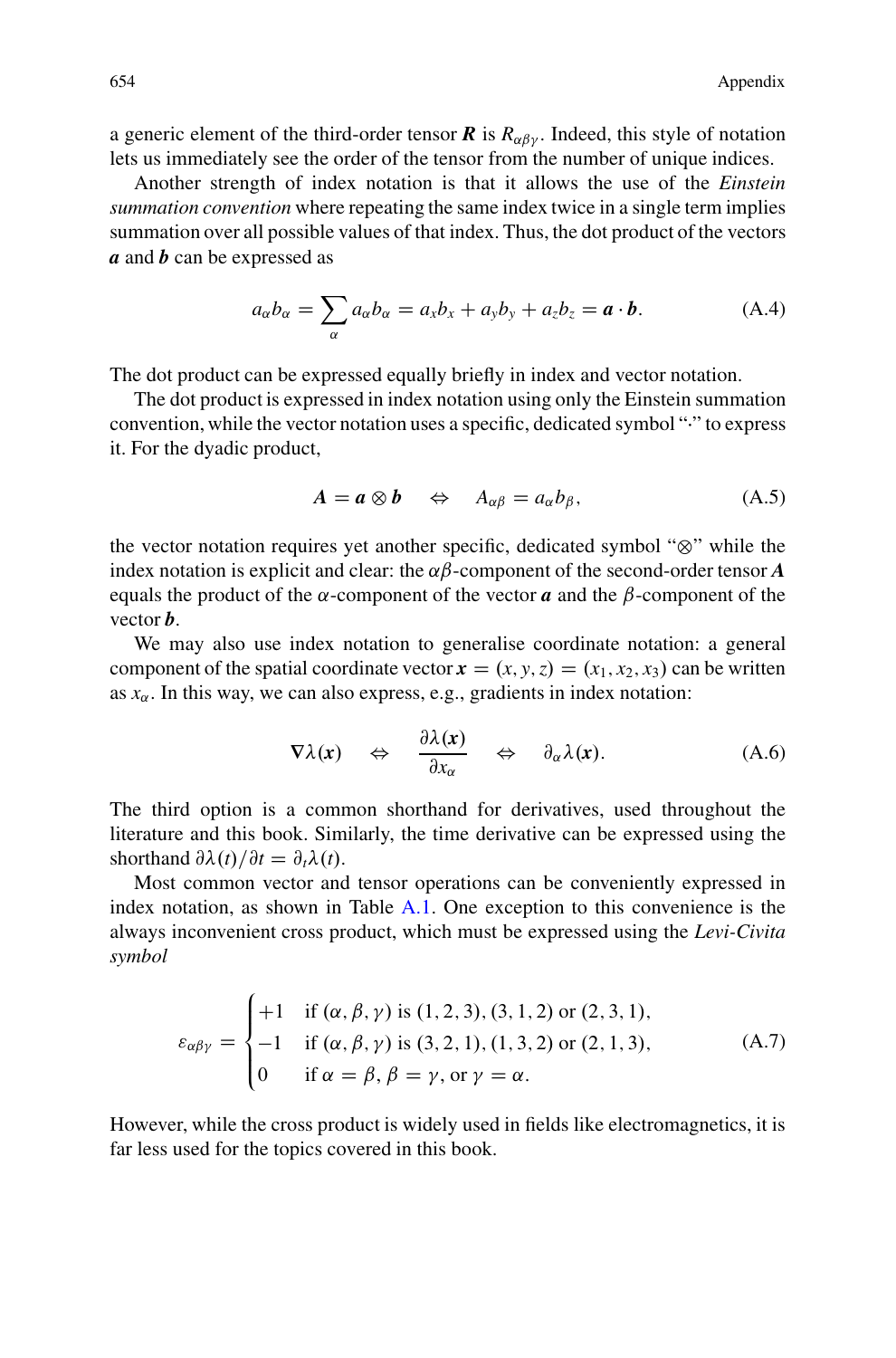| Operation                   | Vector notation              | Index notation                                                                    | Shorthand                                                   |
|-----------------------------|------------------------------|-----------------------------------------------------------------------------------|-------------------------------------------------------------|
| Vector dot product          | $\lambda = a \cdot b$        | $\lambda = a_{\alpha}b_{\alpha}$                                                  |                                                             |
| Vector outer product        | $A = a \otimes b$            | $A_{\alpha\beta} = a_{\alpha}b_{\beta}$                                           |                                                             |
| Vector cross product        | $c = a \times b$             | $c_{\alpha} = \varepsilon_{\alpha\beta\gamma} a_{\beta} b_{\gamma}$               |                                                             |
| Tensor contraction          | $\lambda = A : B$            | $\lambda = A_{\alpha\beta}B_{\alpha\beta}$                                        |                                                             |
| Gradient                    | $a = \nabla \lambda$         | $a_{\alpha} = \partial \lambda / \partial x_{\alpha}$                             | $a_{\alpha} = \partial_{\alpha}\lambda$                     |
| Laplacian                   | $\Lambda = \nabla^2 \lambda$ | $\overline{\Lambda} = \partial^2 \lambda / (\partial x_\alpha \partial x_\alpha)$ | $\Lambda = \partial_{\alpha}\partial_{\alpha}\lambda$       |
| 1st order tensor divergence | $\lambda = \nabla \cdot a$   | $\lambda = \partial a_{\alpha}/\partial x_{\alpha}$                               | $\lambda = \partial_{\alpha} a_{\alpha}$                    |
| 2nd order tensor divergence | $a = \nabla \cdot A$         | $a_{\alpha} = \partial A_{\alpha\beta}/\partial x_{\beta}$                        | $a_{\alpha} = \partial_{\beta} A_{\alpha\beta}$             |
| 3rd order tensor divergence | $A = \nabla \cdot R$         | $A_{\alpha\beta} = \partial R_{\alpha\beta\gamma}/\partial x_{\gamma}$            | $A_{\alpha\beta} = \partial_{\gamma} R_{\alpha\beta\gamma}$ |

<span id="page-2-0"></span>**Table A.1** Examples of common operations in vector and index notation, including an index notation shorthand for derivatives

In this book, we use Greek indices for the Cartesian indices *x*, *y*, and *z*. We also use Roman indices such as *i*, *j*, and *k* for non-Cartesian indices; typically to index discrete velocities as e.g.  $\xi_i$ . Einstein's summation convention is used *only* for the Cartesian indices.

#### **A.2 Details in the Chapman-Enskog Analysis**

#### *A.2.1 Higher-Order Terms in the Taylor-Expanded LBE*

In (4.5) we found the Taylor expansion of the  $f_i(x + c_i \Delta t, t + \Delta t) - f_i(x, t)$  terms in the LBE to be

$$
\sum_{n=1}^{\infty} \frac{\Delta t^n}{n!} \left( \partial_t + c_{i\alpha} \partial_{\alpha} \right)^n.
$$
 (A.8)

We neglected terms at third order and higher in the subsequent analysis. If we can show that these terms are at least two orders higher in Kn than the lowest-order terms, this neglection is justified. This is because the ansatz was that it is only necessary to keep the two lowest orders in Kn. Let us take a closer look.

Recall that the Knudsen number is  $Kn = \ell_{\rm mfp}/\ell$ , where  $\ell_{\rm mfp}$  is the mean free path and  $\ell$  is a macroscopic length scale. Kn can be related to a similar ratio in times instead of lengths using the speed of sound *c*s. As *c*<sup>s</sup> is on the order of the mean particle speed in the gas [\[1\]](#page-33-0), we find that the mean time between collisions is  $\mathcal{T}_{\text{mfp}} =$  $O(\ell_{\rm mfp}/c_s)$ . Additionally, we can define an acoustic time scale as  $\mathcal{T}_{c_s} = \ell/c_s$ , this being the time it takes for an acoustic disturbance to be felt across the length scale  $\ell$ . Together, these two relations show that  $Kn = \ell_{\rm mfp}/\ell = O(\mathcal{T}_{\rm mfp}/\mathcal{T}_{c_s}).$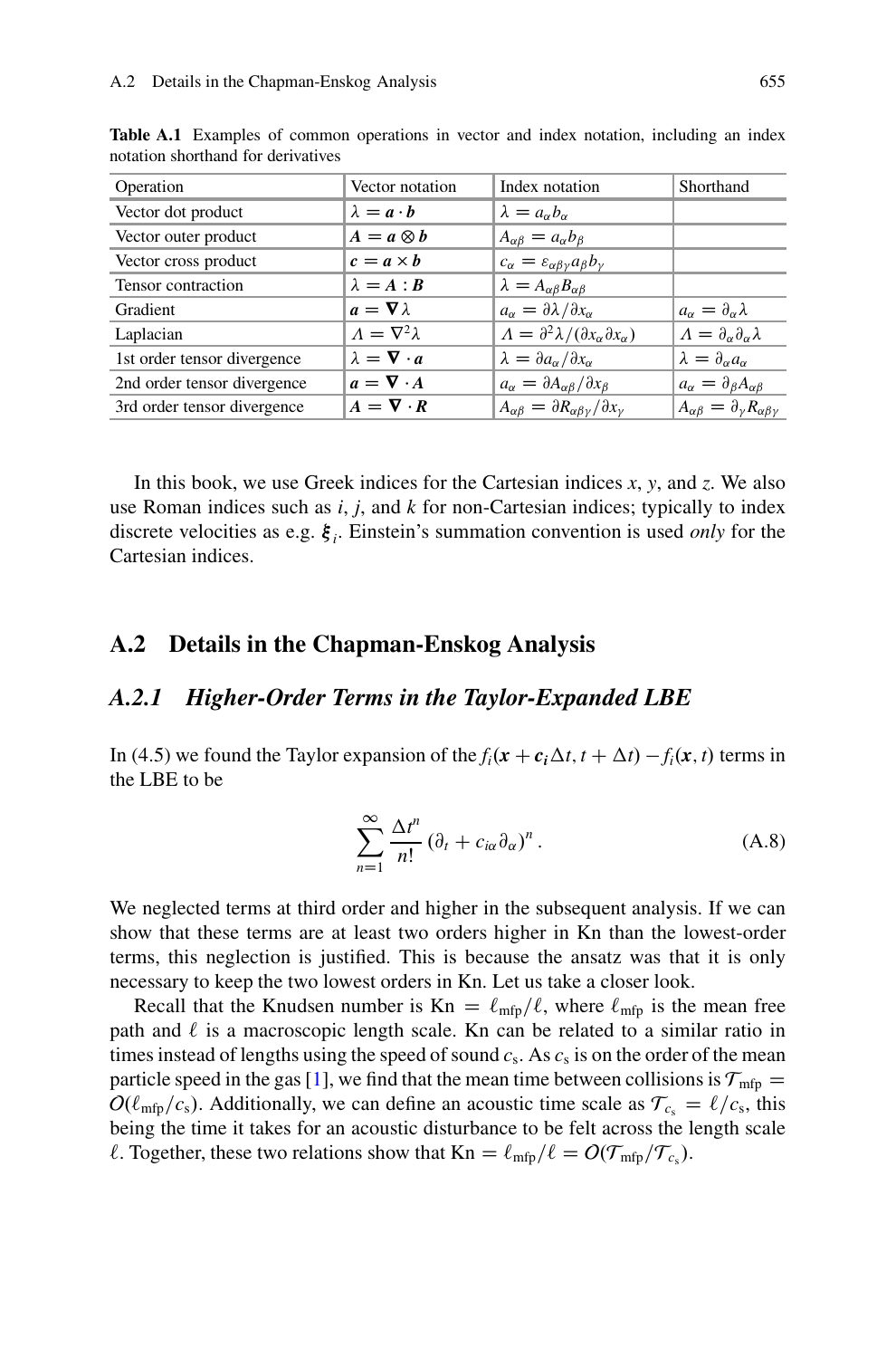Collisions are the mechanism by which the distribution function relaxes to equilibrium, and relatively few collisions are required for this<sup>1</sup>, so  $\tau = O(\mathcal{T}_{\text{mfn}})$ . From the space and time discretisation of Sect. 3.5, we know that  $\Delta t = O(t)$ :  $\tau/\Delta t$  must be larger than 0.5 for reasons of linear stability, while we should avoid choosing  $\tau/\Delta t \gg 1$  for reasons of accuracy, explained in Sect. 4.5.

The *acoustic* time scale  $\mathcal{T}_{c_5} = \ell/c_s$  is typically shorter than the *advective* time scale  $\mathcal{T}_u = \ell / u$  where *u* is a characteristic fluid velocity. Indeed, it can readily be found that  $\mathcal{T}_{c_s}/\mathcal{T}_u=u/c_s=Ma$ . Therefore,  $\mathcal{T}_{\text{mfp}}/\mathcal{T}_{c_s}=\mathcal{O}(Kn)$  and  $\mathcal{T}_{\text{mfp}}/\mathcal{T}_u=\mathcal{T}_{\text{mfp}}/\mathcal{T}_u=\mathcal{T}_{\text{mfp}}/\mathcal{T}_u$  $O(Kn \times Ma)$ ; these two ratios scale at the same order in the Knudsen number.

With this said, we can now take another look at the terms in  $(4.5)$  and examine their order in the Knudsen number, allowing the characteristic time scale to be either advective or acoustic:

Advection:

\n
$$
O(\Delta t \partial_t f_i) \sim O(\tau / \mathcal{T}_u) \sim O(\text{Ma } \mathcal{T}_{\text{mfp}} / \mathcal{T}_{c_s}) \sim O(\text{Ma} \times \text{Kn})
$$
\nAcoustic:

\n
$$
O(\Delta t \partial_t f_i) \sim O(\tau / \mathcal{T}_{c_s}) \sim O(\mathcal{T}_{\text{mfp}} / \mathcal{T}_{c_s}) \sim O(\text{Kn})
$$
\n
$$
O(\Delta t c_{i\alpha} \partial_{\alpha} f_i) \sim O(\tau c_s / \ell) \sim O(\mathcal{T}_{\text{mfp}} / \mathcal{T}_{c_s}) \sim O(\text{Kn})
$$
\n(A.9)

Consequently, we have that  $\Delta t^n (\partial_t + c_{i\alpha} \partial_{\alpha})^n f_i$  scales with Kn<sup>n</sup>. Neglecting third-<br>and higher-order terms in (4.5) is therefore consistent with our ansatz of keeping and higher-order terms in (4.5) is therefore consistent with our ansatz of keeping only terms of the two lowest orders in Kn.

#### <span id="page-3-3"></span>*A.2.2 The Moment Perturbation*

To be able to find the macroscopic momentum equation through the Chapman-Enskog analysis in Sect. 4.1, we must determine the moment  $\Pi_{\alpha\beta}^{(1)}$ . This can be found from (4.10c) as

<span id="page-3-1"></span>
$$
\Pi_{\alpha\beta}^{(1)} = -\tau \left( \partial_t^{(1)} \Pi_{\alpha\beta}^{\text{eq}} + \partial_\gamma^{(1)} \Pi_{\alpha\beta\gamma}^{\text{eq}} \right). \tag{A.10}
$$

From this we would like to find an explicit expression for  $\Pi_{\alpha\beta}^{(1)}$  through the macroscopic quantities  $\rho$  and  $\boldsymbol{u}$  and their derivatives.

We already know the two equilibrium moments in  $(A.10)$  explicitly:

<span id="page-3-2"></span>
$$
\Pi_{\alpha\beta}^{\text{eq}} = \rho u_{\alpha} u_{\beta} + \rho c_s^2 \delta_{\alpha\beta}, \quad \Pi_{\alpha\beta\gamma}^{\text{eq}} = \rho c_s^2 \left( u_{\alpha} \delta_{\beta\gamma} + u_{\beta} \delta_{\alpha\gamma} + u_{\gamma} \delta_{\alpha\beta} \right). \tag{A.11}
$$

Since we would like the resulting momentum equation to be similar to the Euler and Navier-Stokes equations, all time derivatives in  $\Pi_{\alpha\beta}^{(1)}$  should be eliminated. We can

<span id="page-3-0"></span><sup>&</sup>lt;sup>1</sup>We show in Sect. 12.1.1 that the quantity of *viscous relaxation time*  $\tau_{vi}$  is  $O(\tau)$ , and it is shown elsewhere [\[2\]](#page-33-1) that  $\tau_{vi} = O(\mathcal{T}_{\text{mfp}})$ .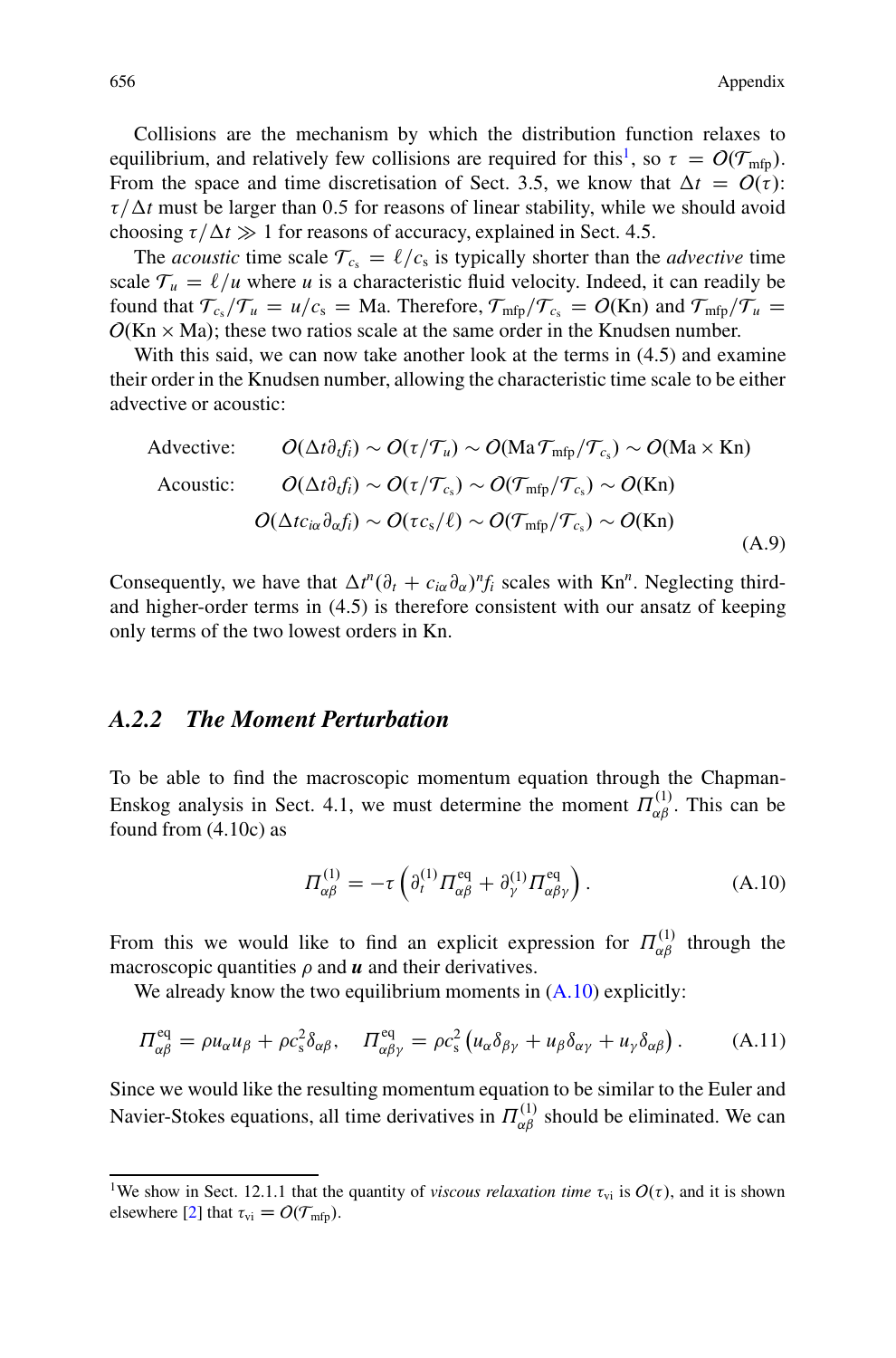do this by rewriting (4.10) more explicitly as

<span id="page-4-1"></span>
$$
\partial_t^{(1)} \rho = -\partial_\alpha^{(1)} (\rho u_\alpha) \,, \quad \partial_t^{(1)} (\rho u_\alpha) = -\partial_\beta^{(1)} \left( \rho u_\alpha u_\beta + \rho c_s^2 \delta_{\alpha \beta} \right). \tag{A.12}
$$

We also need to make use of a corollary of the product rule; if  $\partial_{*}$  is a generic derivative and *a*, *b*, and *c* are generic variables, then

<span id="page-4-0"></span>
$$
\partial_*(abc) = a\partial_*(bc) + b\partial_*(ac) - ab\partial_*c. \tag{A.13}
$$

The following derivation is simplified by our use of the isothermal equation of state  $p = c_s^2 \rho$  where the pressure and density are linearly related through<br>the constant  $c^2$ . In other cases, we would have to treat the pressure in a more the constant  $c_s^2$ . In other cases, we would have to treat the pressure in a more complicated fashion. For monatomic gases, for example, we would need to express pressure changes using the conservation equation for translational energy [\[3\]](#page-33-2).

We will now resolve the two equilibrium moment derivatives in  $(A.10)$  separately, starting with the one which is the simplest to resolve:

<span id="page-4-2"></span>
$$
\partial_{\gamma}^{(1)} \Pi_{\alpha\beta\gamma}^{\text{eq}} = \partial_{\gamma}^{(1)} \left( \rho c_s^2 \left[ u_{\alpha} \delta_{\beta\gamma} + u_{\beta} \delta_{\alpha\gamma} + u_{\gamma} \delta_{\alpha\beta} \right] \right)
$$
\n
$$
= c_s^2 \left( \partial_{\beta}^{(1)} \rho u_{\alpha} + \partial_{\alpha}^{(1)} \rho u_{\beta} \right) + c_s^2 \delta_{\alpha\beta} \partial_{\gamma}^{(1)} (\rho u_{\gamma}).
$$
\n(A.14)

The other equilibrium moment derivative is more complicated, and we will resolve it in steps. First of all, we apply [\(A.13\)](#page-4-0) and find

$$
\partial_t^{(1)} \Pi_{\alpha\beta}^{\text{eq}} = \partial_t^{(1)} (\rho u_{\alpha} u_{\beta} + \rho c_s^2 \delta_{\alpha\beta})
$$
\n
$$
= u_{\alpha} \partial_t^{(1)} (\rho u_{\beta}) + u_{\beta} \partial_t^{(1)} (\rho u_{\alpha}) - u_{\alpha} u_{\beta} \partial_t^{(1)} \rho + c_s^2 \delta_{\alpha\beta} \partial_t^{(1)} \rho.
$$
\n(A.15a)

Then we apply  $(A.12)$  to replace the time derivatives and subsequently rearrange:

$$
\partial_t^{(1)} \Pi_{\alpha\beta}^{\text{eq}} = -u_{\alpha} \partial_\gamma^{(1)} \left( \rho u_{\beta} u_{\gamma} + \rho c_s^2 \delta_{\beta\gamma} \right) - u_{\beta} \partial_\gamma^{(1)} \left( \rho u_{\alpha} u_{\gamma} + \rho c_s^2 \delta_{\alpha\gamma} \right) \n+ u_{\alpha} u_{\beta} \partial_\gamma^{(1)} (\rho u_{\gamma}) - c_s^2 \delta_{\alpha\beta} \partial_\gamma^{(1)} (\rho u_{\gamma}) \n= - \left[ u_{\alpha} \partial_\gamma^{(1)} (\rho u_{\beta} u_{\gamma}) + u_{\beta} \partial_\gamma^{(1)} (\rho u_{\alpha} u_{\gamma}) - u_{\alpha} u_{\beta} \partial_\gamma^{(1)} (\rho u_{\gamma}) \right] \n- c_s^2 \left( u_{\alpha} \partial_\beta^{(1)} \rho + u_{\beta} \partial_\alpha^{(1)} \rho \right) - c_s^2 \delta_{\alpha\beta} \partial_\gamma^{(1)} (\rho u_{\gamma}).
$$
\n(A.15b)

Finally, the bracketed terms can be simplified by using [\(A.12\)](#page-4-1) in reverse, giving

<span id="page-4-3"></span>
$$
\partial_t^{(1)} \Pi_{\alpha\beta}^{\text{eq}} = -\partial_\gamma^{(1)} \left( \rho u_\alpha u_\beta u_\gamma \right) - c_s^2 \left( u_\alpha \partial_\beta^{(1)} \rho + u_\beta \partial_\alpha^{(1)} \rho \right) - c_s^2 \delta_{\alpha\beta} \partial_\gamma^{(1)} (\rho u_\gamma). \tag{A.15c}
$$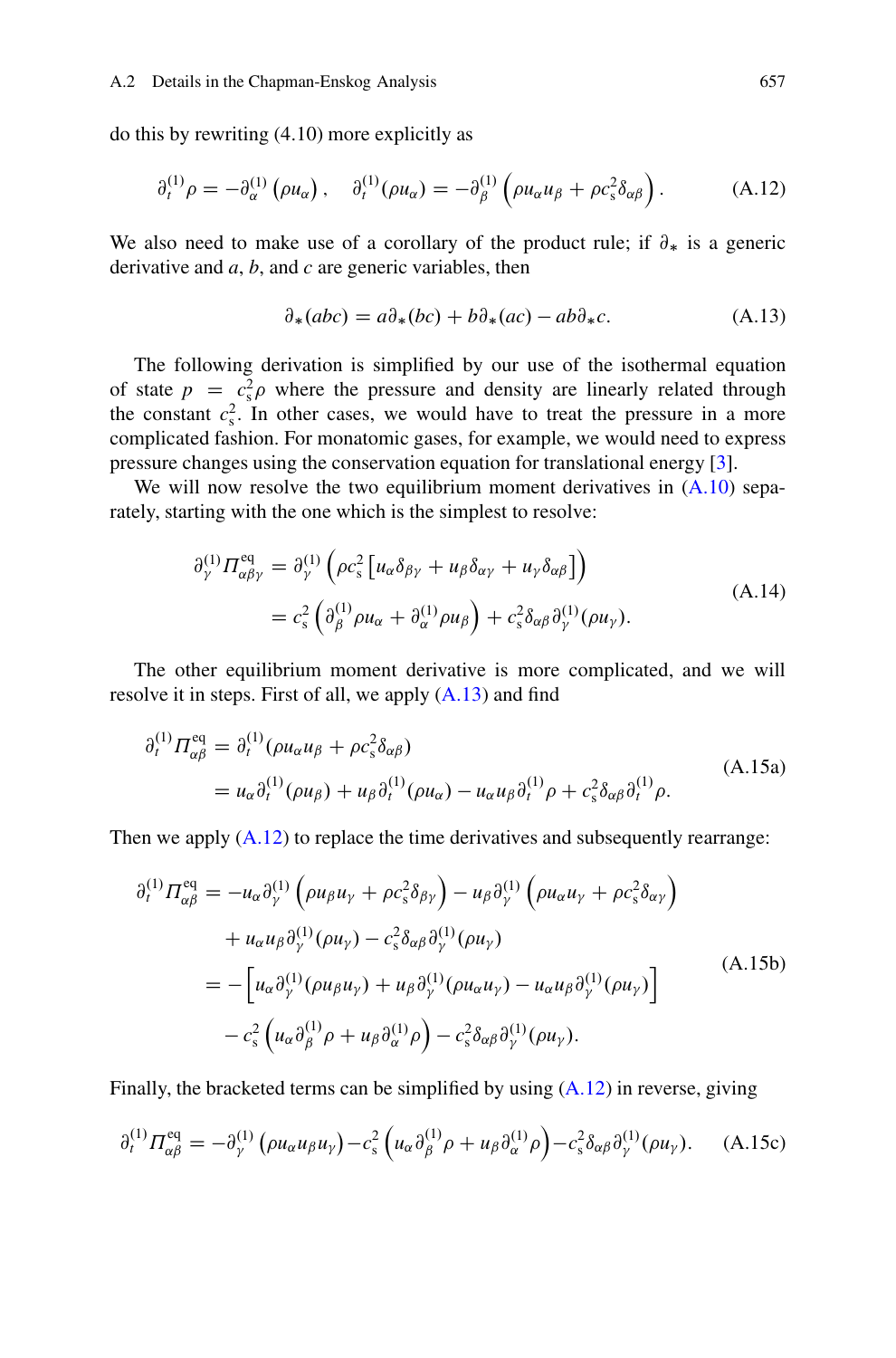Now that we have explicit forms of the two equilibrium moment derivative terms in  $(A.14)$  and  $(A.15c)$ , we insert them into  $(A.10)$ . After using the product rule and having some terms cancel, we end up with the explicit expression

<span id="page-5-0"></span>
$$
\Pi_{\alpha\beta}^{(1)} = -\tau \left[ \rho c_s^2 \left( \partial_\beta^{(1)} u_\alpha + \partial_\alpha^{(1)} u_\beta \right) - \partial_\gamma^{(1)} \left( \rho u_\alpha u_\beta u_\gamma \right) \right]. \tag{A.16}
$$

The last term is an error term: it would have been entirely cancelled if  $\Pi_{\alpha\beta\gamma}^{\text{eq}}$  in  $(A.11)$  had contained the  $\rho u_{\alpha} u_{\beta} u_{\gamma}$  term which it includes in the exact kinetic theory. The reason why this term is missing is that we have truncated the equilibrium distribution  $f_i^{\text{eq}}$  to  $O(u^2)$ . This truncation allows using smaller velocity sets like D2Q9, D3Q15, D3Q19, and D3Q27 without any undesirable anisotropy (cf. Sect. 4.2.1).

In other words, removing the  $O(u^3)$  error term in  $(A.16)$  would require an extended lattice. This would slow down computations and make boundary conditions more difficult to deal with. However, recent work suggests that this error term can also be nearly cancelled by using a modified collision operator where  $\tau$  depends on *u* [\[4\]](#page-33-3).

# <span id="page-5-1"></span>*A.2.3 Chapman-Enskog Analysis for the MRT Collision Operator*

The Chapman-Enskog analysis in Sect. 4.1 assumes the use of the BGK collision operator. However, it is not that much more difficult to perform the analysis for the general multiple-relaxation-time (MRT) collision operator described in Chap. 10. We will here show how its Chapman-Enskog analysis differs from that in Sect. 4.1. (We will not give a full analysis here, only highlight the differences to the one given previously.) While this description will be mainly tied to the D2Q9 MRT collision operators presented in Sect. 10.4, we can use this approach for any MRT-based collision operator. At the end of this section we will point out the minor differences arising for the D3Q15 and D3Q19 results described in Sect. [A.6.](#page-16-0)

The fundamental difference to the BGK analysis is that MRT collision operators can have different moments. The analysis relies on the three collision operator moments

$$
\sum_{i} \Omega_i = 0, \quad \sum_{i} c_{i\alpha} \Omega_i = 0, \quad \sum_{i} c_{i\alpha} c_{i\beta} \Omega_i.
$$
 (A.17)

Of these moments, the first two are zero due to mass and momentum conservation in collisions. For the BGK collision operator, the third moment becomes  $-(\Delta t/\tau) \Pi_{\alpha\beta}^{\text{neq}}$ , with  $\Pi_{\alpha\beta} = \sum_i c_{i\alpha} c_{i\beta} f_i$ . As we shall see, the results of the corresponding MBT analysis hinge on the differences in this moment corresponding MRT analysis hinge on the differences in this moment.

We can find the second moment by left-multiplying an MRT collision operator  $\Omega = -M^{-1}SM(f - f^{eq})$  individually with the row vectors  $M_{\Pi_{xx}}$ ,  $M_{\Pi_{yy}}$  and  $M_{\Pi_{xy}}$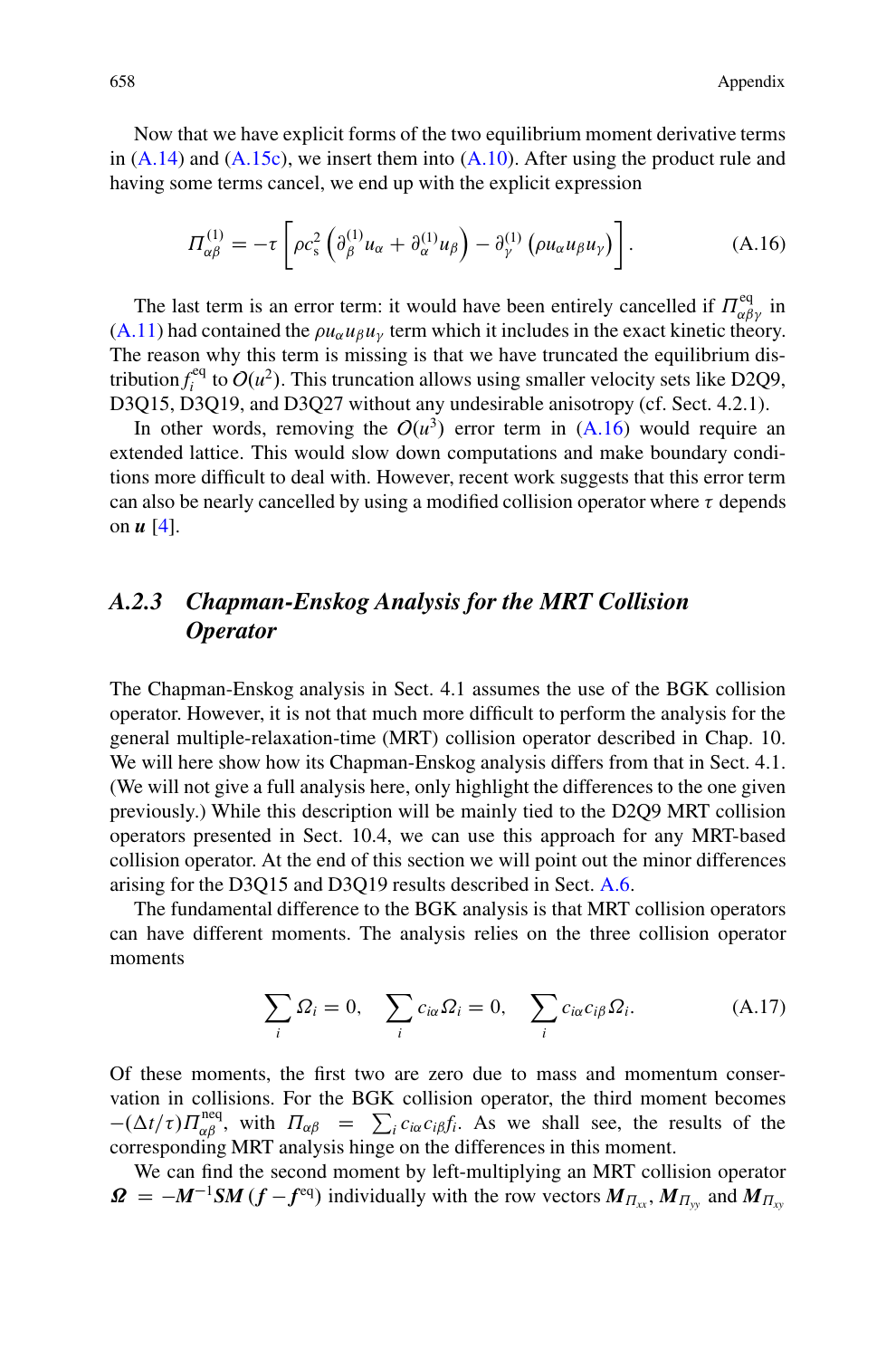where  $M_{\Pi_{\alpha\beta},i} = c_{i\alpha}c_{i\beta}$ . (While it is feasible to find *SM*  $(f - f^{\text{eq}})$  analytically,  $M_{\Pi}$ <sub>*x</sub>M*<sup>-1</sup> *etc.* are best computed numerically.)</sub>

Thus, using the Hermite polynomial-based MRT approach from Sect. 10.4.1, we find after some algebra that

<span id="page-6-0"></span>
$$
\sum_{i} c_{i\alpha} c_{i\beta} \Omega_i = -\omega_{\nu} \Pi_{\alpha\beta}^{\text{neq}} - \frac{\omega_{\zeta} - \omega_{\nu}}{2} \delta_{\alpha\beta} \Pi_{\gamma\gamma}^{\text{neq}}.
$$
 (A.18)

Thus, only the relaxation rates  $\omega_{\nu}$  and  $\omega_{\zeta}$  affect the macroscopic momentum equation at the Navier-Stokes level. If  $\omega_{\nu} = \omega_{\zeta}$ , this equation is equivalent with that of the BGK collision operator with  $\omega_{\nu}=1/\tau$ .

Using the Gram-Schmidt approach in Sect. 10.4.2 instead, we find the same result as in [\(A.18\)](#page-6-0) with  $\omega_{\zeta} \to \omega_{e}$ . Except for this tiny change in notation, the Chapman-Enskog procedure for the Hermite and Gram-Schmidt approaches are therefore identical.

Now, let us look at how the analysis itself differs from the previous BGK analysis. Using a generic collision operator  $\Omega_i$ , the LBE after Taylor expansion and some algebra becomes

<span id="page-6-1"></span>
$$
\Delta t (\partial_t + c_{i\alpha} \partial_\alpha) f_i = \Omega_i - \Delta t (\partial_t + c_{i\alpha} \partial_\alpha) \frac{\Delta t}{2} \Omega_i
$$
 (A.19)

instead of  $(4.7)$ . Expanding  $f_i$  and the derivatives, the different moments at different orders in  $\epsilon$  of this equation become as in (4.10) and (4.12), except that two equations have a few extra terms stemming from the  $\Pi_{\alpha\beta}$  moment in [\(A.18\)](#page-6-0):

$$
\partial_t^{(1)} \Pi_{\alpha\beta}^{\text{eq}} + \partial_y^{(1)} \Pi_{\alpha\beta\gamma}^{\text{eq}} = -\omega_\nu \Pi_{\alpha\beta}^{(1)} - \frac{\omega_\zeta - \omega_\nu}{2} \delta_{\alpha\beta} \Pi_{\gamma\gamma}^{(1)},\tag{A.20a}
$$
\n
$$
\partial_t^{(2)}(\rho u_\alpha) = -\partial_\beta \left[ \left( 1 - \frac{\omega_\nu \Delta t}{2} \right) \Pi_{\alpha\beta}^{(1)} - \frac{(\omega_\zeta - \omega_\nu) \Delta t}{4} \delta_{\alpha\beta} \Pi_{\gamma\gamma}^{(1)} \right].
$$
\n(A.20b)

Using the same procedure as in Sect. [A.2.2,](#page-3-3) we can find from  $(A.20a)$  that

$$
\Pi_{\alpha\beta}^{(1)} = -\frac{\rho c_s^2}{\omega_\nu} \left( \partial_\alpha u_\beta + \partial_\beta u_\alpha \right) - \frac{1}{2} \left( \frac{\omega_\zeta}{\omega_\nu} - 1 \right) \delta_{\alpha\beta} \Pi_{\gamma\gamma}^{(1)},\tag{A.21}
$$

having neglected the  $O(u^3)$  errors. We can make this more explicit by multiplying with  $\delta_{\alpha\beta}$ . As we are using the two-dimensional D2Q9 velocity set,  $\delta_{\alpha\beta}\delta_{\alpha\beta} = \delta_{\gamma\gamma} =$ <br>2 and after some rearranging we find 2, and after some rearranging we find

<span id="page-6-2"></span>
$$
\Pi_{\gamma\gamma}^{(1)} = -\frac{2\rho c_s^2}{\omega_\zeta} \partial_\gamma u_\gamma.
$$
\n(A.22)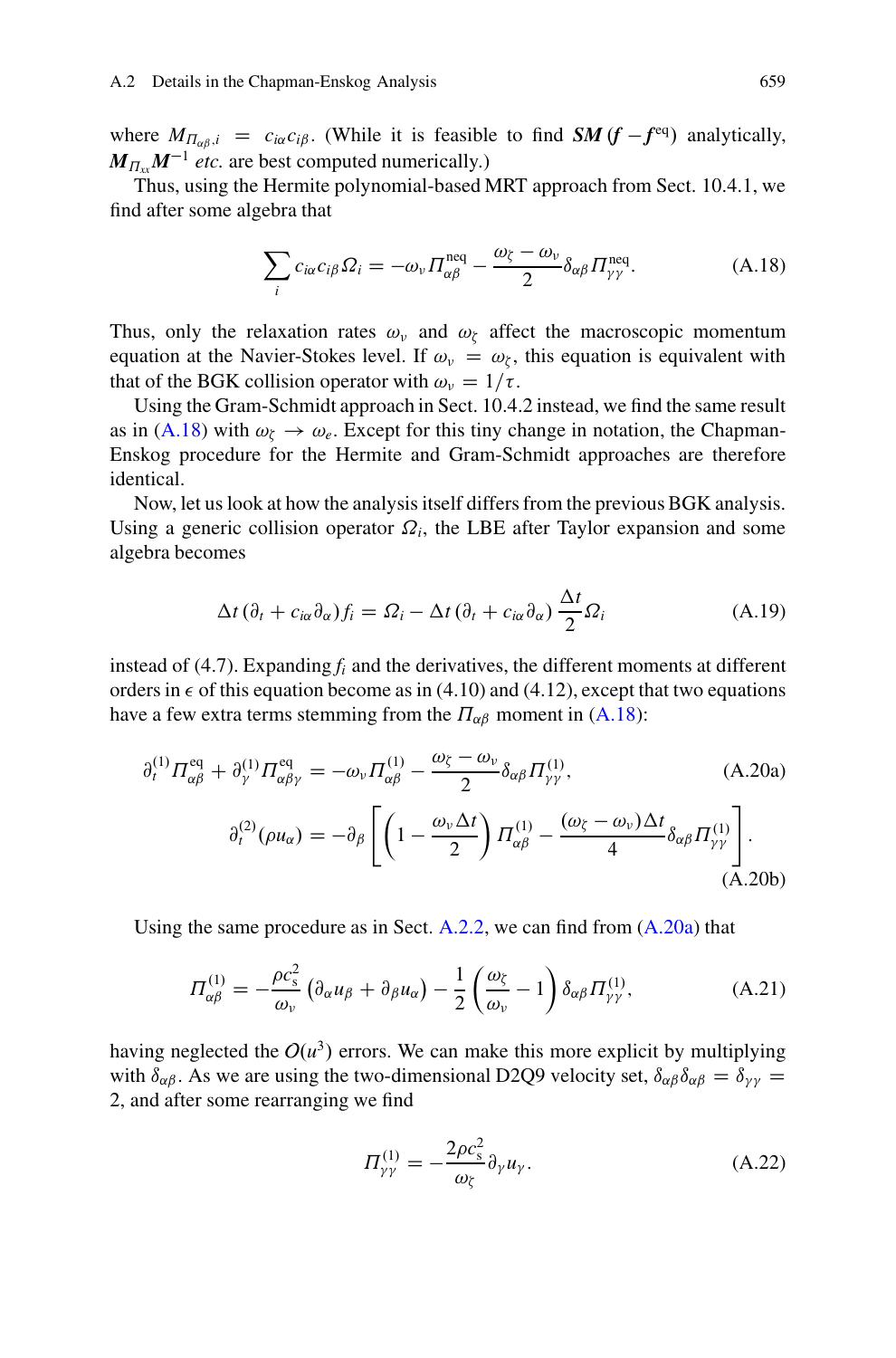When re-assembling the different orders in  $\epsilon$  of the momentum equation, we find that the resulting viscous stress tensor  $\sigma'_{\alpha\beta}$  is given by the right-hand side of [\(A.20b\)](#page-6-2). After some algebra we find

$$
\sigma'_{\alpha\beta} = -\left(1 - \frac{\omega_{\nu}\Delta t}{2}\right)\Pi_{\alpha\beta}^{(1)} + \frac{(\omega_{\zeta} - \omega_{\nu})\Delta t}{4}\delta_{\alpha\beta}\Pi_{\gamma\gamma}^{(1)}
$$
\n
$$
= \eta \left(\partial_{\alpha}u_{\beta} + \partial_{\beta}u_{\alpha} - \frac{2}{3}\delta_{\alpha\beta}\partial_{\gamma}u_{\gamma}\right) + \eta_{\text{B}}\delta_{\alpha\beta}\partial_{\gamma}u_{\gamma}
$$
\n(A.23)

with the dynamic shear and bulk viscosities

$$
\eta = \rho c_s^2 \left( \frac{1}{\omega_v} - \frac{\Delta t}{2} \right), \quad \eta_B = \rho c_s^2 \left( \frac{1}{\omega_\zeta} - \frac{\Delta t}{2} \right) - \frac{\eta}{3}.
$$
 (A.24)

This result is valid for the Hermite and Gram-Schmidt D2Q9 MRT of Sect. 10.4, with  $\omega_c \rightarrow \omega_e$  in the Gram-Schmidt approach. We can easily confirm this by simulating a free sound wave as described in Sect. 12.1.3 and verifying that its amplitude decay varies with  $\eta$  and  $\eta_B$  as predicted. (Note that the amplitude may ripple around the expected exponential decay if the wave is not initialised perfectly  $[5]$ .)

For the D3Q15 and D3Q19 MRT described in Sect. [A.6,](#page-16-0) the analysis is the same apart from two minor differences. First, the D3Q15 and D3Q19 moments are both like in [\(A.18\)](#page-6-0), except with a different coefficient  $(\omega_e - \omega_v)/3$  in the last term. Additionally,  $\delta_{\gamma\gamma} = 3$  instead of 2. These differences end up changing the bulk<br>viscosity slightly so that viscosity slightly, so that

$$
\eta = \rho c_s^2 \left( \frac{1}{\omega_v} - \frac{\Delta t}{2} \right), \quad \eta_B = \frac{2}{3} \rho c_s^2 \left( \frac{1}{\omega_e} - \frac{\Delta t}{2} \right).
$$
 (A.25)

This result can be verified in the same way as the D2Q9 result.

#### **A.3 Taylor-Green Vortex Flow**

The decaying *Taylor-Green vortex flow*, shown in Fig. [A.1,](#page-8-0) solves the incompressible Navier-Stokes equations, (1.18). As this flow is known analytically, it is often used as a benchmark test for Navier-Stokes solvers.

The Taylor-Green flow is unsteady and fully periodic in a domain of size  $\ell_x \times \ell_y$ . Formulated in two spatial dimensions its velocity and pressure fields read

<span id="page-7-0"></span>
$$
u(x,t) = u_0 \left( \frac{-\sqrt{k_y/k_x} \cos(k_x x) \sin(k_y y)}{\sqrt{k_x/k_y} \sin(k_x x) \cos(k_y y)} \right) e^{-t/t_d}
$$
 (A.26)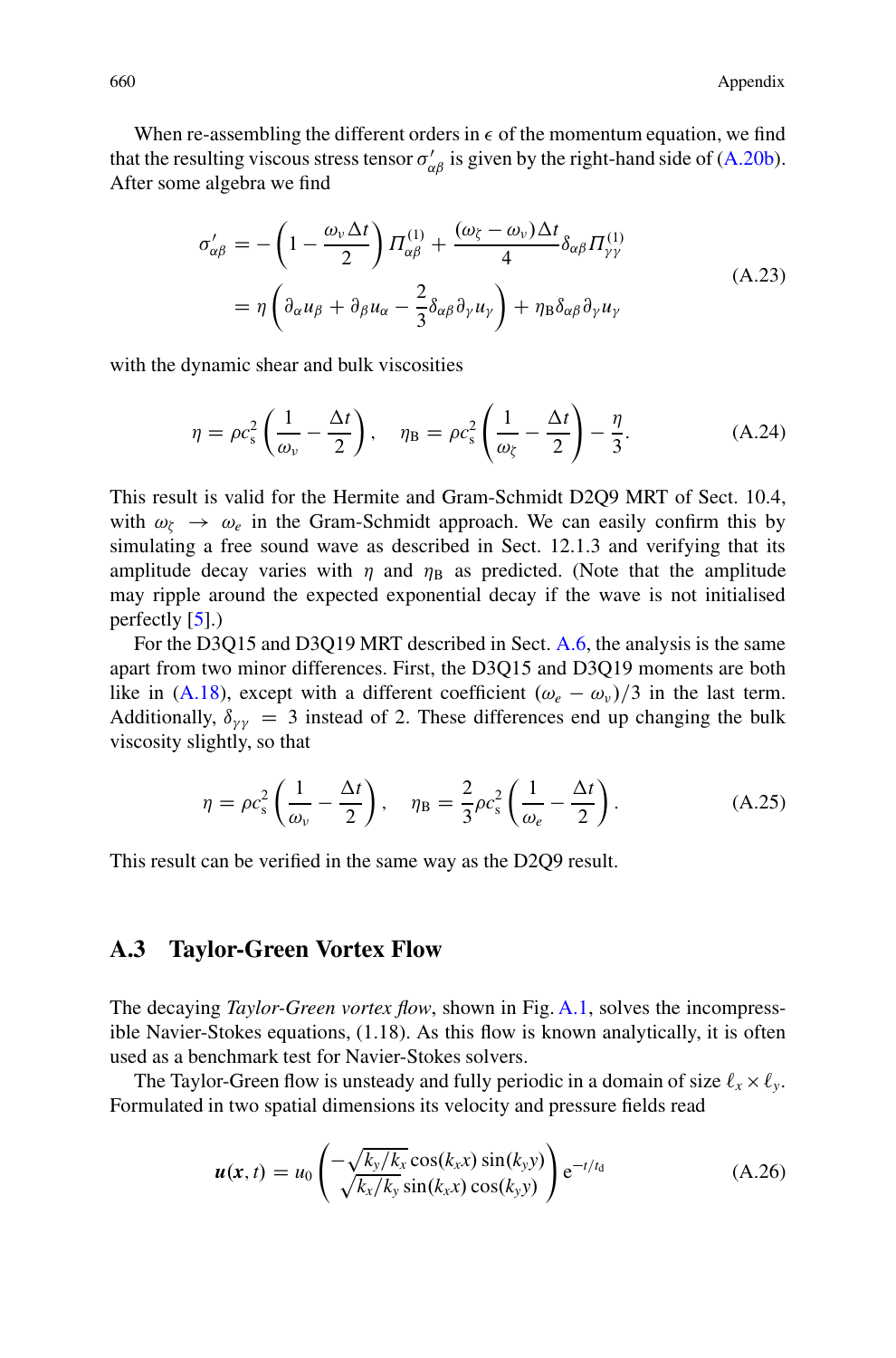<span id="page-8-0"></span>Fig. A.1 Structure of a Taylor-Green vortex flow with  $k_x = k_y = 2\pi$  in  $[0, 1] \times [0, 1]$ . The flow maintains the same structure while decaying exponentially



and

<span id="page-8-1"></span>
$$
p(\mathbf{x}, t) = p_0 - \rho \frac{u_0^2}{4} \left[ \frac{k_y}{k_x} \cos(2k_x x) + \frac{k_x}{k_y} \cos(2k_y y) \right] e^{-2t/t_d}.
$$
 (A.27)

Here,  $u_0$  is the initial velocity scale,  $k_{x,y} = 2\pi/\ell_{x,y}$  are the components of the wave vector *k* and

$$
t_{\rm d} = \frac{1}{\nu (k_x^2 + k_y^2)}\tag{A.28}
$$

is the vortex decay time. The pressure average  $p_0$  is arbitrary and does not enter the Navier-Stokes equations. The initial state is defined by  $u(x, 0)$  and  $p(x, 0)$ .

**Exercise A.1** Show that the velocity field in  $(A.26)$  leads to a deviatoric stress tensor with components

$$
\sigma_{xx} = 2\rho v u_0 \sqrt{k_x k_y} \sin(k_x x) \sin(k_y y) e^{-t/t_d},
$$
  
\n
$$
\sigma_{xy} = \rho v u_0 \left( \sqrt{k_x^3 / k_y} - \sqrt{k_y^3 / k_x} \right) \cos(k_x x) \cos(k_y y) e^{-t/t_d},
$$
  
\n
$$
\sigma_{yx} = \sigma_{xy},
$$
  
\n
$$
\sigma_{yy} = -\sigma_{xx}.
$$
\n(A.29)

In particular this means that the stress tensor is symmetric and traceless. Furthermore,  $\sigma_{xy}$  and  $\sigma_{yx}$  vanish if  $k_x = k_y$ , i.e. if  $\ell_x = \ell_y$ . This means that  $\ell_x \neq \ell_y$  should be chosen if one wants to investigate the accuracy of the off-diagonal stress tensor components.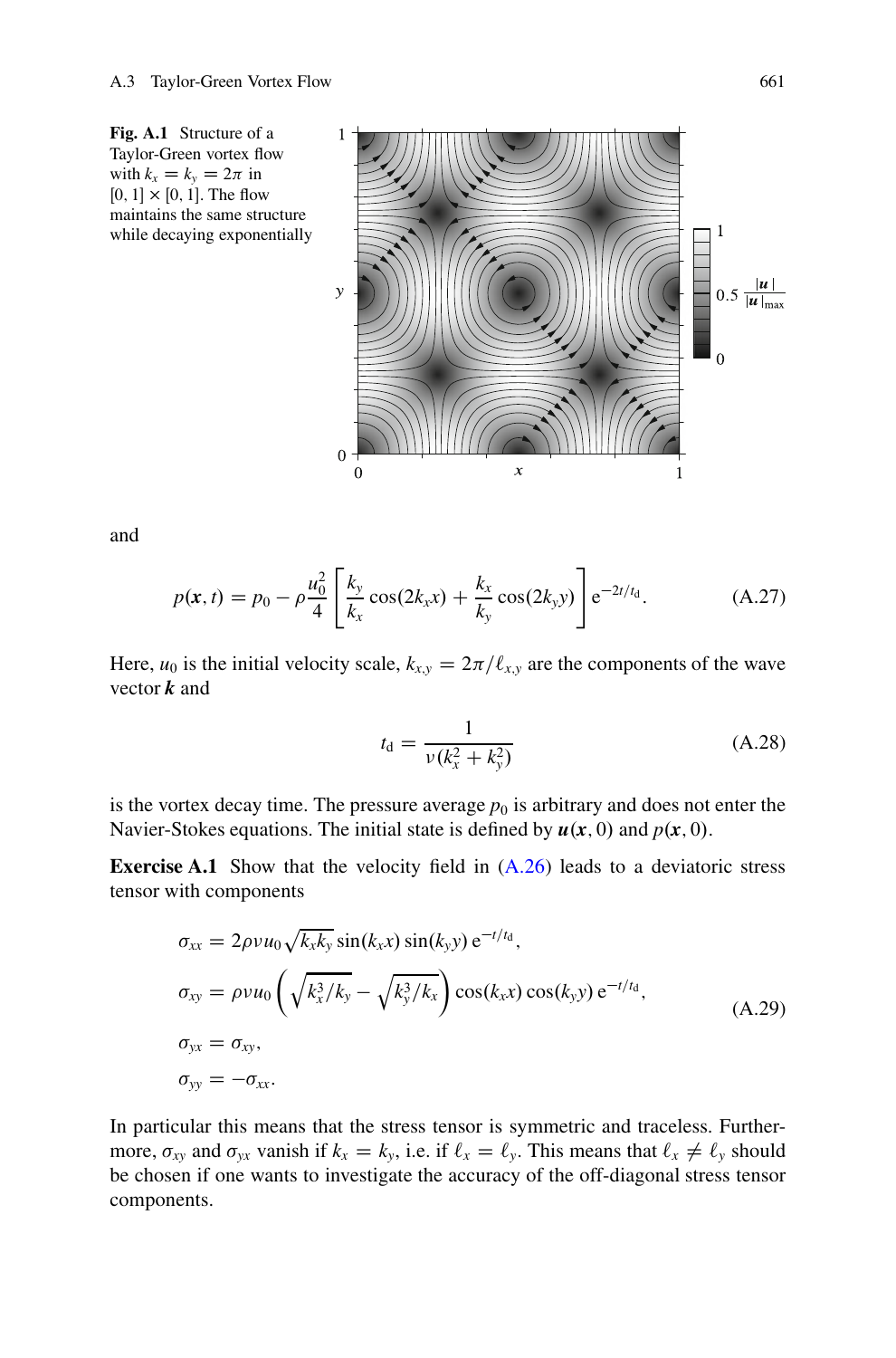**Exercise A.2** Show that the velocity and pressure in  $(A.26)$  and  $(A.27)$  solve the incompressible Navier-Stokes equations. Which pairs of terms cancel each other?

#### **A.4 Gauss-Hermite Quadrature**

One of the most useful features of Hermite polynomials for numerical integration is the Gauss-Hermite quadrature rule [\[6\]](#page-34-0): the integral of any 1D function  $f(x)$ multiplied by the weight function  $\omega(x)$  (cf. (3.22)) can be approximated by a finite series of function values in certain points *xi*, also called *abscissae*:

$$
\int_{-\infty}^{\infty} \omega(x) f(x) dx \approx \sum_{i=1}^{q} w_i f(x_i).
$$
 (A.30)

The accuracy of the integration depends on the values and number *q* of point values  $x_i$ . If one chooses  $x_i$  as the *n* roots of the Hermite polynomials of order *n*, i.e.  $H^{(n)}(x_i) = 0$  and  $q = n$ , then it is guaranteed that any polynomial  $P^{(N)}(x)$  of order  $N - 2n - 1$  can be integrated exactly:  $N = 2n - 1$  can be integrated exactly:

<span id="page-9-1"></span>
$$
\int_{-\infty}^{\infty} \omega(x) P^{(N)}(x) dx = \sum_{i=1}^{n} w_i P^{(N)}(x_i).
$$
 (A.31)

The weights can be found as [\[7\]](#page-34-1)

$$
w_i = \frac{n!}{(nH^{(n-1)}(x_i))^2}.
$$
 (A.32)

The abscissae and weigths required to integrate polynomials up to fifth order  $(N =$ 5) are shown in Table [A.2.](#page-9-0)

*Example A.1* To integrate a third-order polynomial  $P^{(3)}(x)$ , one needs  $n = 2$ , and therefore the polynomial  $H^{(2)}(x)$  with two abscissae points at  $\pm 1$  (cf. Table [A.2\)](#page-9-0).

**Table A.2** Abscissae  $x_i$  and weights  $w_i$  for exact integration of polynomials up to fifth order

<span id="page-9-0"></span>

| Number of abscissae | Polynomial degree | Abscissae | Weights |  |
|---------------------|-------------------|-----------|---------|--|
| n                   | $N = 2n - 1$      | $x_i$     | $W_i$   |  |
|                     |                   |           |         |  |
|                     |                   | $^+$      |         |  |
|                     |                   |           |         |  |
|                     |                   | ±√≾       | 16      |  |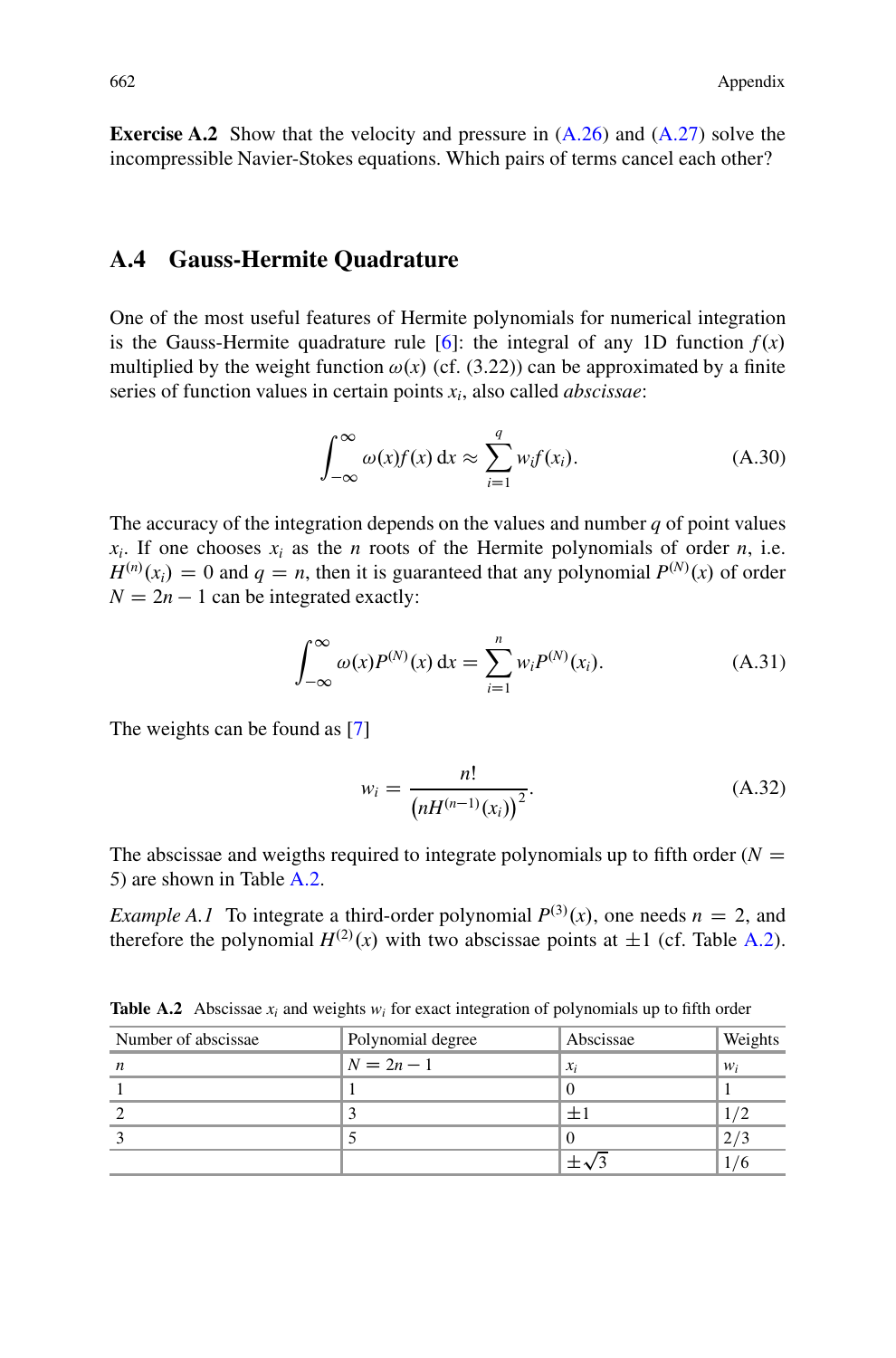Together with the weights  $w_{1,2} = 1/2$  for  $H^{(2)}$ , one obtains

$$
\int_{-\infty}^{\infty} \omega(x) P^{(3)}(x) dx = \frac{1}{2} P^{(3)}(+1) + \frac{1}{2} P^{(3)}(-1).
$$
 (A.33)

Those abscissae allow us to obtain the most common lattices for the LBM as we will describe below. More elaborate examples and advanced lattices can be found in the seminal work of Shan et al. [\[8\]](#page-34-2) or in [\[9\]](#page-34-3).

The extension to multiple dimensions is straightforward. Any real polynomial of order *N* in *d*-dimensional space can be written in the form

$$
P^{(N)}(\mathbf{x}) = \sum_{N_1 + \dots + N_d \le N} a_{N_1 \dots N_d} x_1^{N_1} \cdots x_d^{N_d}
$$
 (A.34)

where the  $a_{N_1...N_d}$  are real coefficients and  $\{N_1,\ldots,N_d\}$  are integers. A well-known example of a second-order polynomial in two dimensions is  $P^{(2)}(x) = x \cdot x =$ <br> $x^2 + x^2 + x^2$ . Here the mixed coefficients *are also* at call vanish and  $a_1 - a_2 =$  $x_1^2 + x_2^2 + x_3^2$ . Here, the mixed coefficients  $a_{12}$ ,  $a_{23}$  etc. all vanish and  $a_{11} = a_{22} = a_{23} - 1$ . The integral of such a nolynomial multiplied by the multidimensional  $a_{33} = 1$ . The integral of such a polynomial multiplied by the multidimensional weight function  $\omega(x)$  can be written as sum of integrals with 1D weight functions  $\omega(x)$ :

$$
\int \omega(\mathbf{x}) P^{(N)}(\mathbf{x}) d^d x = \int \omega(\mathbf{x}) \sum a_{N_1...N_d} x_1^{N_1} \cdots x_d^{N_d} d^d x
$$
\n
$$
= \sum a_{N_1...N_d} \prod_{j=1}^d \int \omega(x_j) x_j^{N_j} dx_j,
$$
\n(A.35)

where we have used  $\omega(x) = \prod_{j=1}^{d} \omega(x_j)$ . Each of the 1D integrals can now be decomposed using the Gauss-Hermite quadrature rule from (A 31). decomposed using the Gauss-Hermite quadrature rule from  $(A.31)$ :

$$
\sum a_{N_1...N_d} \prod_{j=1}^d \int \omega(x_j) x_j^{N_j} dx_j = \sum a_{N_1...N_d} \prod_{j=1}^d \sum_{i=1}^{n_j} w_{i,j} x_{i,j}^{N_j}.
$$
 (A.36)

Here,  $x_{i,j}$  is the *j*-component of the *i*-th abscissa.

Let us assume that all 1D integrals are discretised using the same Hermite polynomial, i.e.  $n_1 = \ldots = n_d = n$ ,  $x_{i,1} = \ldots = x_{i,d} = x_i$  and  $w_{i,1} = \ldots =$  $w_{i,d} = w_i$ . In this case, we can rewrite the product of sums:

<span id="page-10-0"></span>
$$
\prod_{j=1}^{d} \sum_{i=1}^{n_j} w_{i,j} x_{i,j}^{N_j} = \sum_{i_1=1}^{n} \cdots \sum_{i_d=1}^{n} w_{i_1} \cdots w_{i_d} x_{i_1}^{N_1} \cdots x_{i_d}^{N_d}.
$$
\n(A.37)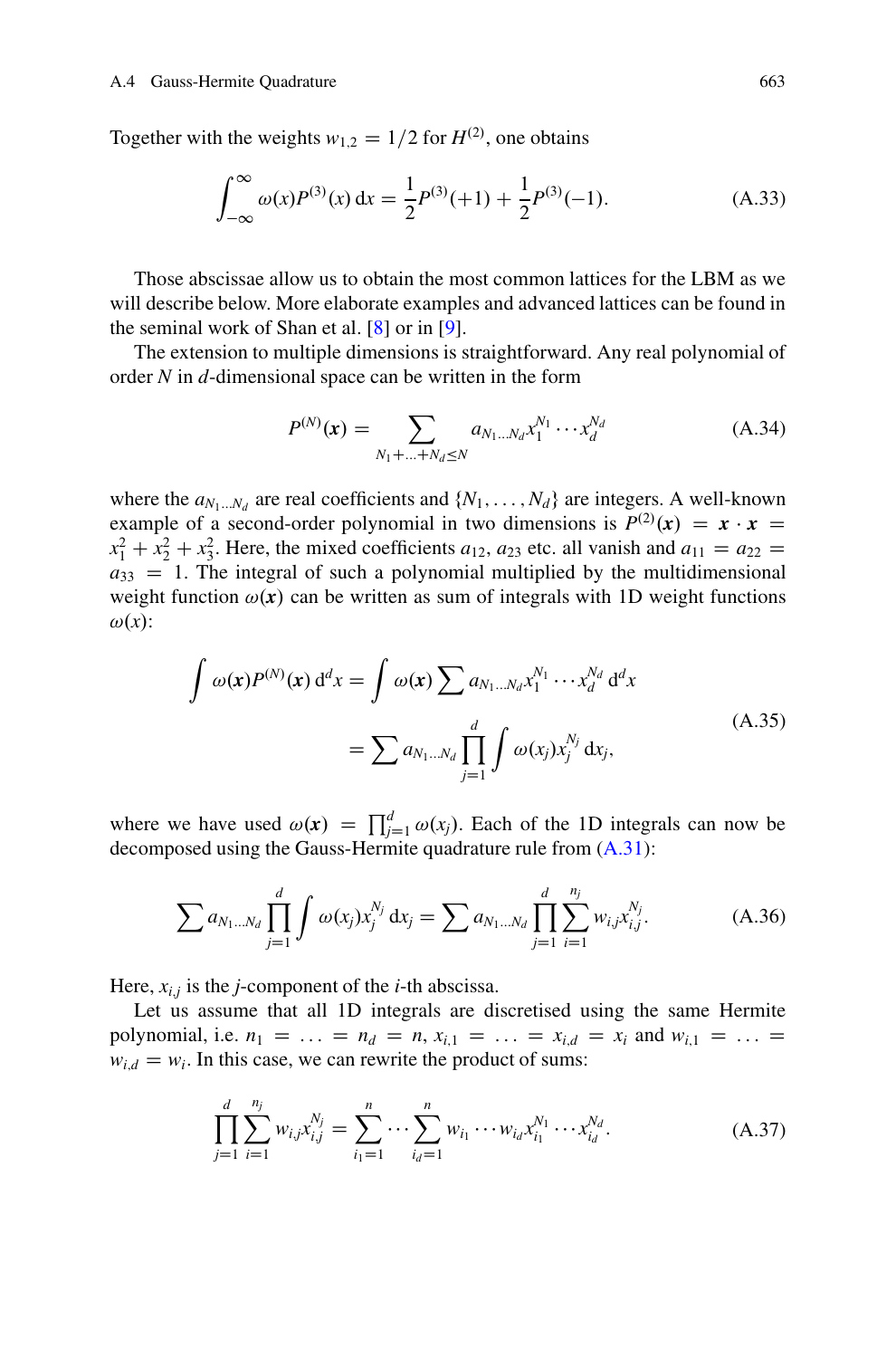Introducing new multi-dimensional abscissae  $\mathbf{x}_i = (x_{i_1}, \ldots, x_{i_D})$  and weights  $w_i =$  $w_{i_1} \cdots w_{i_D}$  allows us to obtain the multi-dimensional Gauss-Hermite quadrature rule:

$$
\int \omega(\mathbf{x}) P^{(N)}(\mathbf{x}) d^d x = \sum_{i=1}^{n^d} w_i P^{(N)}(\mathbf{x}_i).
$$
 (A.38)

*Example A.2* We demonstrate the multi-dimensional Gauss-Hermite quadrature rule by integrating the polynomial  $P^{(3)}(x) = x^2y$  in 2D (we write *x* and *y* instead of  $x_1$  and  $x_2$ ). Since  $N = 3$ , we need two abscissae ( $n = 2$ ) for each dimension, i.e.  $n^d = 2^2 = 4$  in total. First we note that, for a 1D polynomial of third order, we get

$$
\int w(x)x^{N} dx = w_1 x_1^{N} + w_2 x_2^{N} = \frac{1}{2}(-1)^{N} + \frac{1}{2}1^{N}
$$
 (A.39)

for  $N \leq 3$ . In the last step we have used the known weights and abscissae from Table [A.2.](#page-9-0) It follows that

$$
\int \frac{1}{2\pi} e^{-(x^2+y^2)/2} x^2 y \, dx \, dy = \int \frac{1}{\sqrt{2\pi}} e^{-x^2/2} x^2 \, dx \int \frac{1}{\sqrt{2\pi}} e^{-y^2/2} y \, dy
$$
\n
$$
= \left( w_1 x_1^2 + w_2 x_2^2 \right) \left( w_1 y_1 + w_2 y_2 \right).
$$
\n(A.40)

Using  $w_1 = w_2 = \frac{1}{2}$ ,  $x_1 = y_1 = -1$  and  $x_2 = y_2 = 1$ , it is straightforward to show that the result is zero.

We have seen in Sect. 3.4 that one needs to integrate fifth-order polynomials in order to obtain Navier-Stokes behaviour. This implies  $N = 5$  and  $n = 3$ . From Table [A.2](#page-9-0) we find that  $n = 3$  leads to the abscissae 0 and  $\pm \sqrt{3}$ . After rescaling the velocities to get rid of the factor  $\sqrt{3}$  (cf. Sect. 3.4.5) one obtains the D1O3 lattice in velocities to get rid of the factor  $\sqrt{3}$  (cf. Sect. 3.4.5) one obtains the D1Q3 lattice in Table 3.2.

It is now straightforward to build the corresponding 2D and 3D lattices *via* [\(A.37\)](#page-10-0). In 2D and 3D we require  $q = n^d = 3^2 = 9$  and  $q = n^d = 3^3 = 27$ abscissae, respectively. As a result, we obtain the D2Q9 (cf. Table 3.3) and the D3Q27 (cf. Table 3.6) lattices [\[10\]](#page-34-4).

Based on symmetry considerations, one can construct other lattices than D2Q9 and D3Q27. First of all, any integral of the form in  $(A.31)$  vanishes if the polynomial  $P^{(N)}(x)$  contains only odd orders, e.g.  $P^{(5)}(x) = 2x^5 - x^3 + x$ . This can be generalised:<br>if all monomials of a multi-dimensional polynomial contain at least one odd-order if all monomials of a multi-dimensional polynomial contain at least one odd-order term, e.g.  $xy^2z^2$  (which is odd in *x*) or  $x^5y^3z^2$  (which is odd in *x* and *y*), the integral vanishes. This means that we can directly abandon all of those monomials since they do not contribute to the integral anyway. As a result, we keep only monomials of the form  $x^{2a}y^{2b}z^{2c}$  where *a*, *b* and *c* are non-negative integers. Examples are  $x^2y^2$  $(a = 1, b = 1, c = 0)$  or  $x^2y^4z^2$   $(a = 1, b = 2, c = 1)$ . Additionally, if our scope is limited to Navier-Stokes simulations we have to care about polynomials up to the fifth order only. The lowest-order even monomial containing *x*, *y* and *z*, however, is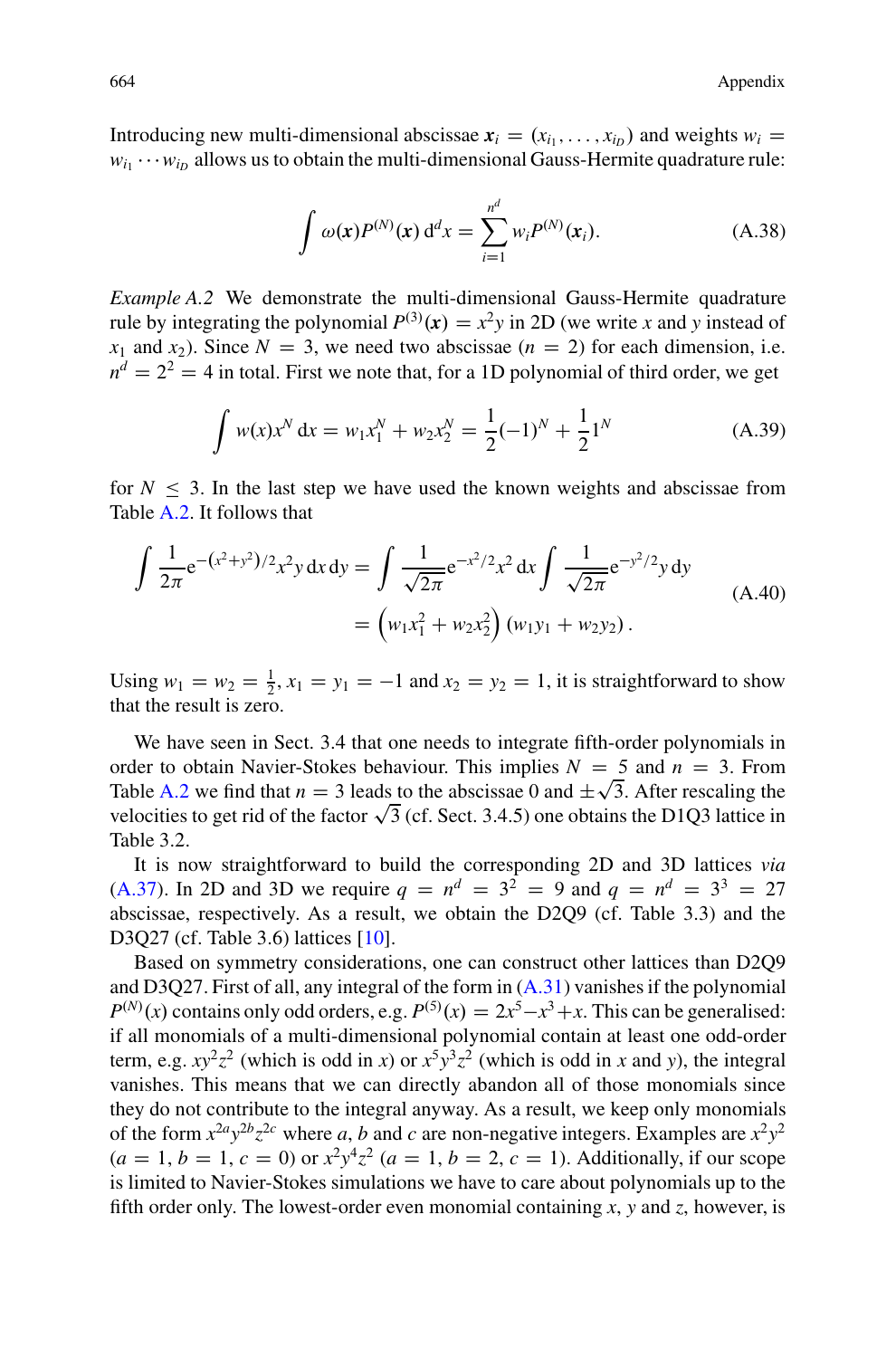<span id="page-12-0"></span>

| Number of abscissae | Abscissae                                             | Weights |                |
|---------------------|-------------------------------------------------------|---------|----------------|
| $\boldsymbol{q}$    | $x_i$                                                 | $W_i$   |                |
|                     | (0, 0)                                                | 1/2     |                |
|                     | $\left(\cos\frac{m\pi}{3}, \sin\frac{m\pi}{3}\right)$ | 1/12    | $m=1,\ldots,6$ |
| 9                   | (0, 0)                                                | 4/9     |                |
|                     | $(0, \pm \sqrt{3}),$<br>$(\pm\sqrt{3},0)$             | 1/9     |                |
|                     | $\pm\sqrt{3},\pm\sqrt{3}$                             | 1/36    |                |

**Table A.3** Abscissae and weights for exact integration of 2D polynomials of up to fifth order

 $x^2y^2z^2$  and therefore already of sixth order. It is therefore possible to devise a lattice without the  $(\pm 1, \pm 1, \pm 1)$ -velocities: D3O19 in Table 3.5.

We are able to obtain different lattices with even fewer abscissae with other methods than symmetry arguments. For example, by using the abscissae of integrals with another weight function, one can construct D2O7 (which is not on a square but on a hexagonal lattice) and D3Q13. These are the smallest possible sets in 2D and 3D that can still be used to solve the NSE. We skip the mathematical details and refer to [\[8,](#page-34-2) [9\]](#page-34-3) instead.

Tables [A.3](#page-12-0) and [A.4](#page-13-0) contain the **multi-dimensional abscissae and weights** for the most common discretisations in 2D and 3D. All of these are **suitable for LB simulations of the NSE** after an appropriate renormalisation to obtain integer lattice velocity components (cf. Sect. 3.4.7).

### **A.5 Integration Along Characteristics for the BGK Operator**

In Sect. 3.5.1, we presented a rather general scheme for the integration along characteristics where the collision operator was not yet specified. Here we will take a closer look ath the integration along characteristics with the BGK operator.

With the BGK collision operator it is possible to partially solve the continuous Boltzmann equation of the form

$$
\frac{\partial f_i}{\partial t} + c_{i\alpha} \frac{\partial f_i}{\partial x_{\alpha}} = -\frac{f_i - f_i^{\text{eq}}}{\tau}.
$$
 (A.41)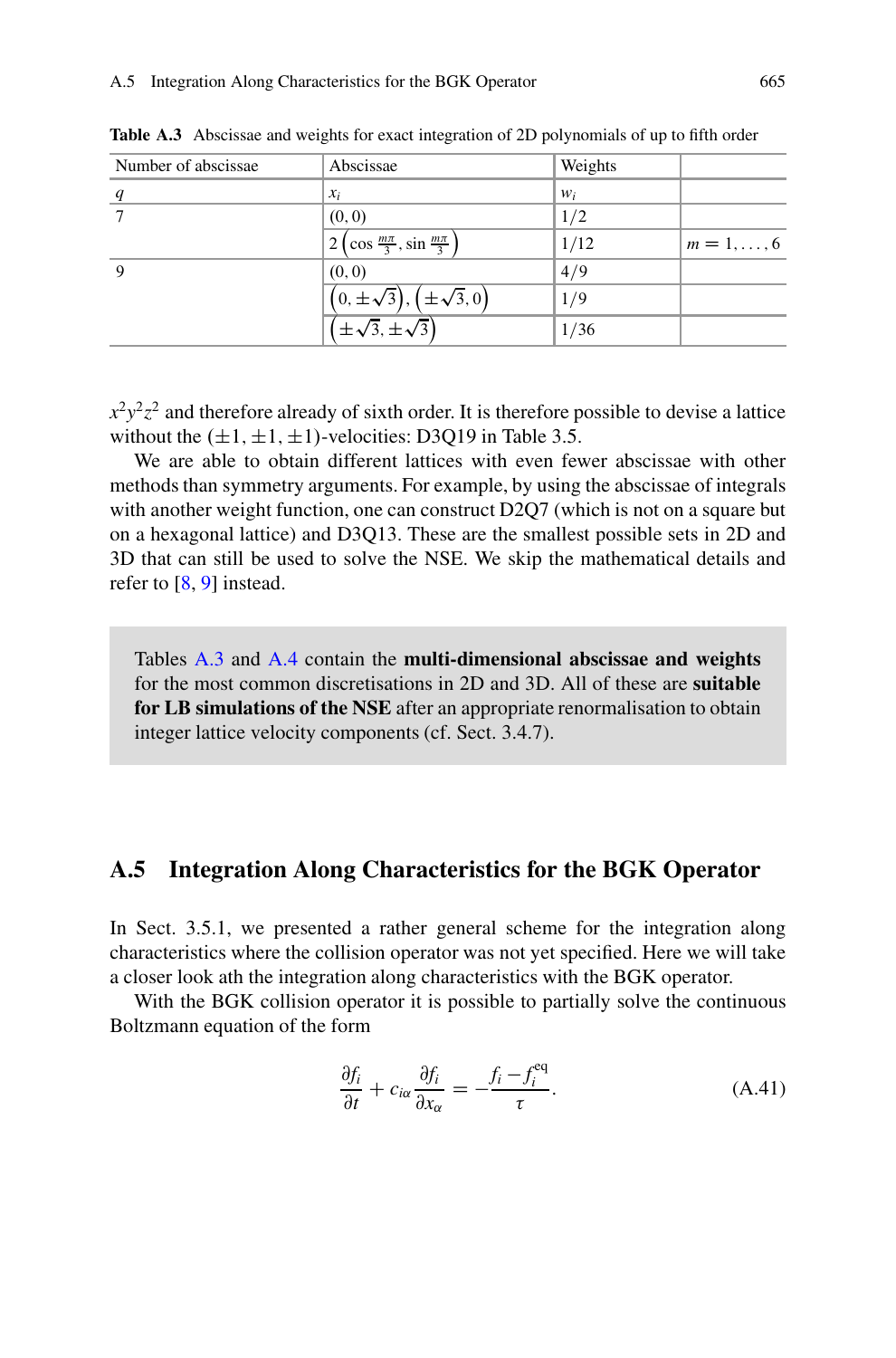<span id="page-13-0"></span>

| Number of abscissae | Abscissae                                                           | Weights |                          |
|---------------------|---------------------------------------------------------------------|---------|--------------------------|
| $\overline{q}$      | $x_i$                                                               | $W_i$   |                          |
| 13                  | (0, 0, 0)                                                           | 2/5     |                          |
|                     | $(\pm r, \pm s, 0)$                                                 | 1/20    | $r^2 = (5 + \sqrt{5})/2$ |
|                     | $(0, \pm r, \pm s)$                                                 | 1/20    | $s^2 = (5 - \sqrt{5})/2$ |
|                     | $(\pm s, 0, \pm r)$                                                 | 1/20    |                          |
| 15                  | (0, 0, 0)                                                           | 2/9     |                          |
|                     | $\overline{(\pm \sqrt{3}, 0, 0)},$ $(0, \pm \sqrt{3}, 0),$          | 1/9     |                          |
|                     | $(0, 0, \pm \sqrt{3})$                                              |         |                          |
|                     | $(\pm\sqrt{3},\pm\sqrt{3},\pm\sqrt{3})$                             | 1/72    |                          |
| 19                  | (0, 0, 0)                                                           | 1/3     |                          |
|                     | $(\pm \sqrt{3}, 0, 0), (0, \pm \sqrt{3}, 0),$                       | 1/18    |                          |
|                     | $(0, 0, \pm \sqrt{3})$                                              |         |                          |
|                     | $(\pm \sqrt{3}, \pm \sqrt{3}, 0), (\pm \sqrt{3}, 0, \pm \sqrt{3}),$ | 1/36    |                          |
|                     | $(0, \pm \sqrt{3}, \pm \sqrt{3})$                                   |         |                          |
| 27                  | (0, 0, 0)                                                           | 8/27    |                          |
|                     | $(\pm \sqrt{3}, 0, 0), (0, \pm \sqrt{3}, 0),$                       | 2/27    |                          |
|                     | $(0, 0, \pm \sqrt{3})$                                              |         |                          |
|                     | $(\pm\sqrt{3}, \pm\sqrt{3}, 0), (\pm\sqrt{3}, 0, \pm\sqrt{3}),$     | 1/54    |                          |
|                     | $(0, \pm\sqrt{3}, \pm\sqrt{3})$                                     |         |                          |
|                     | $(\pm\sqrt{3}, \pm\sqrt{3}, \pm\sqrt{3})$                           | 1/216   |                          |

**Table A.4** Abscissae and weights for exact integration of 3D polynomials of up to fifth order

To find the solution for *fi*, we need to solve the following system in terms of the newly introduced variable  $\zeta$ :

<span id="page-13-2"></span>
$$
\frac{\mathrm{d}f_i}{\mathrm{d}\zeta} = \frac{\partial f_i}{\partial t}\frac{\mathrm{d}t}{\mathrm{d}\zeta} + \frac{\partial f_i}{\partial x_\alpha}\frac{\mathrm{d}x_\alpha}{\mathrm{d}\zeta} = -\frac{f_i(\zeta) - f_i^{\text{eq}}(\zeta)}{\tau}
$$
(A.42)

with

<span id="page-13-1"></span>
$$
\frac{dt}{d\zeta} = 1, \quad \frac{dx_{\alpha}}{d\zeta} = c_{i\alpha}.
$$
\n(A.43)

The dependence of  $f_i^{eq}$  on  $\zeta$  enters through  $f_i^{eq}(\rho(\zeta), \mathbf{u}(\zeta))$  with the parametrisations  $\rho(\zeta) = \rho(\mathbf{x}(\zeta), t(\zeta))$  and  $\mathbf{u}(\zeta) = \mathbf{u}(\mathbf{x}(\zeta), t(\zeta)).$ 

We can easily integrate equation  $(A.43)$  to obtain the characteristics equation:

$$
t = \zeta + t_0, \quad \mathbf{x} = \mathbf{c}_i \zeta + \mathbf{x}_0 \tag{A.44}
$$

with  $t_0 = t(\zeta = 0)$  and  $x_0 = x(\zeta = 0)$ .

To integrate equation [\(A.42\)](#page-13-2), we consider the ODE

<span id="page-13-3"></span>
$$
\frac{dy(\zeta)}{d\zeta} = g(\zeta)y(\zeta) + h(\zeta) \tag{A.45}
$$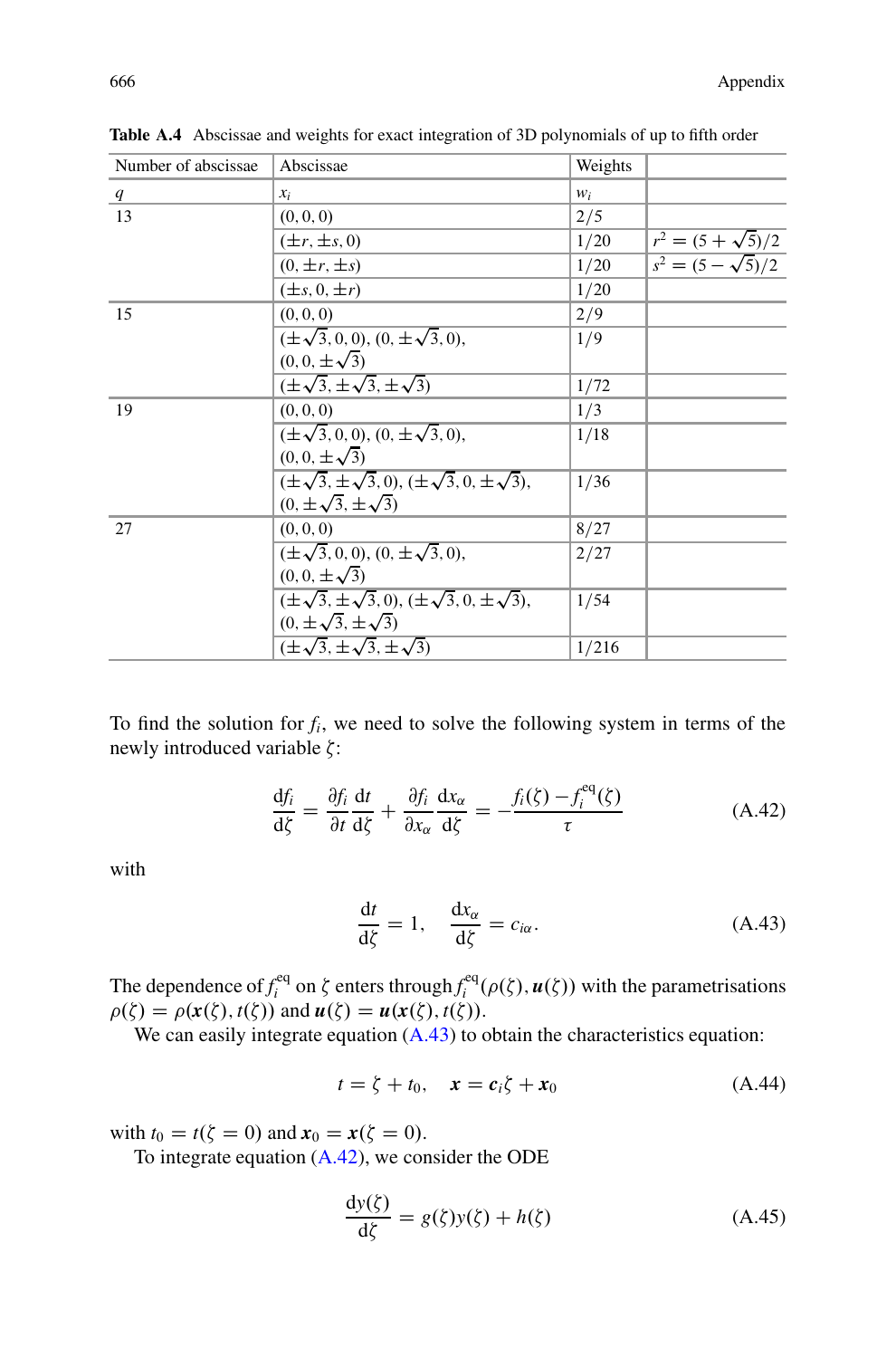for  $y(\zeta)$  with given coefficient functions  $g(\zeta)$  and  $h(\zeta)$ . The solution can be obtained following the well-known *variation of constants*:

<span id="page-14-0"></span>
$$
y(\zeta) = e^{G(\zeta)} \left[ C + \int_{\zeta_0}^{\zeta} e^{-G(\zeta')} h(\zeta') d\zeta' \right]
$$
 (A.46)

with

$$
G(\zeta) = \int_{\zeta_0}^{\zeta} g(\zeta') d\zeta'
$$
 (A.47)

and integration constants C and  $\zeta_0$ .

**Exercise A.3** Show that  $(A.46)$  solves  $(A.45)$ .

We can recast  $(A.42)$  into the form of  $(A.45)$ :

$$
\frac{\mathrm{d}f_i(\zeta)}{\mathrm{d}\zeta} = -\frac{1}{\tau}f_i(\zeta) + \frac{f_i^{\text{eq}}}{\tau}.\tag{A.48}
$$

Now we identify  $f_i(\zeta)$  with  $y(\zeta)$ ,  $-1/\tau$  with  $g(\zeta)$  and  $f_i^{eq}(\zeta)/\tau$  with  $h(\zeta)$ . This leads to  $G(\zeta) = -(\zeta - \zeta_0)/\tau$ to  $G(\zeta) = -(\zeta - \zeta_0)/\tau$ .

Using the integration limits  $\zeta_0$  and  $\zeta = \zeta_0 + \Delta t$ , i.e. integrating over one time step, we first obtain

$$
f_i(\zeta_0 + \Delta t) = e^{-\Delta t/\tau} \left[ C + \frac{1}{\tau} \int_{\zeta_0}^{\zeta_0 + \Delta t} e^{\zeta'/\tau} f_i^{eq}(\zeta') d\zeta' \right].
$$
 (A.49)

We write  $C = f_i(\zeta_0)$  and replace the  $\zeta$ -dependence by introducing *x* and *t* again. Furthermore, we drop the index 0 from  $x_0$  and  $t_0$  as these integration constants can be chosen arbitrarily:

<span id="page-14-1"></span>
$$
f_i(\mathbf{x}+\mathbf{c}_i\Delta t, t+\Delta t) = e^{-\Delta t/\tau}\left[f_i(\mathbf{x},t) + \frac{1}{\tau}\int_t^{t+\Delta t} e^{(t'-t)/\tau}f_i^{eq}(\mathbf{x}+\mathbf{c}_i(t'-t), t') dt'\right].
$$
\n(A.50)

This is the integral-form solution of the LBGK equation.

Now we want to discretise the integral in equation  $(A.50)$  to make it applicable in computer simulations. We have several options to achieve this discretisation, for instance forward Euler (first-order accurate) or the trapezoidal rule (second-order accurate).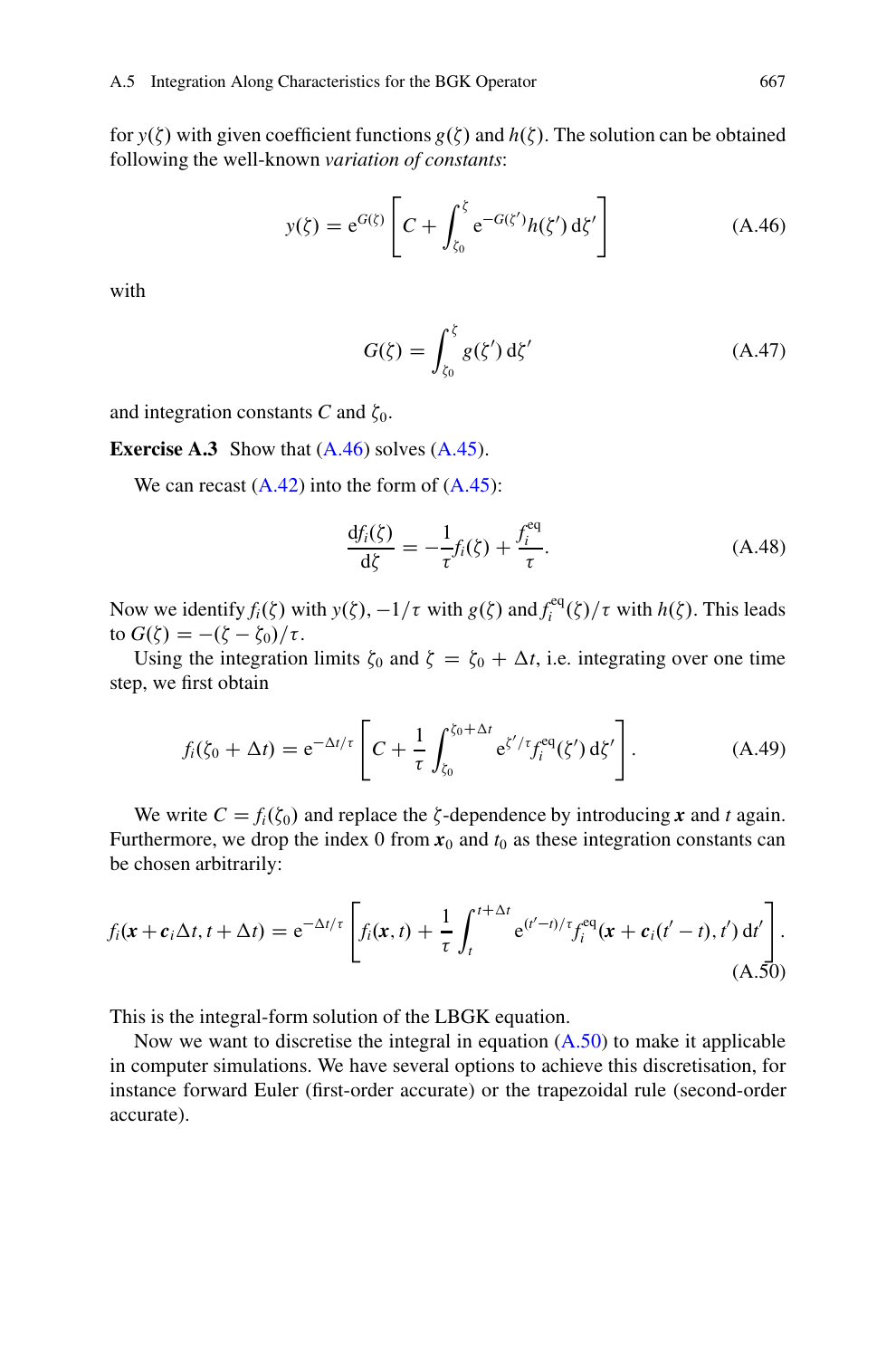If we choose a first-order approximation, we replace an integral of the form  $\int_{t}^{t + \Delta t} g(t') dt'$  by  $g(t) \Delta t$ . This results in

$$
f_i(\mathbf{x} + \mathbf{c}_i \Delta t, t + \Delta t) = e^{-\Delta t/\tau} f_i(\mathbf{x}, t) + \frac{e^{-\Delta t/\tau}}{\tau} f_i^{eq}(\mathbf{x}, t) \Delta t.
$$
 (A.51)

Expanding the exponentials and keeping only terms up to first order in  $\Delta t$  gives

$$
f_i(\mathbf{x} + \mathbf{c}_i \Delta t, t + \Delta t) = \left(1 - \frac{\Delta t}{\tau}\right) f_i(\mathbf{x}, t) + \frac{\Delta t}{\tau} f_i^{\text{eq}}(\mathbf{x}, t) + O(\Delta t^2). \tag{A.52}
$$

This is exactly the standard discretised LBGK equation, but it is only first-order accurate in time.

To achieve a second-order discretisation, we can approximate the integral with the trapezoidal rule:  $\int_{t}^{t+\Delta t} g(t') dt' \approx [g(t) + g(t+\Delta t)]\Delta t/2$ . Therefore we have

$$
f_i(\mathbf{x} + \mathbf{c}_i \Delta t, t + \Delta t) = e^{-\Delta t/\tau} f_i(\mathbf{x}, t)
$$
  
+ 
$$
\frac{e^{-\Delta t/\tau} \Delta t}{2\tau} \left( e^{\Delta t/\tau} f_i^{eq}(\mathbf{x} + \mathbf{c}_i \Delta t, t + \Delta t) + f_i^{eq}(\mathbf{x}, t) \right).
$$
(A.53)

Again, we expand the exponentials, but this time we keep all terms up to second order in  $\Delta t$ :

<span id="page-15-0"></span>
$$
f_i(\mathbf{x} + c_i \Delta t, t + \Delta t) = \left(1 - \frac{\Delta t}{\tau} + \frac{\Delta t^2}{2\tau^2}\right) f_i(\mathbf{x}, t)
$$
  
+ 
$$
\frac{\Delta t}{2\tau} \left[ f_i^{\text{eq}}(\mathbf{x} + c_i \Delta t, t + \Delta t) + \left(1 - \frac{\Delta t}{\tau}\right) f_i^{\text{eq}}(\mathbf{x}, t) \right] + O(\Delta t^3).
$$
(A.54)

Our aim is to find a suitable transformation  $f_i \rightarrow f_i$  to bring [\(A.54\)](#page-15-0) into the form<br>(3.76) with the BGK collision operator  $Q_i = -(f_i - f_i^{eq})/T$ . In fact, this is possible of (3.76) with the BGK collision operator  $\Omega_i = -(f_i - f_i^{\text{eq}})/\tau$ . In fact, this is possible<br>by introducing the new population by introducing the new population

$$
\bar{f}_i = f_i - \frac{\Omega_i \Delta t}{2} = f_i + \frac{\left(f_i - f_i^{\text{eq}}\right) \Delta t}{2\tau}.
$$
\n(A.55)

As  $\Omega_i$  conserves mass and momentum, this new population  $\bar{f}_i$  has the same mass and momentum moments as *fi*,

$$
\sum_{i} \bar{f}_{i} = \sum_{i} f_{i} - \sum_{i} \frac{\Omega_{i} \Delta t}{2} = \sum_{i} f_{i} = \rho,
$$
\n
$$
\sum_{i} \bar{f}_{i} c_{i} = \sum_{i} f_{i} c_{i} - \sum_{i} \frac{\Omega_{i} c_{i} \Delta t}{2} = \sum_{i} f_{i} c_{i} = \rho u.
$$
\n(A.56)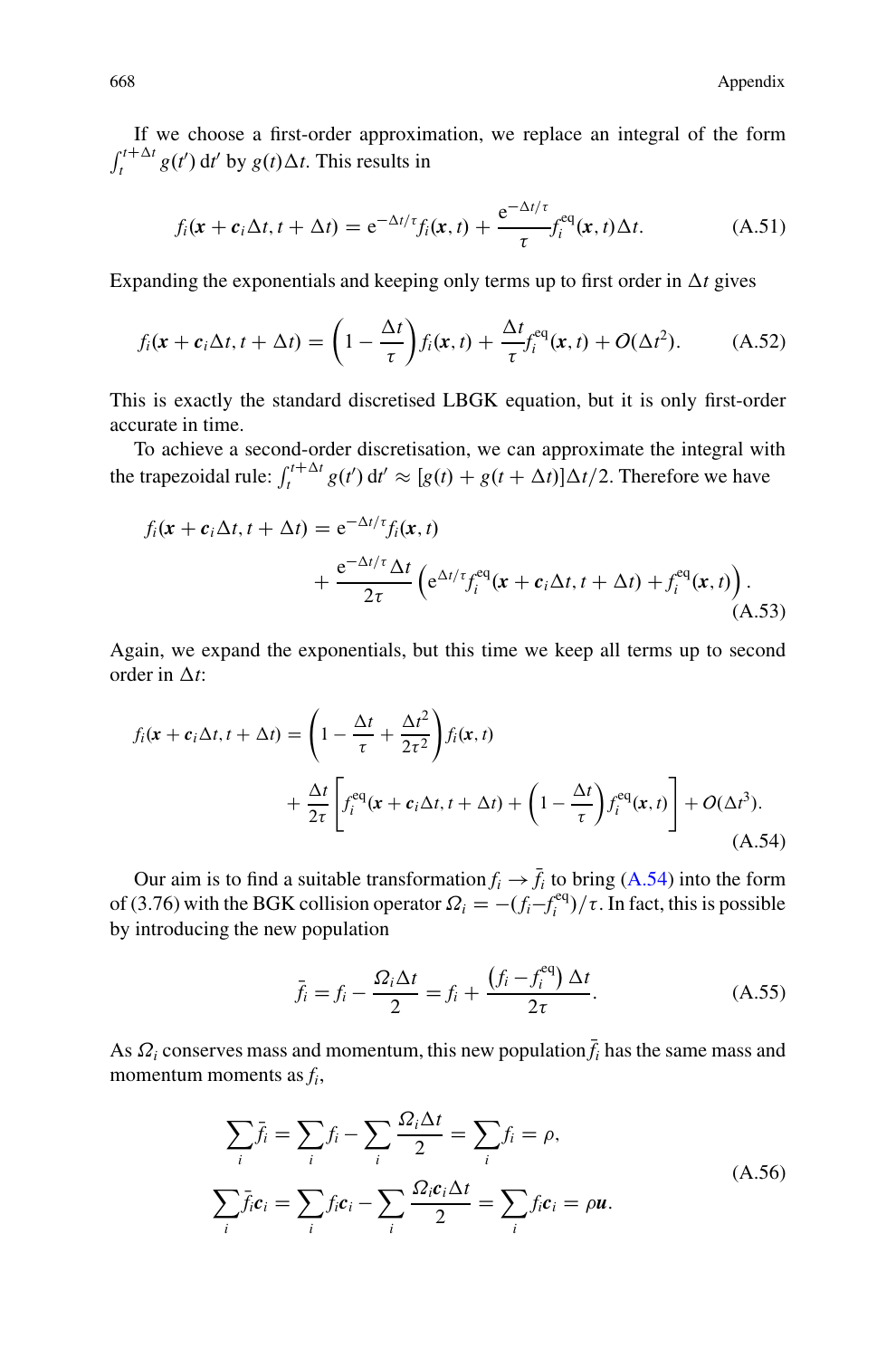After a series of algebraic manipulations [\[11\]](#page-34-5) we arrive at

$$
\bar{f}_i(\mathbf{x} + \mathbf{c}\Delta t, t + \Delta t) = \bar{f}_i(\mathbf{x}, t) - \frac{\bar{f}_i(\mathbf{x}, t) - f_i^{\text{eq}}(\mathbf{x}, t)}{\bar{\tau}} + O(\Delta t^3)
$$
(A.57)

with a modified relaxation time

$$
\bar{\tau} = \tau + \frac{\Delta t}{2}.\tag{A.58}
$$

### <span id="page-16-0"></span>**A.6 MRT for D3Q15, D3Q19, and D3Q27 Velocity Sets**

We provide the matrices  $M$ , the equilibrium moments  $m_k^{eq}$  and the collision rates  $\omega_k$  for the most widespread 3D MRT models. The D3Q15 and D3Q19 models are based on the Gram-Schmidt procedure [\[12\]](#page-34-6). We only provide references for D3Q27 as it is not often used.

Note that the matrices presented here assume that the velocity sets are ordered as in Sect. 3.4.7. Different choices of velocity order would lead to matrices with differently ordered columns.

### <span id="page-16-1"></span>*A.6.1 D3Q15*

The D3Q15 Gram-Schmidt moments are

$$
{}^{G}\mathbf{m} = (\rho, e, \epsilon, j_x, q_x, j_y, q_y, j_z, q_z, p_{xx}, p_{ww}, p_{xy}, p_{yz}, p_{zx}, m_{xyz})^{\top}.
$$
 (A.59)

These correspond to density, energy, energy squared, momentum, heat flux and momentum flux. The relaxation rates are

$$
{}^{\mathcal{G}}\mathbf{S} = \text{diag}(0, \omega_e, \omega_\epsilon, 0, \omega_q, 0, \omega_q, 0, \omega_q, \omega_v, \omega_v, \omega_v, \omega_v, \omega_w, \omega_m)
$$
(A.60)

where collision rates of 0 are specified for the four conserved moments, i.e. density and momentum. (Note that collision rates of 0 for momentum are not suitable for simulating a force density  $F$  in the Navier-Stokes equation [\[13\]](#page-34-7).)

The moment vectors are

$$
{}^{G}\!M_{\rho,i} = 1, \quad {}^{G}\!M_{e,i} = c_{ix}^2 + c_{iy}^2 + c_{iz}^2 - 2,
$$
  

$$
{}^{G}\!M_{\epsilon,i} = \frac{1}{2}(15(c_{ix}^2 + c_{iy}^2 + c_{iz}^2)^2 - 55(c_{ix}^2 + c_{iy}^2 + c_{iz}^2) + 32),
$$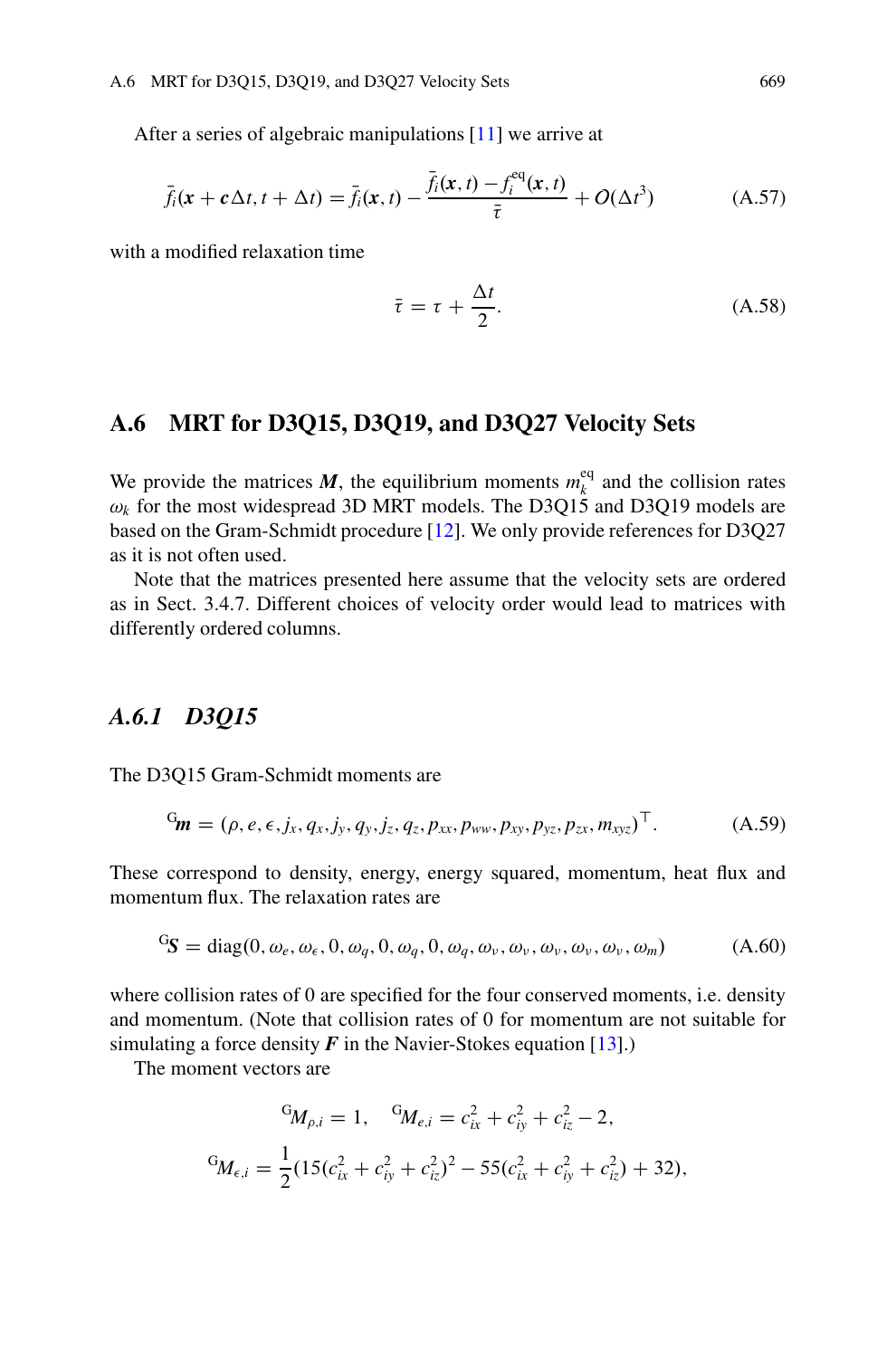670 Appendix

$$
{}^{G}M_{j_x,i} = c_{ix}, \t {}^{G}M_{q_x,i} = \frac{1}{2}(5(c_{ix}^2 + c_{iy}^2 + c_{iz}^2) - 13)c_{ix},
$$
  
\n
$$
{}^{G}M_{j_y,i} = c_{iy}, \t {}^{G}M_{q_y,i} = \frac{1}{2}(5(c_{ix}^2 + c_{iy}^2 + c_{iz}^2) - 13)c_{iy},
$$
  
\n
$$
{}^{G}M_{j_z,i} = c_{iz}, \t {}^{G}M_{q_z,i} = \frac{1}{2}(5(c_{ix}^2 + c_{iy}^2 + c_{iz}^2) - 13)c_{iz},
$$
  
\n
$$
{}^{G}M_{p_{xx},i} = 3c_{ix}^2 - (c_{ix}^2 + c_{iy}^2 + c_{iz}^2), \t {}^{G}M_{p_{ww},i} = c_{iy}^2 - c_{iz}^2,
$$
  
\n
$$
{}^{G}M_{p_{xy},i} = c_{ix}c_{iy}, \t {}^{G}M_{p_{yz},i} = c_{iy}c_{iz}, \t {}^{G}M_{p_{xz},i} = c_{ix}c_{iz},
$$
  
\n
$$
{}^{G}M_{m_{xyz},i} = c_{ix}c_{iy}c_{iz}.
$$

They form the transformation matrix

0 1 1 1 1 1 1 1 111 1 1 1 1 1 1 B C <sup>2</sup> <sup>1</sup> <sup>1</sup> <sup>1</sup> <sup>1</sup> <sup>1</sup> 11 1 1 1 1 1 1 1 B C B C <sup>16</sup> <sup>4</sup> <sup>4</sup> <sup>4</sup> <sup>4</sup> <sup>4</sup> 41 1 1 1 1 1 1 1 B C B C B C 0 1 10 0 0 01 1 1 1 1 <sup>1</sup> 1 1 B C B C <sup>0</sup> 44 0 0 0 01 1 1 1 1 <sup>1</sup> 1 1 B C B C B <sup>0001</sup> 10 01 1 1 <sup>1</sup> 11 1 <sup>1</sup> C B C B C <sup>000</sup> 44 0 01 1 1 <sup>1</sup> 11 1 <sup>1</sup> B C B C <sup>G</sup>*<sup>M</sup>* D : (A.62) <sup>000001</sup> 1 1 <sup>1</sup> 11 1 1 1 <sup>1</sup> B C B C B C <sup>00000</sup> <sup>441</sup> <sup>1</sup> 11 1 1 1 <sup>1</sup> B C B C <sup>022</sup> <sup>1</sup> <sup>1</sup> <sup>1</sup> 10 0 0 0 0 0 0 0 B C B C B <sup>00011</sup> <sup>1</sup> 10 0 0 0 0 0 0 0 C B C B C 0 0 0 0 0 0 011 1 1 <sup>1</sup> <sup>1</sup> <sup>1</sup> <sup>1</sup> B C B C 0 0 0 0 0 0 011 <sup>1</sup> <sup>1</sup> <sup>1</sup> 11 1 B C B C B C 0 0 0 0 0 0 011 <sup>1</sup> 11 1 <sup>1</sup> <sup>1</sup> B C @ A 0 0 0 0 0 0 01 <sup>1</sup> 1 1 1 1 1 1 

The inverse matrix  ${}^{G}\!M^{-1}$  can be found using a computer program.

The corresponding equilibrium moments  ${}^{G}m_k^{eq}$  are

$$
e^{eq} = -\rho + \rho(u_x^2 + u_y^2 + u_z^2), \quad \epsilon^{eq} = \rho - 5\rho(u_x^2 + u_y^2 + u_z^2),
$$
  
\n
$$
q_x^{eq} = -\frac{7}{3}\rho u_x, \quad q_y^{eq} = -\frac{7}{3}\rho u_y, \quad q_z^{eq} = -\frac{7}{3}\rho u_z,
$$
  
\n
$$
p_{xx}^{eq} = 2\rho u_x^2 - \rho(u_y^2 + u_z^2), \quad p_{ww}^{eq} = \rho(u_y^2 - u_z^2),
$$
  
\n
$$
p_{xy}^{eq} = \rho u_x u_y, \quad p_{yz}^{eq} = \rho u_y u_z, \quad p_{xz}^{eq} = \rho u_x u_z,
$$
  
\n
$$
m_{xyz}^{eq} = 0.
$$
  
\n(A.63)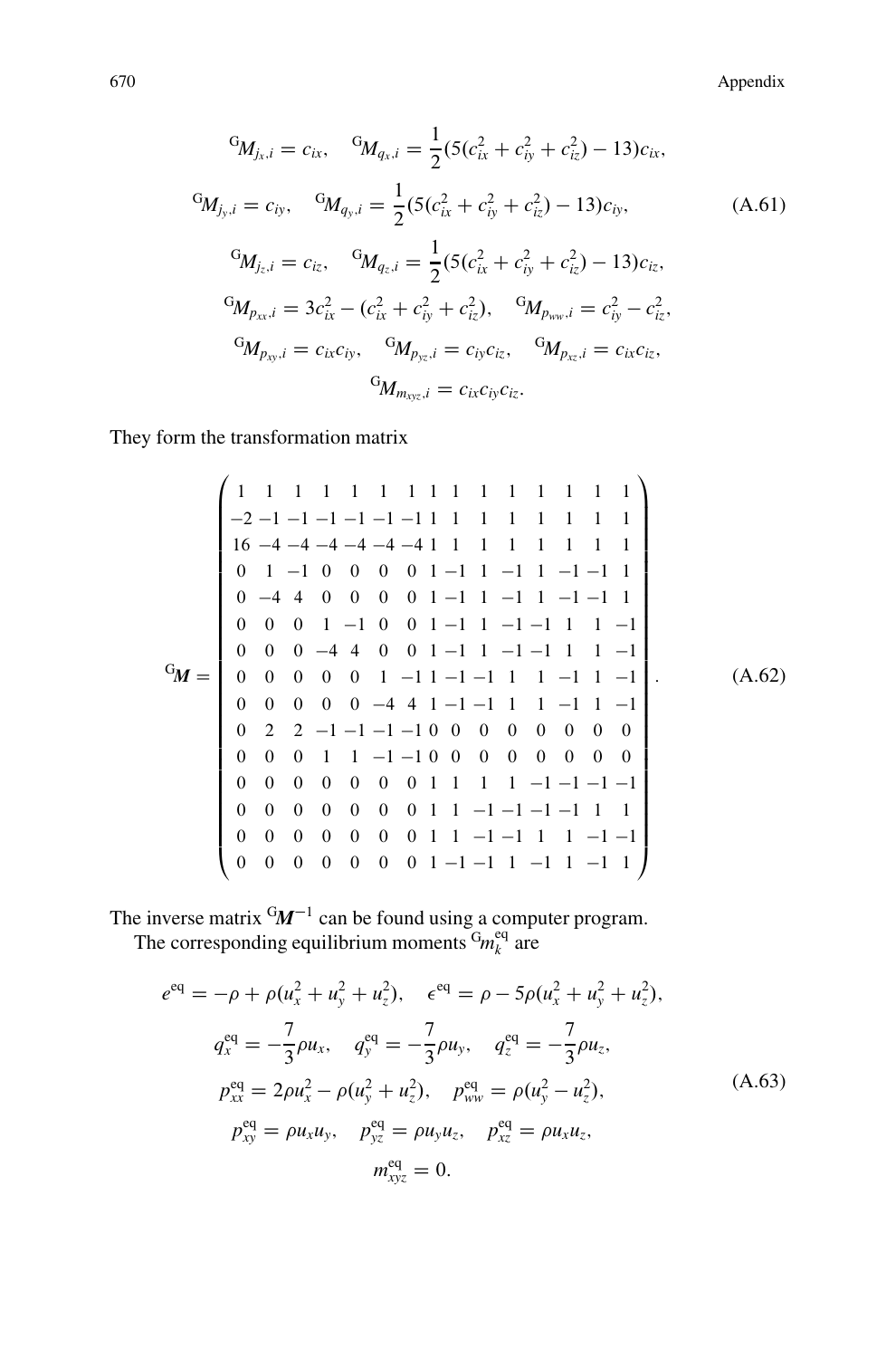Note that the equilibrium moment  $\epsilon^{eq}$  is not uniquely defined and can be tuned [\[12\]](#page-34-6). The resulting macroscopic stress tensor and viscosity are given in Sect. [A.2.3.](#page-5-1)

**Exercise A.4** Show that the equilibrium moments can be calculated as  ${}^{G}m_k^{eq}$  =  ${}^G M_{ki} f_i^{eq}$  with  $f_i^{eq}$  from (3.54).

### *A.6.2 D3Q19*

The D3Q19 Gram-Schmidt moments are

$$
{}^{G}\mathbf{m} = (\rho, e, \epsilon, j_x, q_x, j_y, q_y, j_z, q_z, p_{xx}, \pi_{xx}, p_{ww}, \pi_{ww}, p_{xy}, p_{yz}, p_{xz}, m_x, m_y, m_z)^\top. \tag{A.64}
$$

There are additional moments compared to the D3Q15 model in Sect. [A.6.1.](#page-16-1) They correspond to third-order  $(m_x, m_y, m_z)$  and fourth-order polynomials  $(\pi_{xx}, \pi_{ww})$ . The relaxation matrix reads

$$
{}^{G}\mathbf{S} = \text{diag}(0, \omega_e, \omega_\epsilon, 0, \omega_q, 0, \omega_q, 0, \omega_q, \omega_\nu, \omega_\pi, \omega_\nu, \omega_\pi, \omega_\nu, \omega_\nu, \omega_\nu, \omega_m, \omega_m, \omega_m).
$$
\n(A.65)

The moment vectors are

$$
{}^{G}\!M_{\rho,i} = 1, \quad {}^{G}\!M_{e,i} = 19(c_{ix}^{2} + c_{iy}^{2} + c_{iz}^{2}) - 30,
$$
\n
$$
{}^{G}\!M_{\epsilon,i} = (21(c_{ix}^{2} + c_{iy}^{2} + c_{iz}^{2})^{2} - 53(c_{ix}^{2} + c_{iy}^{2} + c_{iz}^{2}) + 24)/2,
$$
\n
$$
{}^{G}\!M_{j_{x},i} = c_{ix}, \quad {}^{G}\!M_{q_{x},i} = (5(c_{ix}^{2} + c_{iy}^{2} + c_{iz}^{2}) - 9)c_{ix},
$$
\n
$$
{}^{G}\!M_{j_{y},i} = c_{iy}, \quad {}^{G}\!M_{q_{y},i} = (5(c_{ix}^{2} + c_{iy}^{2} + c_{iz}^{2}) - 9)c_{iy},
$$
\n
$$
{}^{G}\!M_{j_{z},i} = c_{iz}, \quad {}^{G}\!M_{q_{z},i} = (5(c_{ix}^{2} + c_{iy}^{2} + c_{iz}^{2}) - 9)c_{iz},
$$
\n
$$
{}^{G}\!M_{p_{xx},i} = 3c_{ix}^{2} - (c_{ix}^{2} + c_{iy}^{2} + c_{iz}^{2}), \quad (A.66)
$$
\n
$$
{}^{G}\!M_{\pi_{xx},i} = (3(c_{ix}^{2} + c_{iy}^{2} + c_{iz}^{2}) - 5)(3c_{ix}^{2} - (c_{ix}^{2} + c_{iy}^{2} + c_{iz}^{2})),
$$
\n
$$
{}^{G}\!M_{p_{ww},i} = c_{iy}^{2} - c_{iz}^{2}, \quad {}^{G}\!M_{\pi_{ww},i} = (3(c_{ix}^{2} + c_{iy}^{2} + c_{iz}^{2}) - 5)(c_{iy}^{2} - c_{iz}^{2}),
$$
\n
$$
{}^{G}\!M_{p_{ww},i} = c_{ix}c_{iy}, \quad {}^{G}\!M_{p_{yz},i} = c_{iy}c_{iz}, \quad {}^{G}\!M_{p_{xz},i} = c_{ix}c_{iz}
$$
\n
$$
{}^{G}\!M_{m_{x},i} = (c_{iy}^{2} - c_{iz}^{2})c_{ix}, \quad {}^{G}\!M_{m_{y},
$$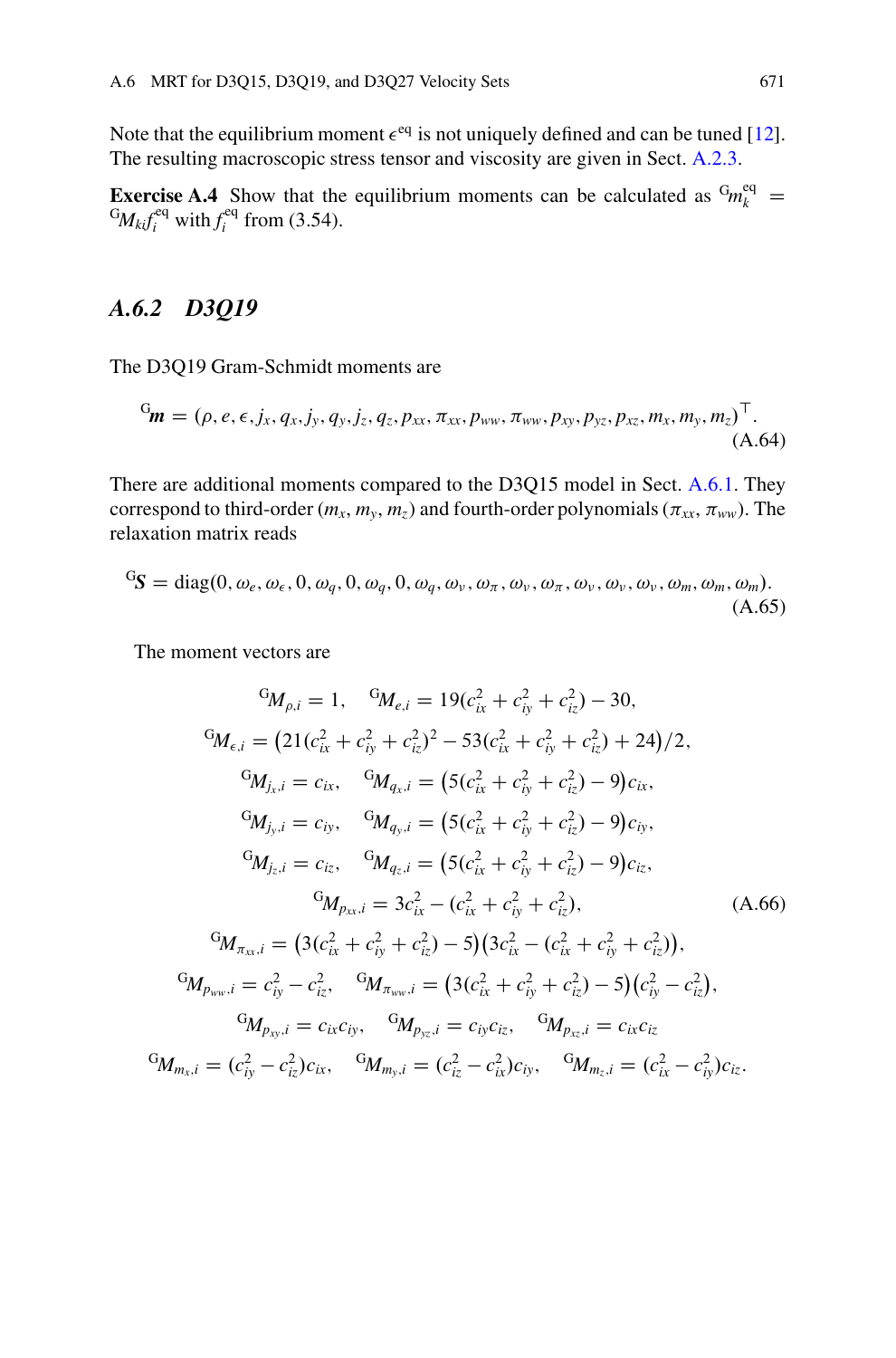They define the transformation matrix

|             | -1           | - 1                                   | $\overline{1}$ | $\overline{1}$ | $\blacksquare$ | $\overline{1}$ | $\overline{1}$ | $\overline{1}$ | -1             | 1              | 1              | 1              | 1                                                                              | 1              | 1              | 1              | 1                             | 1            | 1        |
|-------------|--------------|---------------------------------------|----------------|----------------|----------------|----------------|----------------|----------------|----------------|----------------|----------------|----------------|--------------------------------------------------------------------------------|----------------|----------------|----------------|-------------------------------|--------------|----------|
|             |              | $-30$ $-11$ $-11$ $-11$ $-11$ $-11$ 8 |                |                |                |                |                |                | 8              | 8              | 8              | 8              | 8                                                                              | 8              | 8              | 8              | 8                             | 8            | 8        |
|             | 12           | $-4$                                  | $-4$           | -4             | $-4$           | -4             | $-4$           | -1             | 1              | 1              | 1              | 1              | 1                                                                              | 1              | 1              | 1              | 1                             | 1            | 1        |
|             | $\theta$     | $\mathbf{1}$                          | $-1$           | $\Omega$       | $\Omega$       | $\Omega$       | $\overline{0}$ |                |                |                | $1 -1 1 -1 0$  |                | $\mathbf{0}$                                                                   | 1              | $-1$ 1         |                | $-1\quad0$                    |              | 0        |
|             | $\Omega$     | $-4$                                  | $\overline{4}$ | $\theta$       | $\Omega$       | $\overline{0}$ | $\overline{0}$ |                | $1 -1 1$       |                | $-1\quad0$     |                | $\overline{0}$                                                                 |                | $1 -1 1$       |                | $-1 \quad 0$                  |              | $\Omega$ |
|             | $\Omega$     | $\theta$                              | $\Omega$       | 1              | $-1$           | $\Omega$       | $\overline{0}$ |                | $1 -1 0$       |                | $\mathbf{0}$   |                | $1 -1 -1$                                                                      |                | $\overline{1}$ | $\Omega$       | $\Omega$                      | $\mathbf{1}$ | $-1$     |
|             | $\theta$     | $\Omega$                              | $\overline{0}$ | $-4$           | 4              | $\overline{0}$ | $\overline{0}$ |                | $1 -1 0$       |                |                |                | $0 \t1 \t-1 \t-1 \t1$                                                          |                |                | $\overline{0}$ | $\overline{0}$                | $1 -1$       |          |
|             | $\theta$     | $\Omega$                              | $\Omega$       | $\mathbf{0}$   | $\Omega$       | 1              | $-1$           | $\overline{0}$ | $\overline{0}$ |                |                |                | $1 -1 1 -1 0 0 -1 1 -1 1$                                                      |                |                |                |                               |              |          |
|             | $\theta$     | $\Omega$                              | $\mathbf{0}$   | $\overline{0}$ | $\mathbf{0}$   | $-4$           | $\overline{4}$ | $\overline{0}$ | $\bf{0}$       |                |                |                | $1 -1 1 -1 0$                                                                  |                |                |                | $0 -1 1 -1 1$                 |              |          |
| ${}^G\!M =$ | $\Omega$     | 2                                     | 2              | $-1$           | $-1$           | $-1$           | $-1$           | -1             | 1              | 1              |                |                | $1 -2 -2 1$                                                                    |                | 1              | 1              |                               | $1 -2 -2$    |          |
|             | $\Omega$     | $-4$                                  | $-4$           | 2              | 2              | 2              | 2              | 1              | $\mathbf{1}$   | -1             |                |                | $1 -2 -2 1$                                                                    |                | 1              |                | $1 \quad 1 \quad -2 \quad -2$ |              |          |
|             | $\Omega$     | $\theta$                              | $\Omega$       | $\mathbf{1}$   | $\mathbf{1}$   | $-1$           | $-1$           | $\overline{1}$ |                |                | $1 -1 -1 0$    |                | $\theta$                                                                       | $\overline{1}$ | $\mathbf{1}$   |                | $-1$ $-1$ 0                   |              | $\theta$ |
|             | $\theta$     | $\theta$                              | $\mathbf{0}$   | $-2$           | $-2$           | 2              | 2              | 1              |                |                | $1 -1 -1 0$    |                | $\mathbf{0}$                                                                   | 1              |                |                | $1 -1 -1 0$                   |              | $\theta$ |
|             | $\theta$     | $\Omega$                              | $\Omega$       | $\theta$       | $\theta$       | $\Omega$       | $\overline{0}$ | $\mathbf{1}$   | 1              | $\mathbf{0}$   | $\mathbf{0}$   | $\overline{0}$ |                                                                                |                | $0 -1 -1 0$    |                | $\Omega$                      | $\theta$     | $\Omega$ |
|             | $\theta$     | $\Omega$                              | $\theta$       | $\theta$       | $\theta$       | $\overline{0}$ | $\overline{0}$ | $\overline{0}$ | $\overline{0}$ | $\overline{0}$ | $\mathbf{0}$   | -1             | 1                                                                              | $\overline{0}$ | $\overline{0}$ |                | $0 \t 0 \t -1 \t -1$          |              |          |
|             | $\mathbf{0}$ | $\mathbf{0}$                          | $\mathbf{0}$   | $\mathbf{0}$   | $\mathbf{0}$   | $\overline{0}$ | $\overline{0}$ | $\overline{0}$ | $\bf{0}$       | $\overline{1}$ | $\overline{1}$ | $\overline{0}$ | $\mathbf{0}$                                                                   |                |                |                | $0 \t 0 \t -1 \t -1 \t 0$     |              | $\theta$ |
|             | $\mathbf{0}$ | $\mathbf{0}$                          | $\mathbf{0}$   | $\overline{0}$ | $\mathbf{0}$   | $\overline{0}$ | $\overline{0}$ |                | $1 -1 -1 1$    |                |                | $\overline{0}$ | $\overline{0}$                                                                 |                |                | $1 -1 -1$      | - 1                           | $\theta$     | $\Omega$ |
|             | $\mathbf{0}$ | $\theta$                              | $\mathbf{0}$   | $\mathbf{0}$   | $\mathbf{0}$   | $\overline{0}$ |                |                |                |                |                |                | $0 \quad -1 \quad 1 \quad 0 \quad 0 \quad 1 \quad -1 \quad 1 \quad -1 \quad 0$ |                |                |                | $\overline{0}$                |              | $1 -1$   |
|             | $\mathbf{0}$ | $\mathbf{0}$                          | $\mathbf{0}$   | $\mathbf{0}$   | $\mathbf{0}$   | $\overline{0}$ | $\overline{0}$ |                |                |                |                |                | $0 \t 0 \t 1 \t -1 \t -1 \t 1 \t 0 \t 0 \t -1$                                 |                |                |                | - 1                           | -1           | $-1$     |
|             |              |                                       |                |                |                |                |                |                |                |                |                |                |                                                                                |                |                |                |                               |              | (A.67)   |

Also in this case, the inverse  ${}^{G}\!M^{-1}$  can be found using a computer program.

The equilibrium moments are

$$
e^{eq} = -11\rho + 19\rho(u_x^2 + u_y^2 + u_z^2), \quad e^{eq} = 3\rho - \frac{11}{2}\rho(u_x^2 + u_y^2 + u_z^2),
$$
  
\n
$$
q_x^{eq} = -\frac{2}{3}\rho u_x, \quad q_y^{eq} = -\frac{2}{3}\rho u_y, \quad q_z^{eq} = -\frac{2}{3}\rho u_z,
$$
  
\n
$$
p_{xx}^{eq} = 2\rho u_x^2 - \rho(u_y^2 + u_z^2), \quad \pi_{xx}^{eq} = -\frac{1}{2}(2\rho u_x^2 - \rho(u_y^2 + u_z^2)),
$$
  
\n
$$
p_{ww}^{eq} = \rho(u_y^2 - u_z^2), \quad \pi_{ww}^{eq} = -\frac{1}{2}\rho(u_y^2 - u_z^2),
$$
  
\n
$$
p_{xy}^{eq} = \rho u_x u_y, \quad p_{yz}^{eq} = \rho u_y u_z, \quad p_{xz}^{eq} = \rho u_x u_z,
$$
  
\n
$$
m_x^{eq} = 0, \quad m_y^{eq} = 0, \quad m_z^{eq} = 0.
$$

The resulting macroscopic stress tensor and viscosity are provided in Sect. [A.2.3.](#page-5-1)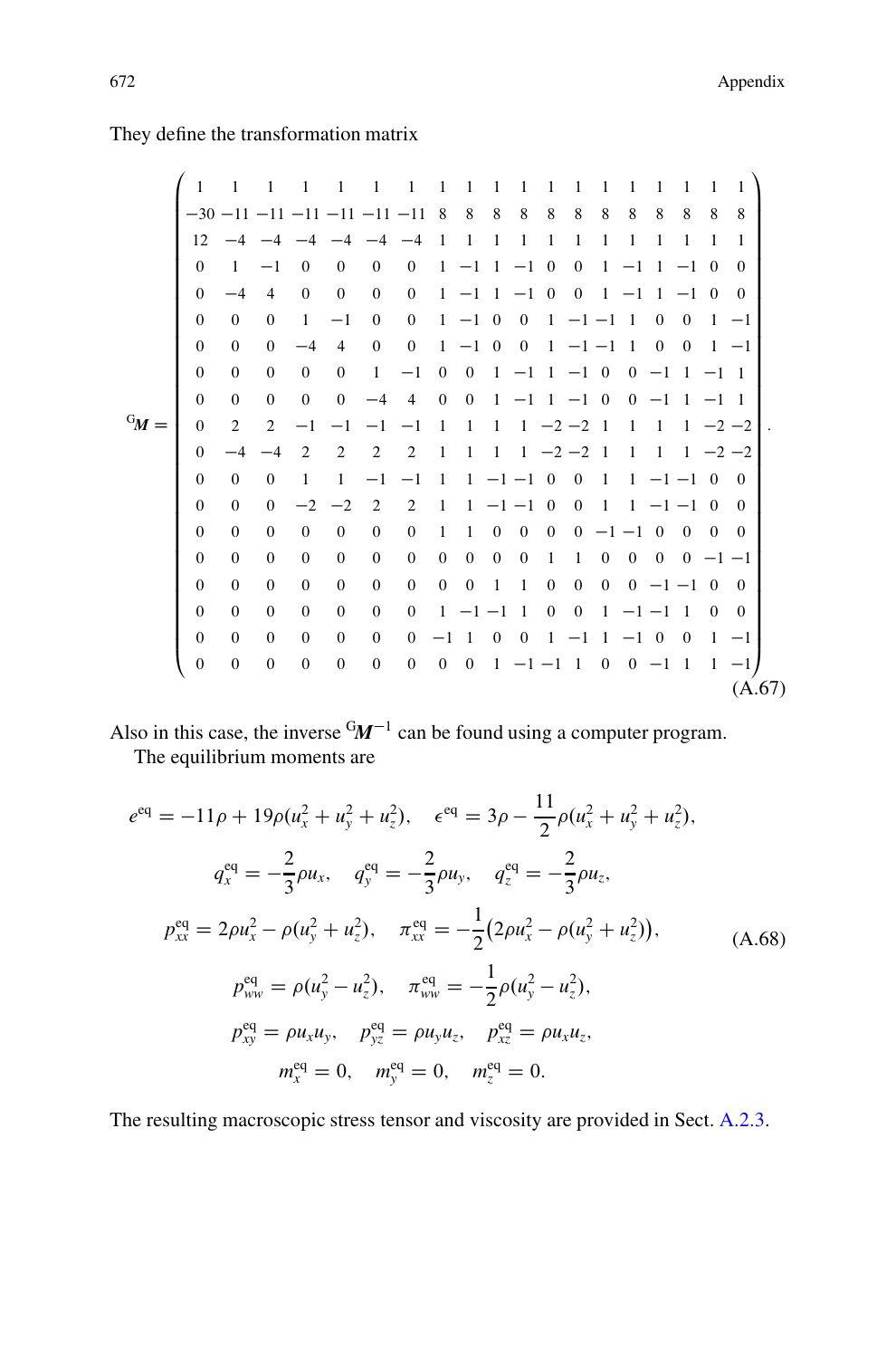### *A.6.3 D3Q27*

The D3Q27 model has the largest memory footprint among the common 3D models, and it is the most computationally demanding. The MRT formulation of the collision operator leads to additional computational overhead. Thus, although D3Q27 has the best isotropy properties, its MRT counterpart is not commonly used. One can construct the D3Q27 MRT model from velocity polynomials [\[14\]](#page-34-8) and the Gram-Schmidt approach [\[15\]](#page-34-9) that we have discussed in Sect. 10.2. Another alternative is to use a variation of the D3Q27 MRT model for the so-called cascaded lattice Boltzmann model [\[16,](#page-34-10) [17\]](#page-34-11).

#### <span id="page-20-1"></span>**A.7 Planar Interface for the Free Energy Gas-Liquid Model**

We show that the free energy multiphase model satisfies the Maxwell construction rule. To do this, let us examine the planar density profile. The stationary interface between gas and liquid phases is assumed at  $x = 0$ , and the density changes along the *x*-axis. Thus, we search the density profile in the form  $\rho = \rho(x)$ . Far away from the interface, we expect the fluid to assume the gas density  $\rho_{\rm g} = \rho(-\infty)$  and the liquid density  $\rho_1 = \rho(+\infty)$ .

Since the interface is stationary, the momentum flux  $P_{xx}$  (cf. (9.30)) must be constant along the *x*-axis, i.e.  $dP_{xx}/dx = 0$ . Its value equals the bulk pressure  $p_0$ far away from the interface where all density gradients are zero. These constraints result in

<span id="page-20-0"></span>
$$
p_0 = p_b(\rho) + \frac{k}{2}\rho^2 - k\rho\rho'', \tag{A.69a}
$$

$$
p_0 = p_b(\rho_g) = p_b(\rho_l),
$$
 (A.69b)

where the prime denotes the derivative with respect to  $x$ . Our aim is to solve this system of equations to find the values of the liquid and gas densities,  $\rho_1$  and  $\rho_g$ .

**Exercise A.5** To find the density profile as function of the spatial coordinate *x* from [\(A.69a\)](#page-20-0), we can introduce a substitution  $z = \rho^2$ . This substitution is widely used when in a second-order ODE there is no explicit involvement of the independent variable, i.e. *x*. Show that the second derivative of the density obeys  $\rho'' = \dot{z}/2$ , where the dot denotes the derivative with respect to density  $\rho$ .

After the introduction of  $z = \rho^2$ , changing the independent variable *x* to  $\rho$ , and performing some calculations, the ODE for the density profile becomes

$$
\dot{z} - \frac{z}{\rho} = \frac{2}{k\rho} (p_b(\rho) - p_0).
$$
 (A.70)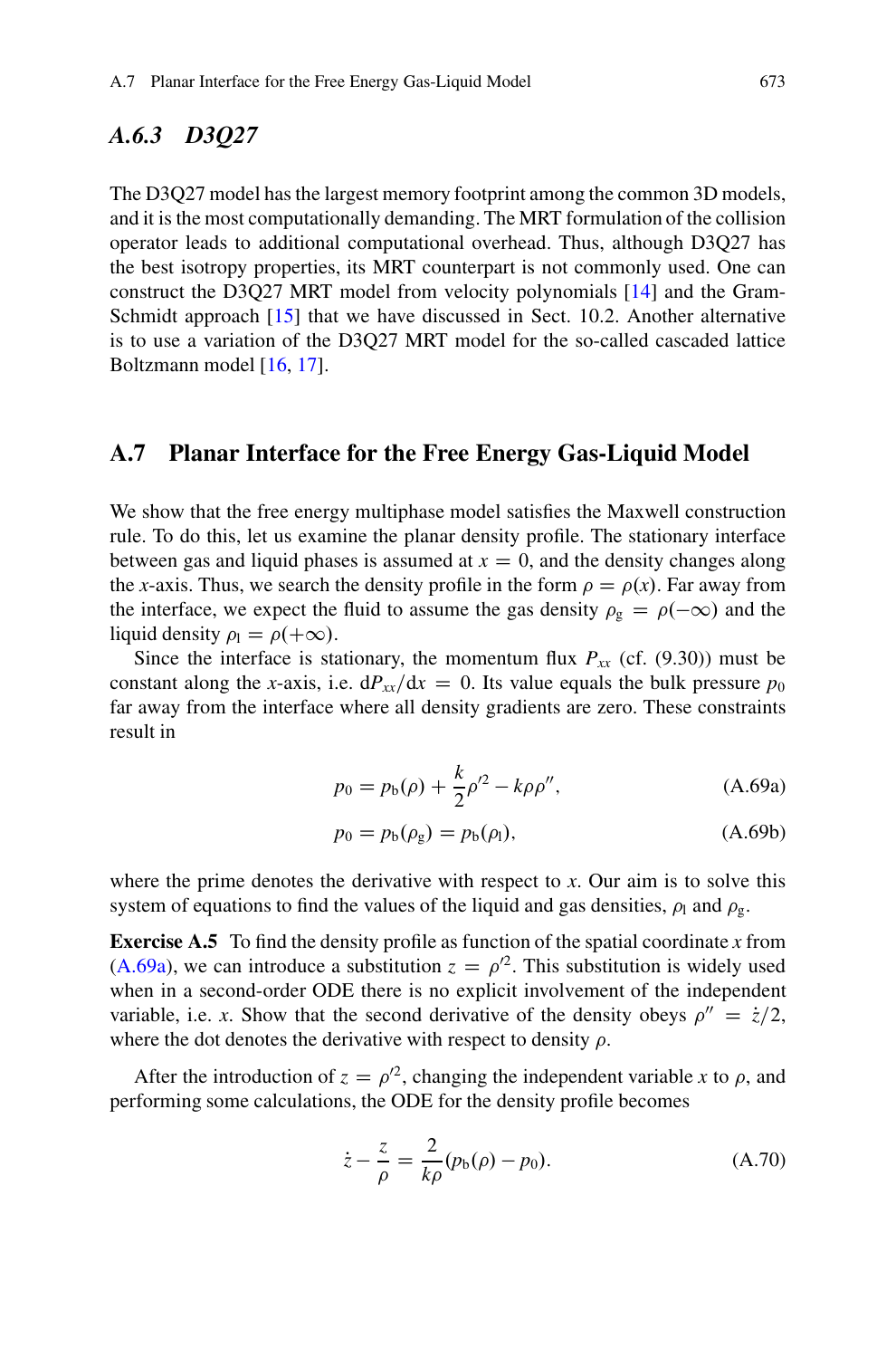This equation is of the form  $\dot{z} + f(\rho)z = g(\rho)$  that has the solution

$$
z(\rho) = e^{-\int^{\rho} f(\tilde{\rho}) d\tilde{\rho}} \left( \int^{\rho} g(\tilde{\rho}) e^{\int^{\tilde{\rho}} f(\tilde{\rho}) d\tilde{\rho}} d\tilde{\rho} + C \right)
$$
 (A.71)

where *C* has to be found from the boundary conditions.

In our case, we identify  $f(\rho) = -1/\rho$  and  $g(\rho) = \frac{2}{k\rho}(p_b(\rho) - p_0)$  and therefore

$$
z(\rho) = \rho \left( \int^{\rho} \frac{2}{k \tilde{\rho}^2} \Big( p_b(\tilde{\rho}) - p_0 \Big) d\tilde{\rho} + C \right). \tag{A.72}
$$

The boundary conditions are  $z = \rho^2 = 0$  far away from the interface where there are no density gradients, i.e.  $z(\rho_g) = 0$  and  $z(\rho_l) = 0$ . This is only possible if *z* has the solution

$$
z(\rho) = \frac{2\rho}{k} \int_{\rho_{g}}^{\rho} (p_b(\tilde{\rho}) - p_0) \frac{d\tilde{\rho}}{\tilde{\rho}^2}.
$$
 (A.73)

The boundary condition  $z(\rho_1) = z(\rho_g) = 0$  results is nothing else than the **Maxwell area construction rule for gas-liquid systems**:

$$
\int_{\rho_{g}}^{\rho_{l}} (p_b(\tilde{\rho}) - p_0) \frac{d\tilde{\rho}}{\tilde{\rho}^2} = 0.
$$
 (A.74)

This is consistent as the gas-liquid model with the pressure tensor from (9.30) is obtained from the free-energy functional based on principles of thermodynamics.

If we want to find an expression for the density profile  $\rho(x)$ , we can use  $z =$  $(d\rho/dx)^2$  and solve the implicit integral equation assuming that the interface lies right in the middle between phases, i.e.  $\bar{\rho} = \rho(x = 0) = (\rho_g + \rho_l)/2$ :

$$
x = \int_{\bar{\rho}}^{\rho} \frac{\mathrm{d}\tilde{\rho}}{\sqrt{z(\tilde{\rho})}}.\tag{A.75}
$$

If the equation of state  $p_b(\rho)$  includes a double-well potential as in (9.31), then the density profile will be of tanh-form as in (9.70).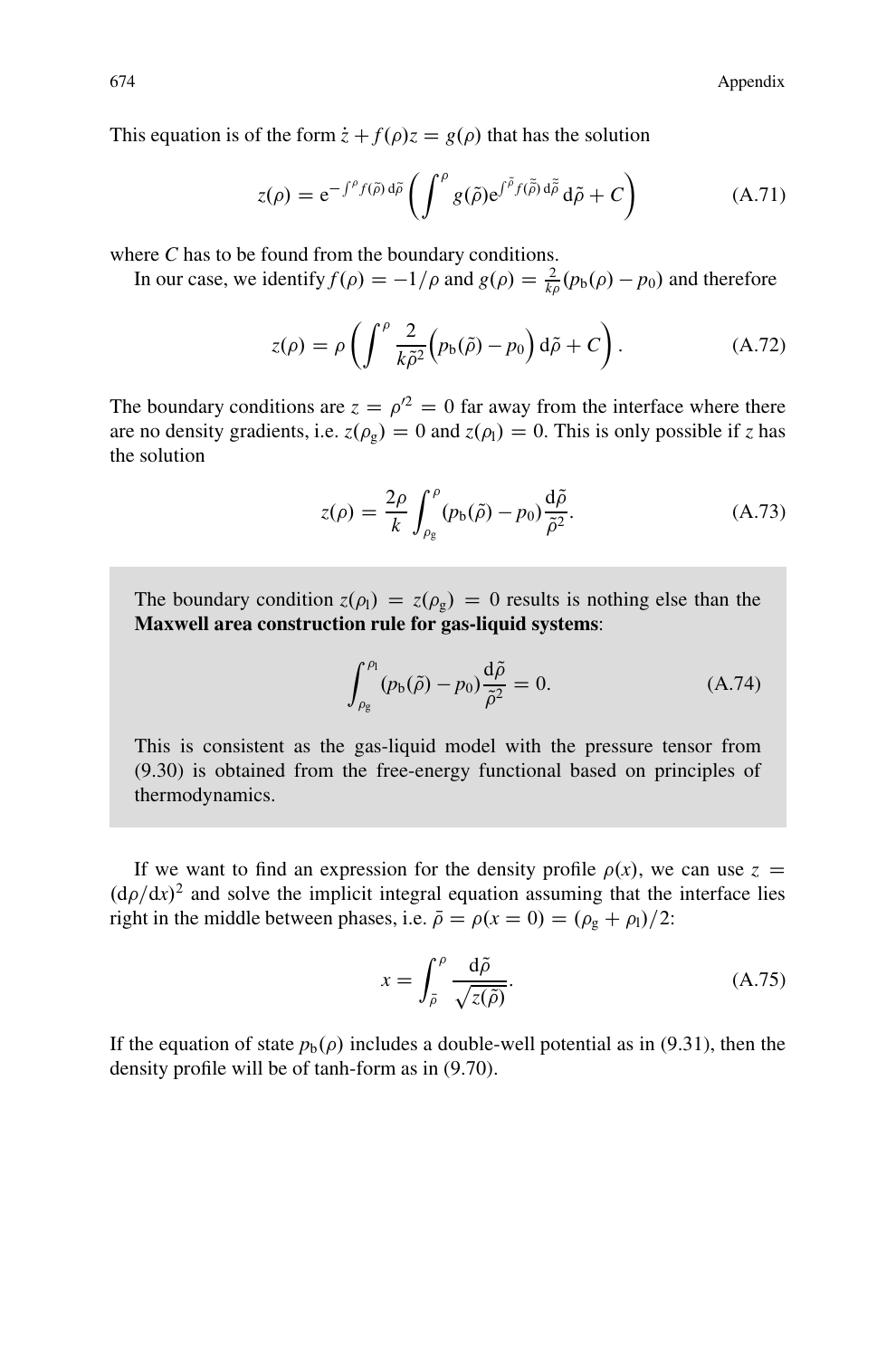### **A.8 Planar Interface for the Shan-Chen Liquid-Vapour Model**

Appendix [A.7](#page-20-1) contains the free-energy calculations for the planar interface in a liquid-vapour system. Here we repeat these calculations in the context of the Shan-Chen (SC) model.

The SC pressure tensor from (9.112) reads (again setting  $\Delta t = 1$  for simplicity)

$$
P_{\alpha\beta}^{\rm SC} = \left(c_s^2 \rho + \frac{c_s^2 G}{2} \psi^2 + \frac{c_s^4 G}{4} (\nabla \psi)^2 + \frac{c_s^4 G}{2} \psi \Delta \psi\right) \delta_{\alpha\beta} - \frac{c_s^4 G}{2} (\partial_\alpha \psi) (\partial_\beta \psi).
$$
\n(A.76)

We can distinguish between the equation of state  $p_b(\rho) = c_s^2 \rho + (c_s^2 G/2) \psi^2(\rho)$  from<br>(9.111) that dictates the bulk behaviour and the other terms that contain derivatives (9.111) that dictates the bulk behaviour and the other terms that contain derivatives of  $\psi$  and therefore are important near the interface between phases.

As in Appendix [A.7,](#page-20-1) we consider a planar interface at  $x = 0$ . In mechanical equilibrium, the component  $P_{xx}^{SC}$  must be constant across the interface. This allows us to compute the density profile  $\rho(x)$ .

We can rewrite  $P_{xx}^{SC}$  as

$$
P_{xx}^{SC} = c_s^2 \rho + \frac{c_s^2 G}{2} \psi^2(\rho) - \frac{c_s^4 G}{4} (\dot{\psi}(\rho) \rho')^2 + \frac{c_s^4 G}{2} \psi(\rho) (\ddot{\psi}(\rho) \rho' + \dot{\psi}(\rho) \rho'') .
$$
\n(A.77)

The prime denotes the derivative with respect to  $x$ , the dot the derivative with respect to the density  $\rho$ . Far away from the interface, both in the gas (g) and liquid (l) phases, gradients vanish and we find the bulk pressure

$$
p_0 = p_b(\rho_g) = c_s^2 \rho_g + \frac{c_s^2 G}{2} \psi^2(\rho_g) = p_b(\rho_l) = c_s^2 \rho_l + \frac{c_s^2 G}{2} \psi^2(\rho_l). \tag{A.78}
$$

Now we introduce  $z = \rho^2$  and perform steps similar to those detailed in Appendix [A.7.](#page-20-1) This leads to

$$
z(\rho) = \frac{4}{c_s^4 G} \frac{\psi(\rho)}{\dot{\psi}^2(\rho)} \int_{\rho_g}^{\rho} \left( p_0 - c_s^2 \tilde{\rho} - \frac{c_s^2 G}{2} \psi^2(\tilde{\rho}) \right) \frac{\dot{\psi}(\tilde{\rho})}{\psi^2(\tilde{\rho})} d\tilde{\rho}.
$$
 (A.79)

To satisfy the boundary conditions  $z(\rho_g) = 0$  and  $z(\rho_1) = 0$  we need

$$
\int_{\rho_{g}}^{\rho_{l}} \left( p_{0} - c_{s}^{2} \tilde{\rho} - \frac{c_{s}^{2} G}{2} \psi^{2}(\tilde{\rho}) \right) \frac{\dot{\psi}(\tilde{\rho})}{\psi^{2}(\tilde{\rho})} d\tilde{\rho} = 0.
$$
 (A.80)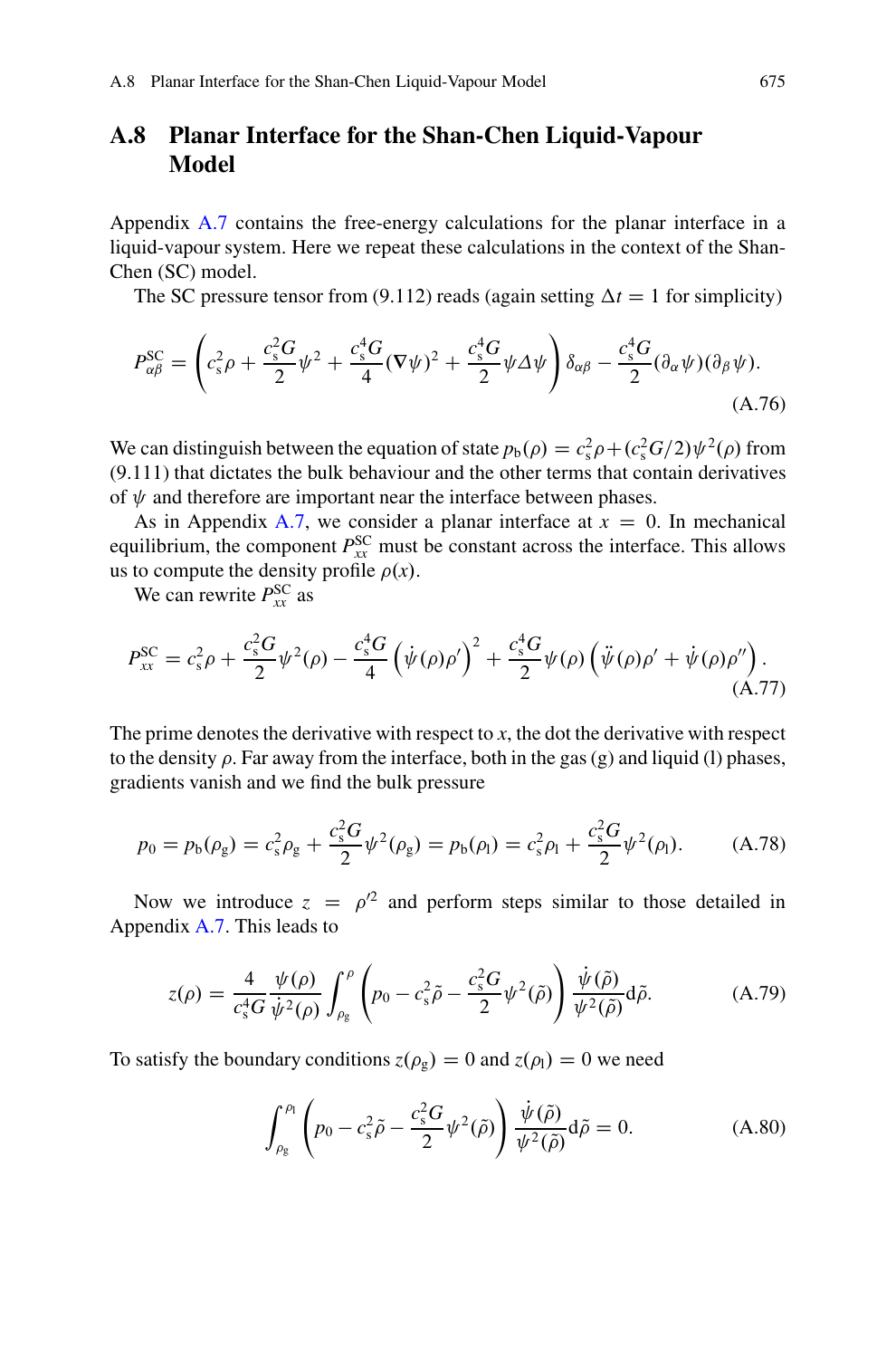We compare this expression with the Maxwell area construction rule:

$$
\int_{\rho_{g}}^{\rho_{l}} \left( p_0 - c_s^2 \tilde{\rho} - \frac{c_s^2 G}{2} \psi^2(\tilde{\rho}) \right) \frac{d\tilde{\rho}}{\tilde{\rho}^2} = 0.
$$
 (A.81)

Obviously, the SC model can only reproduce thermodynamic consistency for

$$
\frac{\dot{\psi}(\tilde{\rho})}{\psi^2(\tilde{\rho})} = \frac{1}{\tilde{\rho}^2} \tag{A.82}
$$

which is solved by  $\psi(\rho) = \rho$ .

The final step is to find the density profile across the planar interface by solving the ordinary differential equation  $\rho' = \sqrt{z}$  for  $\rho = \rho(x)$ :

<span id="page-23-0"></span>
$$
x(\rho) = \int_{\tilde{\rho}}^{\rho} \frac{\mathrm{d}\tilde{\rho}}{\sqrt{z(\tilde{\rho})}}.
$$
 (A.83)

Here we have defined the *x*-axis in such a way that the interface location at  $x = 0$ coincides with the average  $\bar{\rho} = (\rho_1 + \rho_2)/2$ . In practise, however, obtaining a closed form for  $(A.83)$  is usually not possible.

#### **A.9 Programming Reference**

To assist readers who are unfamiliar with programming in C or C++, this appendix reviews the main features of these languages that are used in the code presented in Chap. 13 and accompanying the book. The code is written in standard C++ (1998). It uses only several features of C++ for convenience, such as function overloading (which allows functions to have the same name provided they have different parameters), and could be converted easily to a C code.

The text that constitutes a program, or a portion of one, is called source code. Source code for C and C++ does not need to follow strict formatting rules, and whitespace (spaces, tabs, and new lines) can be freely used to assist interpretation of the code.

Source code consists of a set of declarations that describe the units of the program and the tasks they perform. The source code for programs is often split among different files to separate it into portions that perform related tasks and to allow these portions of code to be used in different programs. The separate source files are combined into one complete program during compilation and linking (Sect. [A.9.15\)](#page-32-0).

One of the most important declarations in the source code of a program is for the main() function: this is where the program starts when the operating system runs it. In general, functions are named sequences of statements. They are used to group together the statements that accomplish a specific task and should have a descriptive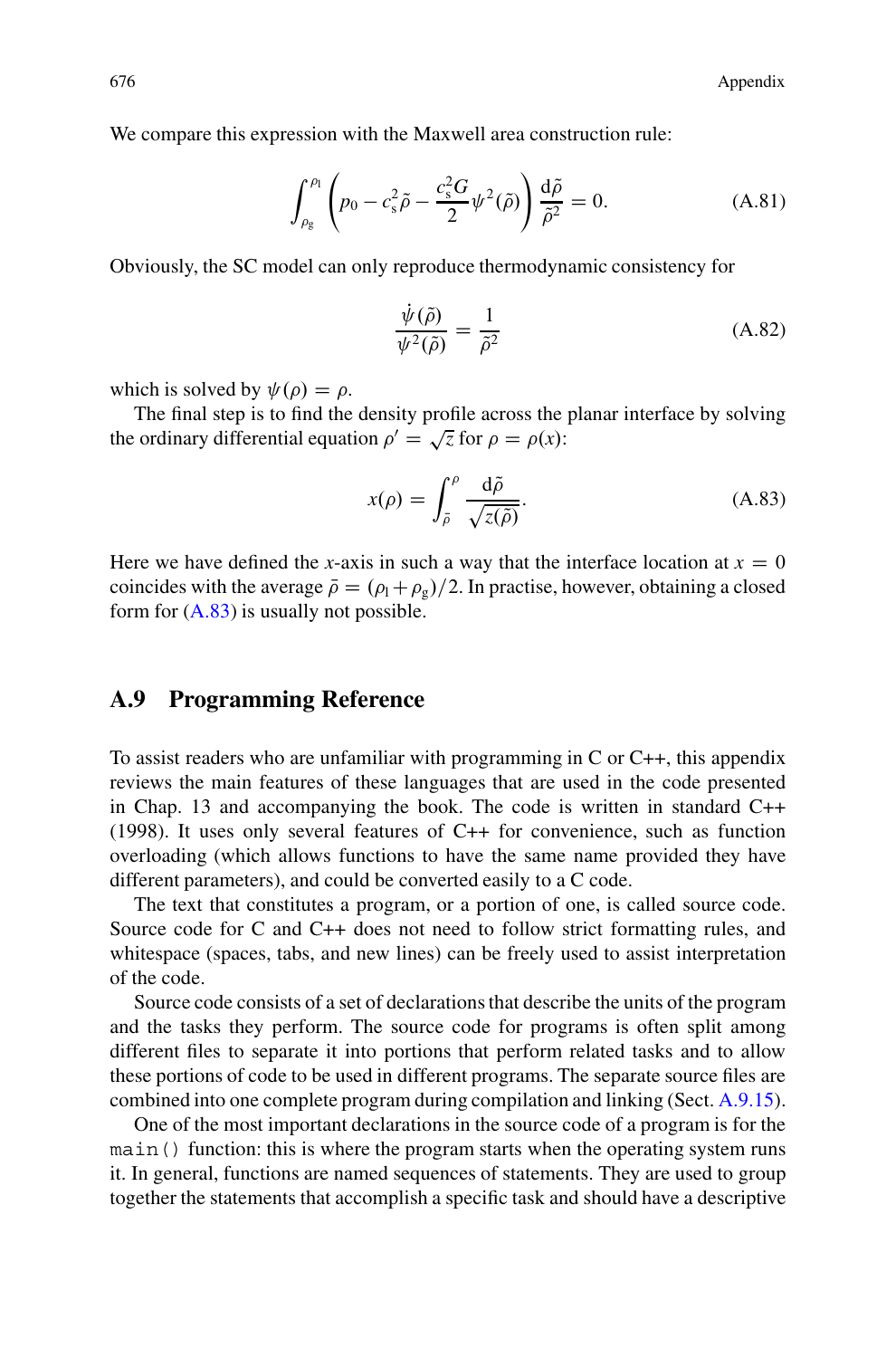name that describes what they do. Functions also allow programmers to repeat a task in different parts of a program without having to write out the same statements.

Simple statements end with a semicolon, while compound statements are sequences of simple statements enclosed in braces, { and }. Statements can involve variable declarations, evaluation of an expression and storage of the result to a variable through the use of the assignment operator =, or function calls. The various types of statements are explained in the sections that follow.

### *A.9.1 Comments*

Comments are blocks of text that are ignored by the compiler but are useful for anyone who is reading the code. They are used to document the behaviour of code and describe design decisions. Double slashes, //, indicate the start of a comment that extends to the end of the current line. Comments can also be enclosed between  $/*$  and  $*/$ . Such comments may span multiple lines.

### *A.9.2 Expressions and Operators*

Expressions can involve a variety of operators. The assignment operator = is used to save the result of evaluating its right hand side to the variable on the left hand side, as in  $x = y + 5$ .

The arithmetic operators are  $+$ ,  $-$ ,  $*$ ,  $/$ ,  $*$ , for addition, subtraction, multiplication, division, and remainder upon division, respectively, as well as the increment  $(++)$  and decrement  $(--)$  operators. These latter two operators have different effects when they appear before or after the variable they are applied to. When appearing before a variable, as in  $b = +a$  or  $b = -a$ , they return the value in the variable after the operation is performed on it. In other words,  $b = ++a$  is equivalent to  $a = a+1$ ;  $b = a$ ; and  $b = -a$  is equivalent to  $a = a-1$ ;  $b = a$ ; In contrast, when the operators appear after the variable, they return the value of that variable before it is modified. In this case,  $b = a++$  is equivalent to  $b = a$ ;  $a = a+1$ ; and  $b = a--$  is equivalent to  $b = a$ ;  $a = a-1$ ; The pre- and post-increment/decrement operators are a common source of confusion, and code should be written so that the task it performs is clear. These operators can also be used without assignment, for example  $a++$ ; by itself is equivalent to  $a = a + 1.$ 

Relational operators are used to compare values, and they are  $==(\text{equal})$ ,  $!=$  (not equal),  $\langle$  (less than),  $\rangle$  (greater than),  $\langle$  = (less than or equal),  $\rangle$  = (greater than or equal). The difference between the assignment and equality operators is particularly important because assignment can be used in a conditional expression and returns the value that was assigned.

The logical operators are  $|| (or), \&& (and),$  and  $\vdots$  (not). The last of these is used before the expression it modifies, for example  $:(a \mid | b)$  is logically equivalent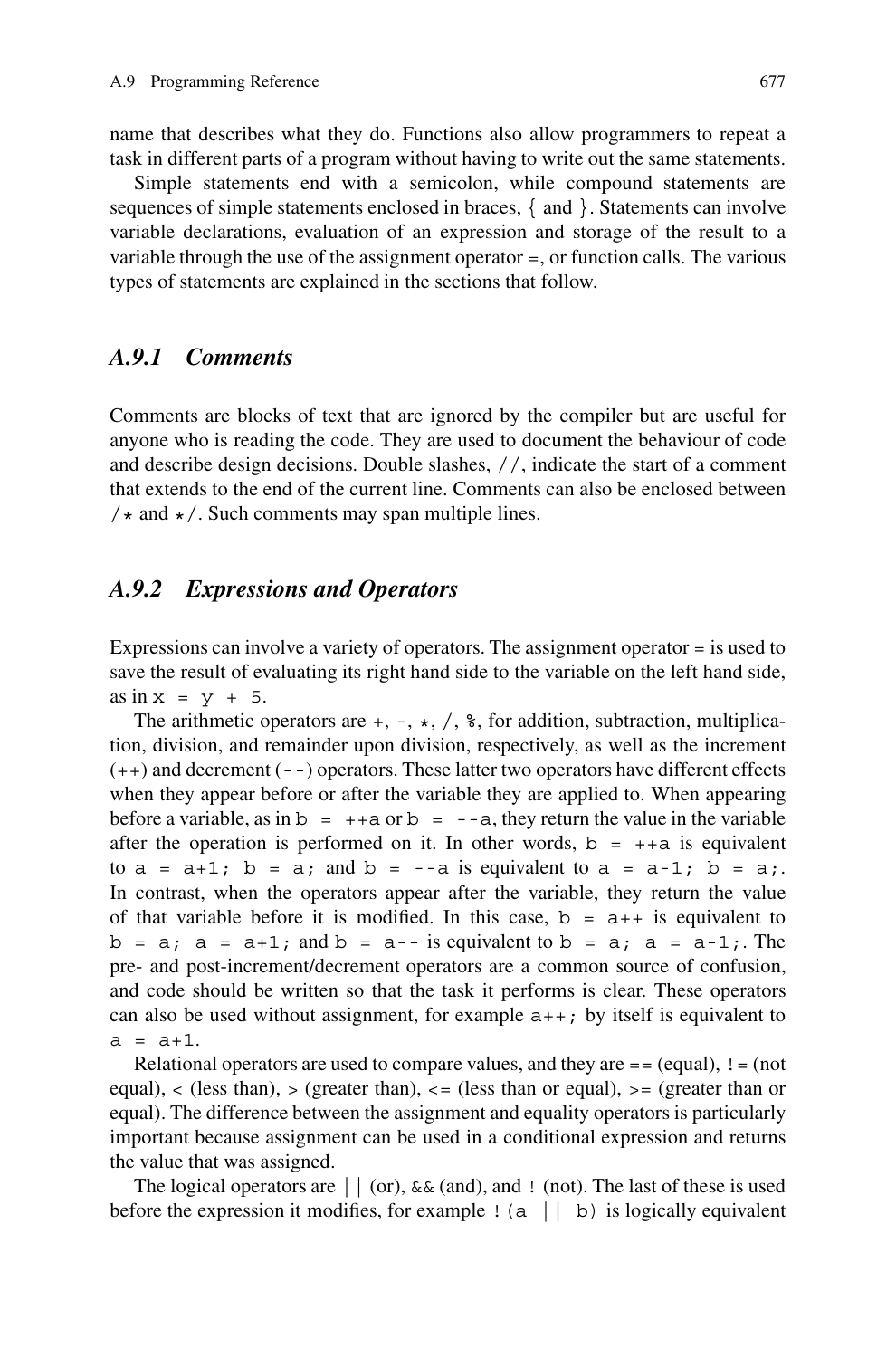to !a && !b. Readers may consult standard references about the precedence rules for these operators. Parentheses can be used to specify the order of subexpression evaluation.

### *A.9.3 Data Types*

The type of data stored in each variable must be explicitly stated before the variable is used in another statement. The names of all variables and functions are case sensitive. The main data types used in the code in this chapter are int, unsigned int, and double, which on the architectures we use correspond to a 32 bit signed integer (positive and negative values allowed), 32 bit unsigned (nonnegative) integer, and 64 bit (double precision) floating point value, respectively. Text characters (or small numbers) are stored in char variables, which occupy one byte (8 bits). In special circumstances the unsigned integer type  $size$  t is used, for example, to store the sizes of memory regions in bytes. On common 64 bit x86 architectures,  $size t$  is a 64 bit unsigned integer. Variables that store text are arrays of chars (see Sect. [A.9.8\)](#page-28-0).

The statements int i; and double d; declare integer variables i and d to be an int and a double, respectively. Variables should not be used until they are given an initial value. Variables can be initialised when they are declared: int  $x = 5$ ; is effectively shorthand for int  $x$ ;  $x = 5$ ;

Variables declared with the const keywords are read-only variables. After they are initialised, they cannot be modified. Compilation of const int five =  $5$ ; five =  $6$ ; will stop with an error message.

#### *A.9.4 Composite Data Types*

Structures are composite data types that group several variables together. The components of a structure can be used in expressions or modified by writing the name of the structure variable followed by a dot and then the name of the variable within the structure. For example, to describe a vector structure containing two variables x and y we write:

```
struct vect {
    double x; double y;
};
```
We can then create one of these vectors, initialise it, and compute its norm:

```
vect v;
v \cdot x = 5.0;
v. y = 0.1;double norm = sqrt(v.x*v.x + v.y*v.y);
```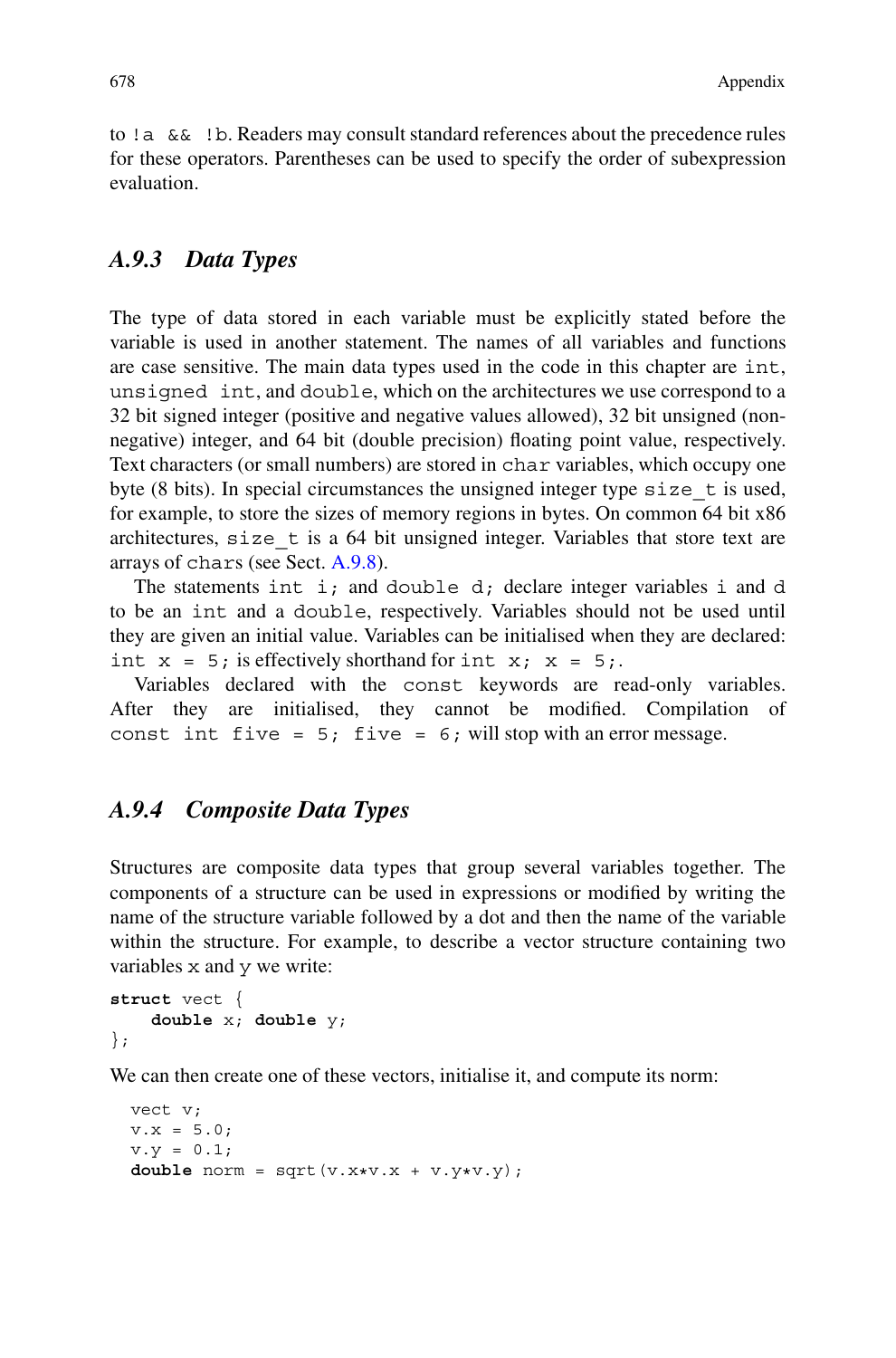#### *A.9.5 Variable Scope*

Variables declared within a block of code or a function, i.e. between  $\{$  and  $\}$ , can only be used inside that block/function. The memory for these variables is automatically managed: space is set aside for the variables before entering the block/function and it is released at the end.

Global variables are declared outside of any function and can be used anywhere in the code (after they have been declared).

#### *A.9.6 Pointers*

An important feature of C and C++ is pointer variables. These are special variables that "refer" or "point" to another variable rather than holding a value. Such variables instead store the location of the variable they "point" to, i.e. their address in the system's memory.

The syntax for declaring a pointer is type  $\star v$ , which declares that v is a variable that contains the location in memory of a variable of type type. Supposing we have declared int  $\star i$ ;, it is incorrect to write  $i = 5$ ; because one would be using an integer value (5) where a valid memory address is needed (one that the program is permitted to access). To use i correctly, we must ensure that i points to a location in memory that has been reserved for an int. This can be done by explicitly allocating memory (see Sect. [A.9.7\)](#page-27-0) for an integer or by assigning the pointer the address of an integer variable.

To assign a pointer variable the address of another variable, we use the "address of" operator &. For example, we can write int  $a = 10$ ; int  $\star i = \&a$ ; to create a pointer  $\pm$  that refers to the variable a. We can then either directly change a, using  $a = 2$ ;, or change it through the pointer i by using  $\star i = 2$ ; Here,  $\star$ is the pointer dereferencing operator, which indicates that we want to work with the value the pointer refers to rather than the location of that value in the computer's memory. Informally, we can say that i is the pointer, and  $\star$  i is the value that the pointer refers to.

#### **Pointer Arithmetic**

When pointers refer to elements in an array (cf. Sect. [A.9.8\)](#page-28-0), arithmetic expressions involving the pointer variable can be used to access other elements in that array. For example, when p points to a double, p+1 points to the next double, and p-1 points to the previous double. Parentheses are essential for pointer arithmetic:  $*(p+1)$  refers to the contents of the double after the one at p, while  $*p+1$  is the result of adding 1 to the value pointed to by p.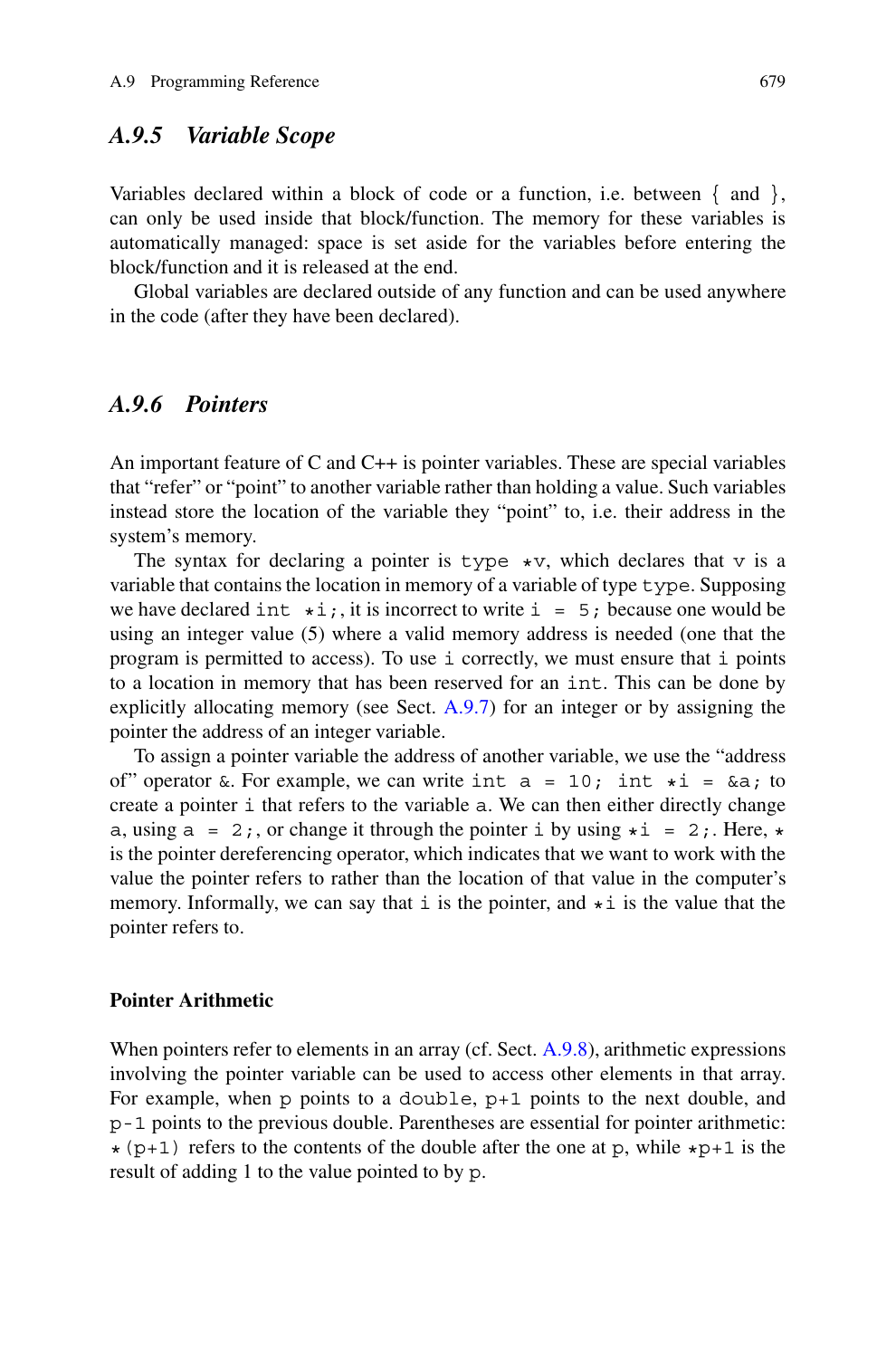Pointers must not be used to refer to memory that has not been reserved for use by the program (Sect. [A.9.7\)](#page-27-0), i.e. that is outside the bounds of an allocated array (Sect. [A.9.8](#page-28-0) and Sect. [A.9.7\)](#page-27-0). In such cases, behaviour is undefined and can cause the operating system to terminate the program.

#### <span id="page-27-0"></span>*A.9.7 Dynamic Memory Allocation*

When the amount of memory that needs to be reserved for a variable is not known at compilation time or the required amount of memory is too large to reside in the space that is managed automatically (called the stack), programmers need to explicitly reserve regions of memory in what is called the "heap" for these variables. The allocation of memory for variables during the execution of a program is called dynamic memory allocation.

In C, the function void\* malloc(size t size) requests size bytes of memory and returns the address of the first reserved byte or a null pointer (value of zero) if the request could not be satisfied due to insufficient memory being available. Since the return type is a pointer to void it must be converted to a pointer to the correct type of variable. For example, the statement double  $\star$ data = (double $\star$ ) malloc(100 $\star$ sizeof(double)) requests space for 100 doubles. Note that malloc knows nothing about the type of variable being allocated: the size specified in malloc is the number of bytes required, not the number of variables of the desired type. We therefore use the sizeof operator to determine the number of bytes that a double occupies, since the number of bytes used for different variable types can vary across platforms.

The memory reserved by malloc is not initialised: it contains whatever was held at those memory addresses previously. This memory remains reserved until a later call to void free (void  $*ptr$ ). This function releases the memory, allowing it to be reserved by subsequent calls to malloc. Repeated use of malloc without matching calls to free will cause a program to use more and more memory over time. This is called a *memory leak* and must be avoided because it can interfere with other programs running on a system and will eventually lead to a call to malloc failing due to a lack of available memory.

In C++, the operators new, delete, and delete[] are used to allocate memory, free individual variables, and free arrays of variables, respectively. These operators are useful when working with the object oriented features in C++. The C functions malloc and free may still be used in C++ and they are sufficient for the simple data types we employ in the code.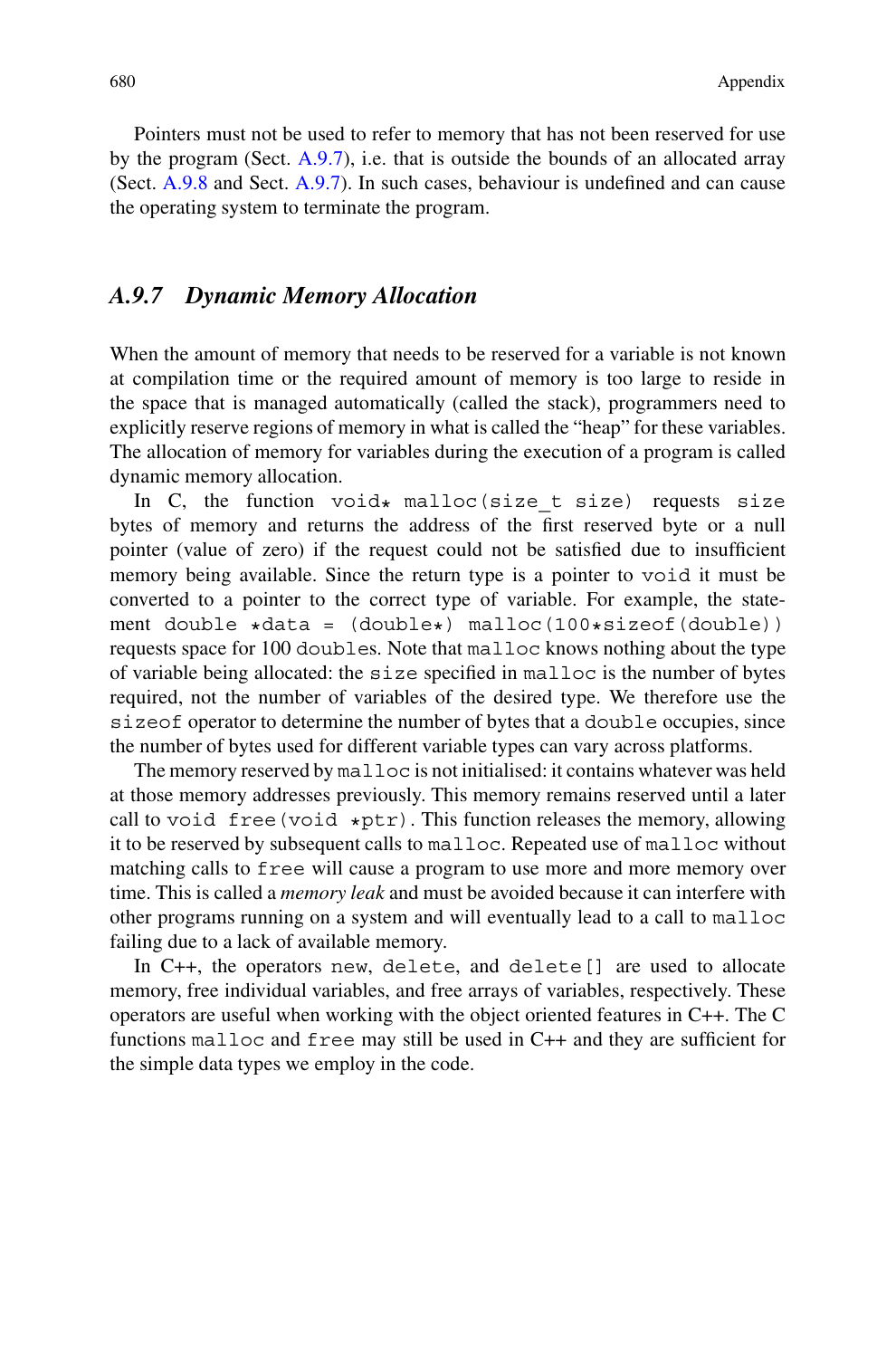### <span id="page-28-0"></span>*A.9.8 Arrays*

Many algorithms use sets of data that are conveniently stored in arrays. Arrays are sequences of variables of the same type that occupy contiguous blocks of memory. The values in arrays are accessed through their index (location) within the array. The syntax for declaring an array is

```
type varname[N];
```
where N is an integer constant that specifies the number of elements of type type that are available in the array with name varname. When the initial content of the array is known, the array can be initialised when it is declared, for example as

```
int integers [ = \{1, 2, 3, 4, 5\};
```
for an array of five integers. In this case, the number of elements in the array does not need to be specified and is inferred from the initialising list of values. If initial values are not provided, no assumptions can be made about the contents of the array; it does not contain zeroes by default, and its initial contents must be specified in subsequent code.

Elements of an array can be read or modified by using the array subscript operator that consists of an integer expression in between brackets. For example, the third element of the integers array could be modified by writing integers  $[2] = 10$ ; The syntax is the same when an element of an array is used in an expression, such as  $x = \text{integers} [2]+5$ ;, which adds 5 to the third element in integers and stores the result to a variable x. Note that the first element of an array has index 0, and the index of the last element in an array with *N* elements is  $N - 1$ . Programmers must ensure that index expressions are bounded between these limits; it is an error to access memory outside the limits, and can cause the operating system to terminate the program.

Dynamically allocated arrays are used for the large data sets that store the populations for the LBM simulations, as described in Sect. 13.3.1. When a pointer is known to refer to a section of memory that is occupied by an array, the array subscript operator can be used with the pointer. For example, if double  $\star$ p points to the start of an array of 10 doubles, one may use  $p[0], p[1],$  up to  $p[9]$  to read or modify the elements of this array. Array indexing expressions with pointers are equivalent to applying an offset to the pointer, for example p[5] is equivalent to  $\star$  (p+5).

Text is stored and manipulated using arrays of chars. Such variables can be initialised using text entered in between double quotes, for example "sample text". The first element of the resulting array is the letter 's'. Backslashes, \, followed by one letter can be used to include special characters in literal text: among others,  $\n \in$  is replaced with a new line character,  $\nt$  represents a tab character, and  $\setminus \setminus$  is replaced with a single backslash.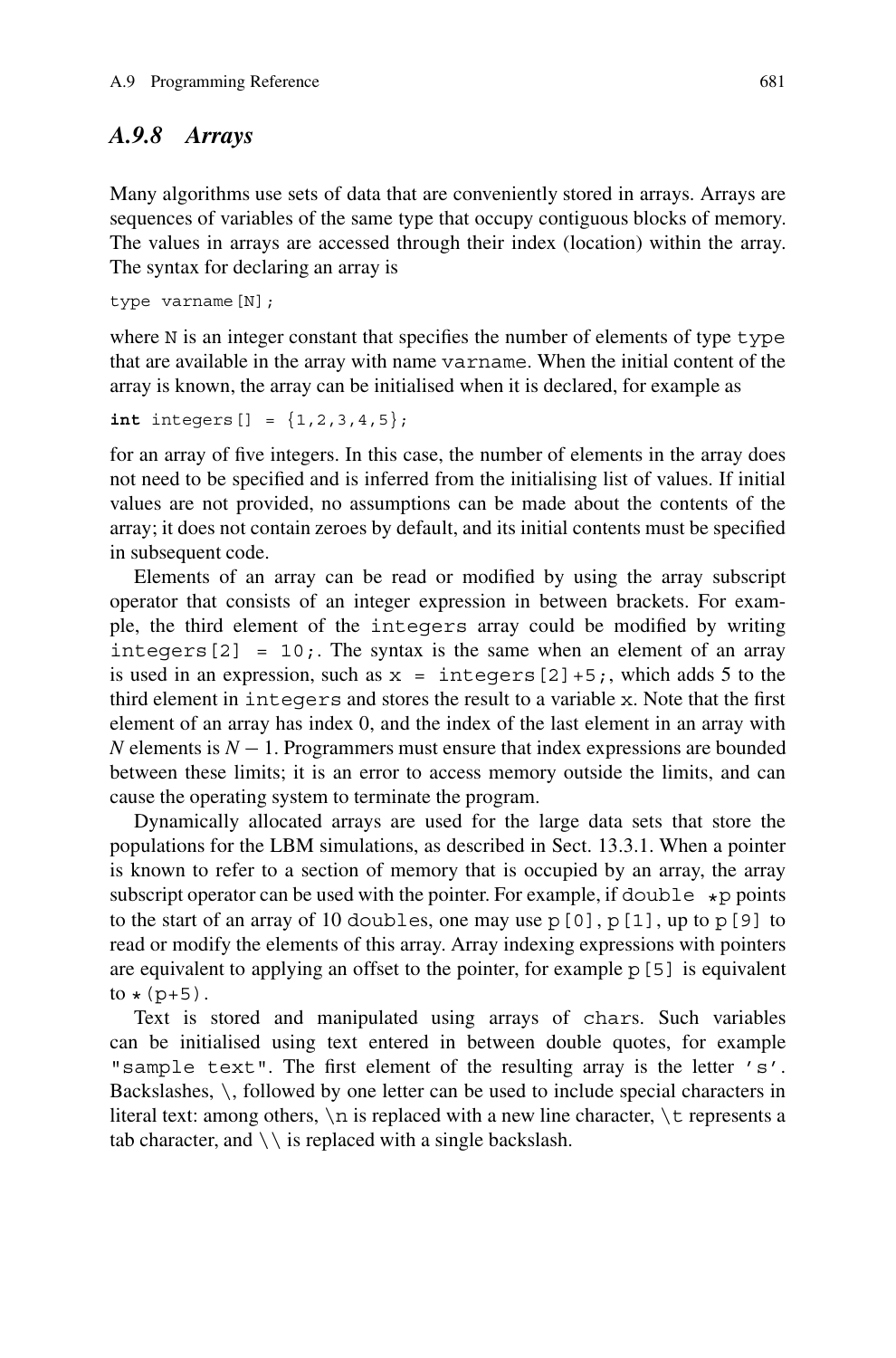# *A.9.9 If Statement*

Several special statements are used to selectively execute and repeat sequences of statements, the first of which is an if statement:

```
if( conditional_expression )
{
  // statements executed if conditional_expression is true
}
else
{
  // statements executed if conditional_expression is false
}
```
If the conditional\_expressionevaluates to a logical value that is considered true, the first block of statements (enclosed between  $\{$  and  $\})$ ) is executed. Otherwise the block following else is executed. When blocks contain only a single statement, the braces are often omitted. Such unneeded braces are usually omitted when a chain of  $\pm$  f statements is used to test which one of several conditions holds. For example, it is common to write

```
if( case_1 )
{
  // statements for case 1
\mathfrak{g}else if( case_2 )
{
  // statements for case 2
}
else if( case_3 )
{
  // statements for case 3
}
else
{
  // for when none of the previous cases hold
}
```
This is much easier to read than code that includes additional braces around each nested if statement.

# *A.9.10 While Loop*

```
A while loop is written as:
while( conditional_expression )
{
  // statements executed while conditional_expression is true
}
```
When this loop is executed, the conditional expression is evaluated and the body is executed if the result is true. Evaluation of the conditional and execution of the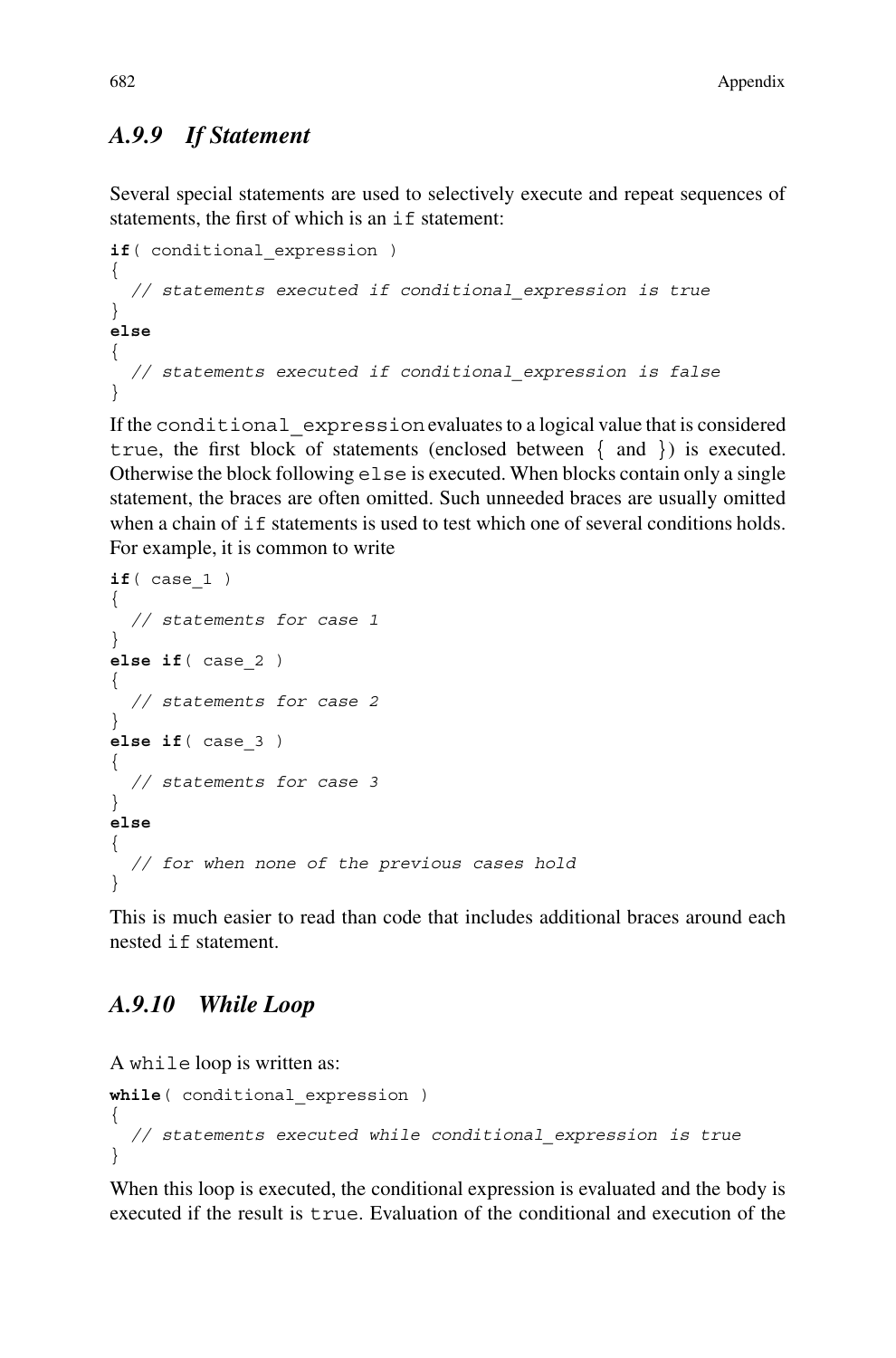inner block continue indefinitely until the conditional evaluates as false. When the conditional is false, execution continues with the statements that follow after the while loop.

# *A.9.11 For Loop*

The second common type of loop is a for loop that is commonly used when an index variable is needed to keep track of the iterations of the loop. This loop has the structure

```
for(init; condition; post loop)
{
  // body of for loop
}
```
and it is effectively equivalent to the code

```
{
 init;
 while(condition)
  {
    // body of for loop
   post_loop;
  }
}
```
This shows that a for loop consists of four elements: an initialisation statement init that is executed before the loop starts, a conditional expression condition, a body that is repeated as long as the conditional expression is true, and an update statement post loop that is executed after each repetition of the loop body.

for loops are useful when repeating a task a particular number of times and using the iteration number within the body. For example, one might compute a sum as follows:

```
double sum = 0.0;
for(\text{int } n = 1; n < 5; ++n)
{
  sum = sum + 1.0/n;}
```
The initialisation statement declares an integer variable n and initialises it to 0. The update statement increments this integer, and the conditional expression allows terms to be added to the sum as long as n is less than 5 (i.e. up to and including 4). Variables declared in the initialisation statement can only be used within the for loop.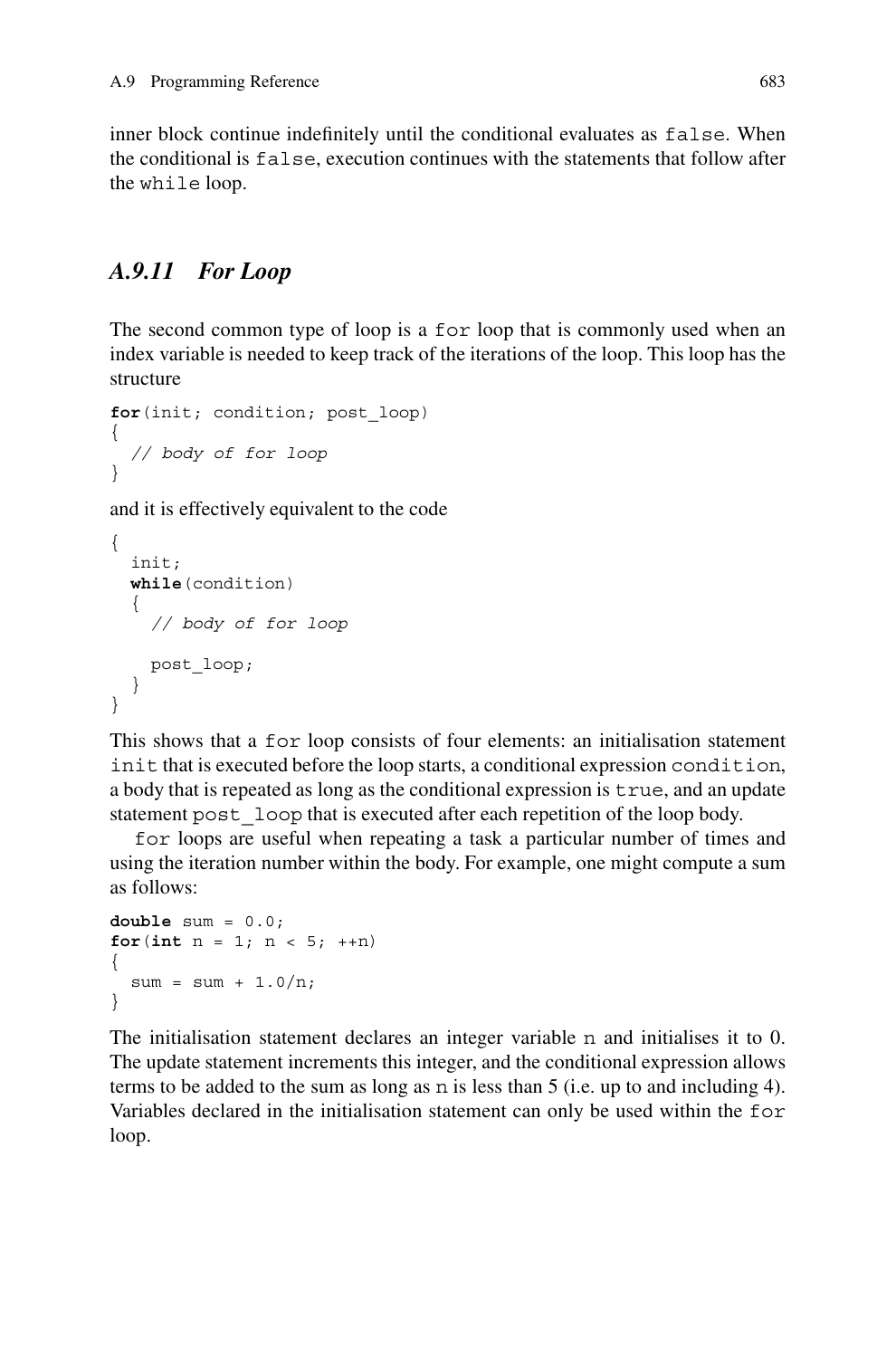### *A.9.12 Functions*

Functions are defined as follows:

```
return type function name(type1 param1, type2 param2)
{
  // body of function
  return return_value;
}
```
This creates a function with the name function\_name whose body consists of a sequence of statements that uses the data supplied in the parameters to generate an output. The output value is return\_value, a variable of type return\_type.

The parameters of the function (param1 and param2 or more as needed) are variables that can only be used within the body of the function. The result (or output) of the function is specified with a return statement that ends execution of the function, allowing execution to continue in whichever function called this function. The use of void as the return type indicates that the function does not return a value. In this case, return\_value is omitted from the return statement, which then becomes return;. If no return; statement is used in a void function, the function automatically returns when the end of the its body is reached.

Functions are invoked (or called) using their name and a list of the values (called arguments) to be used for each parameter. The values of the arguments are copied into temporary variables that are then used within the function. Functions that return a value can be used within expressions, such as when using mathematical functions:  $y = \sin(2*x) + 1.5$ ;. Functions that do not return a value (void functions) are used as a statement by themselves, for example perform task(value1, value2);. Non-void functions can also be used in this way when their return value is not needed, such as finish task(); instead of status = finish task(); when status is not used subsequently.

When function parameters are pointers, the function body can modify the data they point to unless a const keyword is used to disallow modification.

#### *A.9.13 Screen and File Output*

The code accompanying this book uses the standard C functions for displaying text and writing data to files. The complete details about the functions mentioned below can be found in many references about the C language.

The void printf(const char\* format string,...) function is used to display text and convert other variables, such as integers and floating point numbers, to text. This conversion is performed by scanning format\_string for special character sequences, called format specifiers, that start with a percent sign, %. The ellipsis in the function definition indicates a list of variables that is matched (in order) with each format specifier in format\_string. The characters after the percent sign in the format specifiers indicate how the variables in the variable list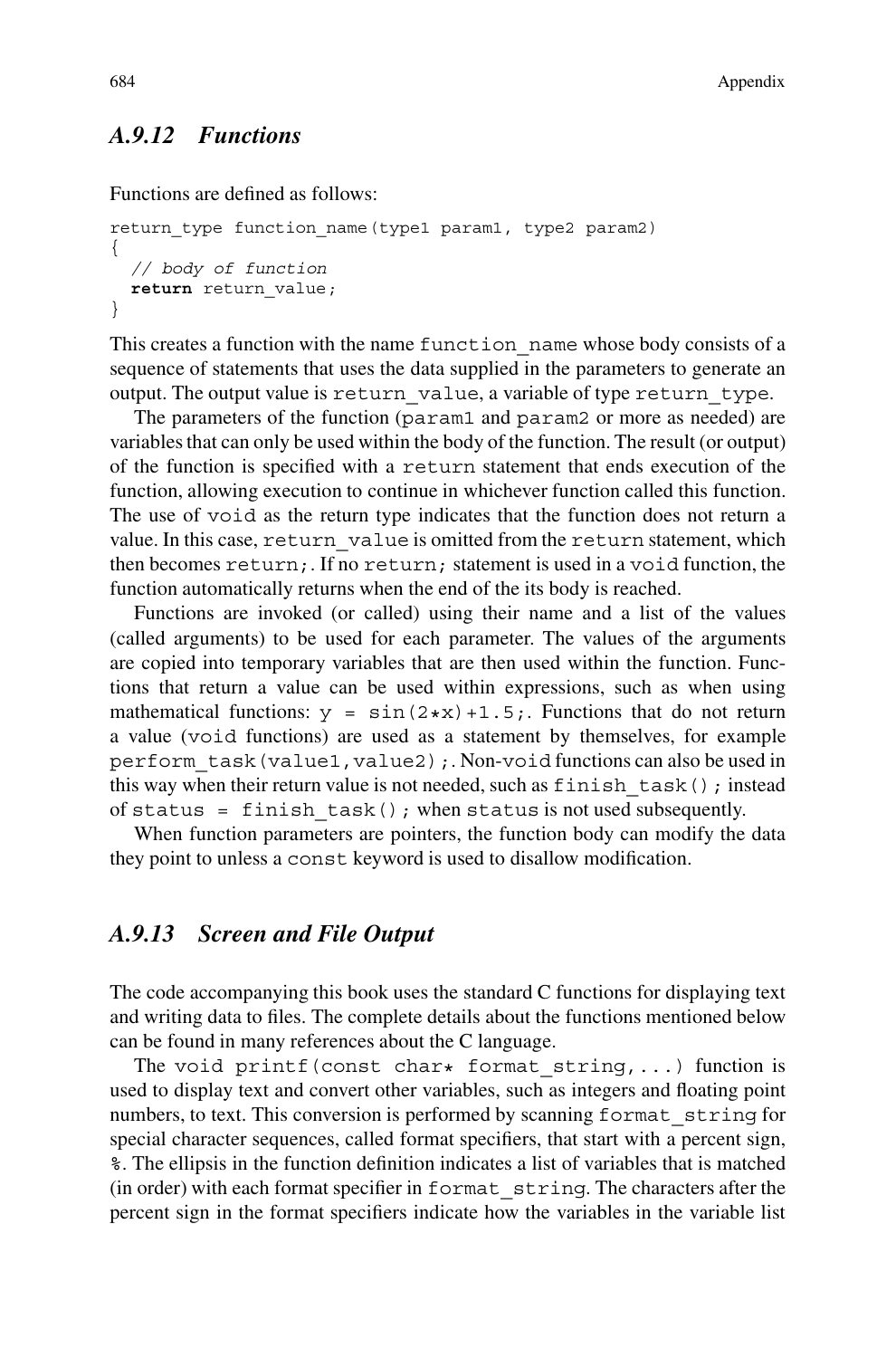should be interpreted and displayed as text. For example, %d is used to show signed integers in decimal notation, and  $\epsilon \in \mathcal{F}$ , or  $\epsilon q$  are used for displaying floating point numbers in different ways. Format specifiers can also include numbers and other special characters to further describe how the variables will be represented as text.

Binary data is written to files using the fopen, fwrite, and fclose functions as demonstrated in Sect. 13.3.3.

#### *A.9.14 Header Files*

When a source code file is compiled, the compiler does not need to know all the details about the functions and variables that are used in that file. The compiler only needs to know enough to set up function calls, allocate memory correctly, and check whether expressions involving the variables/function are permitted. The compiler assumes that the details of what functions do will be supplied later (during linking; see Sect. [A.9.15\)](#page-32-0). The declarations of functions (their names, parameters, and return types<sup>2</sup>) and their definitions (what the function does) can therefore be separated into different files. This helps organise the source code for long programs.

Files that contain the declarations of functions and variables that are used in other files are called header files, and their names end in the extension .h. Source files that make use of the functions and variables declared in header files must indicate that these files should be loaded before continuing with compilation. This is done with the preprocessor directive<sup>[3](#page-32-2)</sup> #include. This directive has two forms: #include <filename> and #include "filename". The first form is used to load header files for standard functions, such as  $stdio.h$  and math.h, and other libraries installed in system-specific directories. The second form is used to load header files that are stored together with the source code. The preprocessor searches for these header files in the directory that contains the source file being compiled.

#### <span id="page-32-0"></span>*A.9.15 Compilation and Linking*

Compilers are programs that translate source code into binary files that contain the instructions that a processor will perform when running the program. The process of converting source code into machine instructions is called compilation. Compilation

<span id="page-32-1"></span><sup>&</sup>lt;sup>2</sup>The declarations of functions are effectively the definitions of the functions with the body removed and replaced with a semicolon to indicate the end of the declaration.

<span id="page-32-2"></span><sup>3</sup>This is a special statement that is handled by the preprocessor, a program that performs several pre-compilation tasks that include inserting the contents of any files specified with #include into the source code that is then passed along to the compiler.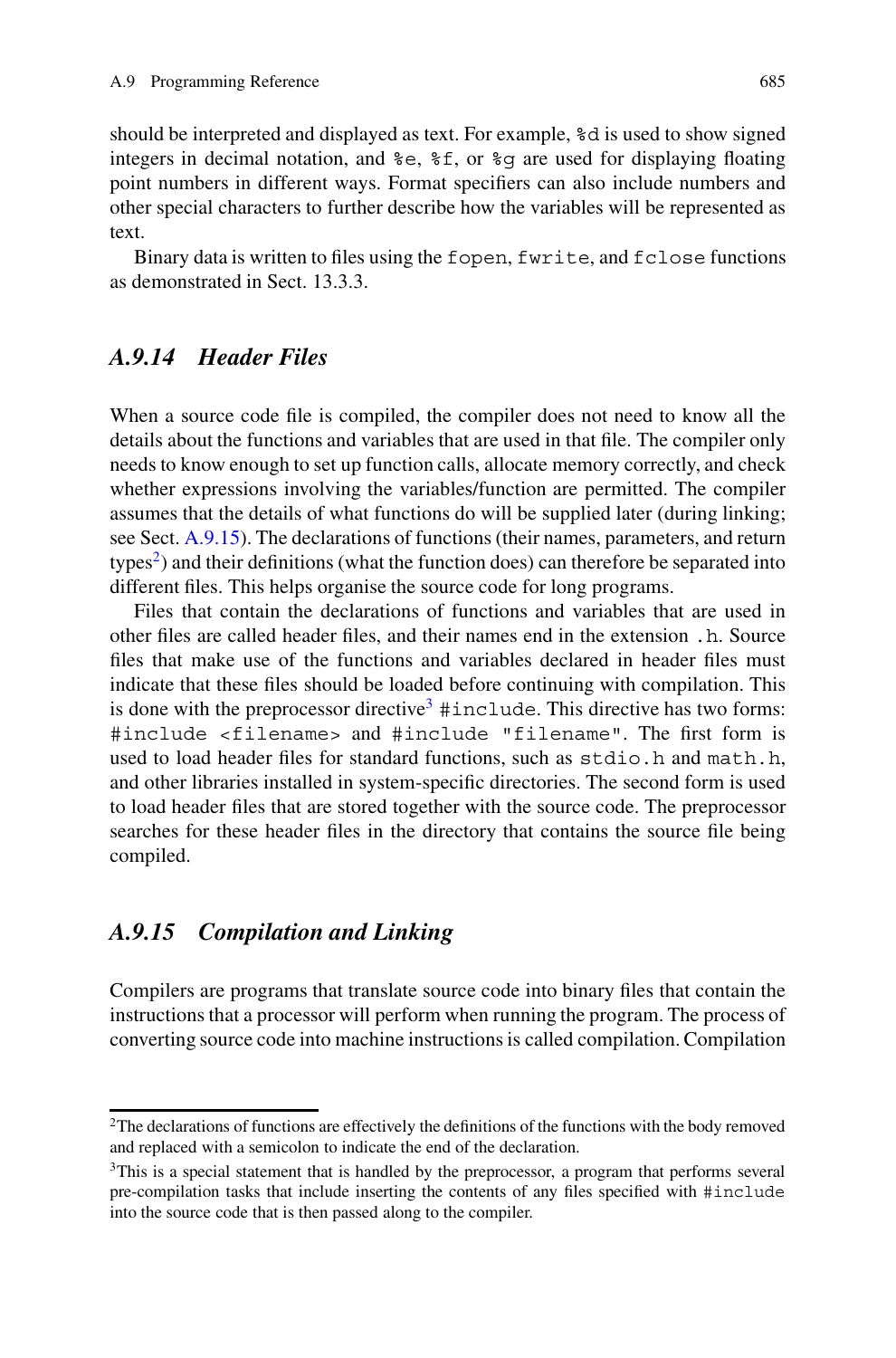of a source code file produces an object file with machine instructions together with information about the functions and data structures it contains. Object files do not necessarily contain all the functions and data structures needed to form a complete program. A process called linking combines all the object files that are needed to generate a particular program. Linking creates the binary executable file that can then be run by an operating system.

In the GNU Compiler Collection, the compiler for C code is gcc and the compiler for C++ code is  $q_{++}$ . To use  $q_{++}$  to compile code for this book, a sample command is

```
g++ -c -O3 source1.cpp -o source1.o
```
This compiles the source code file source1.cpp with level 3 optimisation to generate the object file source1.o. The -c option indicates that we are only compiling the source file into an object file, linking should not yet be performed, and the output is not a full program.

To link several object files (and optionally first compile a source code file as well), the command is:

g++ -O3 source1.o source2.o main.cpp -o program

This compiles main.cpp and links the result with source1.o and source2.o to generate the program named program. The same command  $q_{++}$  is used for both compilation and linking here. g++ invokes other programs to carry out different steps in the compilation process, such as ld, which is the "linker" used for linking.  $q++$  determines what task to perform from the options that are used (such as  $-c$ ) and the extensions of the files that are specified (.cpp or .cc for C++ source code and .o for object files).

A shortcut for quickly compiling and linking several source files directly to an executable is available:

```
g++ -O3 source1.cpp source2.cpp main.cpp -o program
```
This generates the executable file program from the source code files source1.cpp, source2.cpp, and main.cpp. On Windows, the file name of the output executable requires the extension .exe. After compilation, one can run the generated program on the command line by using the command ./program on Unix systems and program.exe in Windows.

#### **References**

- <span id="page-33-0"></span>1. P.A. Thompson, *Compressible-Fluid Dynamics* (McGraw-Hill, New York, 1972)
- <span id="page-33-1"></span>2. L.E. Kinsler, A.R. Frey, A.B. Coppens, J.V. Sanders, *Fundamentals of Acoustics*, 4th edn. (Wiley, New York, 2000)
- <span id="page-33-2"></span>3. P.J. Dellar, Phys. Rev. E **64**(3) (2001)
- <span id="page-33-3"></span>4. P.J. Dellar, J. Comput. Phys. **259**, 270 (2014)
- <span id="page-33-4"></span>5. E.M. Viggen, The lattice Boltzmann method: Fundamentals and acoustics. Ph.D. thesis, Norwegian University of Science and Technology (NTNU), Trondheim (2014)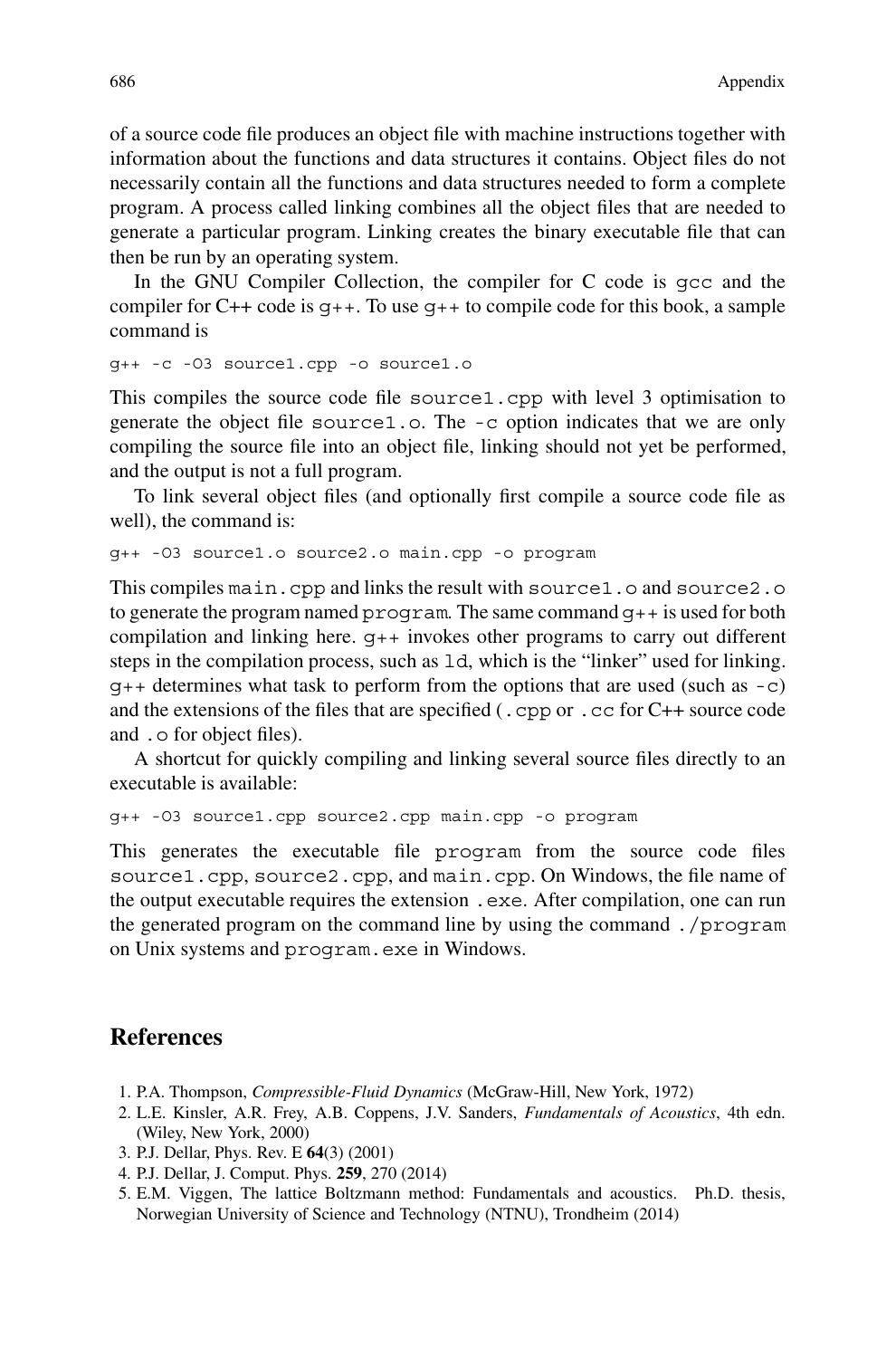- <span id="page-34-0"></span>6. T. Shao, T. Chen, R. Frank, Math. Comp. **18**, 598 (1964)
- <span id="page-34-1"></span>7. M. Abramowitz, I. Stegun, *Handbook of Mathematical Functions with Formulas, Graphs, and Mathematical Tables* (U.S. Government Printing Office, Washington, D.C., 1964)
- <span id="page-34-2"></span>8. X. Shan, X.F. Yuan, H. Chen, J. Fluid Mech. **550**, 413 (2006)
- <span id="page-34-3"></span>9. W.P. Yudistiawan, S.K. Kwak, D.V. Patil, S. Ansumali, Phys. Rev. E **82**(4), 046701 (2010)
- <span id="page-34-4"></span>10. X. He, L.S. Luo, Phys. Rev. E **56**(6), 6811 (1997)
- <span id="page-34-5"></span>11. S. Ubertini, P. Asinari, S. Succi, Phys. Rev. E **81**(1), 016311 (2010)
- <span id="page-34-6"></span>12. D. d'Humières, I. Ginzburg, M. Krafczyk, P. Lallemand, L.S. Luo, Phil. Trans. R. Soc. Lond. A **360**, 437 (2002)
- <span id="page-34-7"></span>13. I. Ginzburg, F. Verhaeghe, D. d'Humières, Commun. Comput. Phys. **3**, 427 (2008)
- <span id="page-34-8"></span>14. R. Rubinstein, L.S. Luo, Phys. Rev. E **77**(036709), 1 (2008)
- <span id="page-34-9"></span>15. K. Suga, Y. Kuwata, K. Takashima, R. Chikasue, Comput. Math. Appl. **69**(6), 518 (2015)
- <span id="page-34-10"></span>16. M. Geier, A. Greiner, J. Korvink, Phys. Rev. E **73**(066705), 1 (2006)
- <span id="page-34-11"></span>17. K. Premnath, S. Banerjee, J. Stat. Phys. **143**, 747 (2011)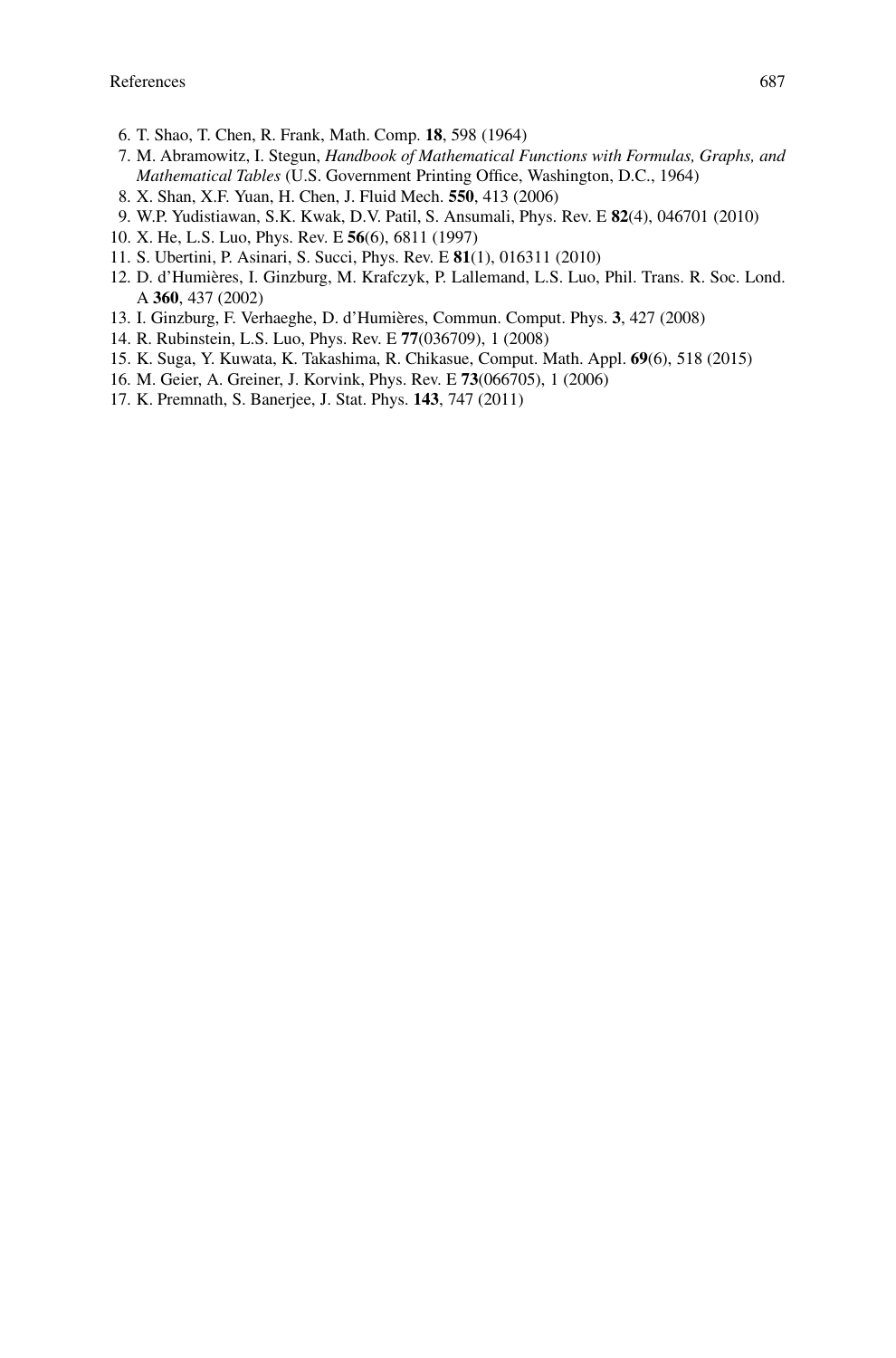# **Index**

accuracy, 136, 149, 275, 276, 311, 511 order, 32, 136, 139, 141, 146 acoustic viscosity number, 500, 501, 510, 527 advection-diffusion equation, 225, 297, 300, 316

block, 625 Boltzmann equation, 21, 26, 55, 61, 70, 106 discrete-velocity, 83, 94, 108, 237, 506 Bond number, 290 boundary condition wetting for multicomponent free energy model, 361 deformable, 435, 446, 464, 465, 473, 483, 485 Dirichlet, 158, 318, 319, 321, 327 free-slip, 206, 208 moving, 434, 440, 443, 446, 450–452, 463, 464, 475 Neumann, 158, 317, 320, 321, 327 no-slip, 156, 466 non-reflecting, 519, 526 Robin, 158 symmetric, 206, 208, 327 boundary conditon wetting for multiphase free energy model, 358 boundary scheme anti-bounce-back, 200, 318, 324 at corners, 201, 205 bounce-back, 156, 199, 200, 250, 251, 435, 455 ghost methods, 455, 463 immersed boundary method, *see* immersed boundary method

Inamuro, 199, 319, 320, 324 interpolated bounce-back, 443, 447 link-wise, 155 multireflection, 446, 487 non-equilibrium bounce-back, 196, 251, 254 partially saturated bounce-back, 447, 451 wet-node, 155, 156, 200, 201 with forces, 249, 261 Boussinesq approximation, 298, 313, 316 Brownian motion, 299, 440 Buckingham  $\pi$  theorem, 267, 287, 294 bulk density, 333 bulk phase, 333 buoyancy, 232, 298, 313, 317

Cahn-Hilliard equation, 364 Cassie-Baxter state, 400 Cauchy equation, *see* momentum equation Chapman-Enskog analysis, 26, 106, 122, 127, 168, 208, 212, 217, 244, 248, 250, 306, 309, 655, 660 characteristics, 95, 522 method of, 94, 96, 237, 665, 669 checkerboard instability, 36, 37, 40, 42, 53, 87 cluster, 537, 593 code examples, 533, 557, 578, 580, 648 collision, 12, 13, 15, 16, 19–22, 26, 28, 44, 45, 55, 66, 67, 70, 101, 103, 224, 411, 414 collision operator, 21, 22, 28, 44, 64 BGK, 22, 64, 65, 98, 99, 101, 130, 133, 135, 143, 303, 323, 407, 425, 428 cascaded, 409

© Springer International Publishing Switzerland 2017 T. Krüger et al., *The Lattice Boltzmann Method*, Graduate Texts in Physics, DOI 10.1007/978-3-319-44649-3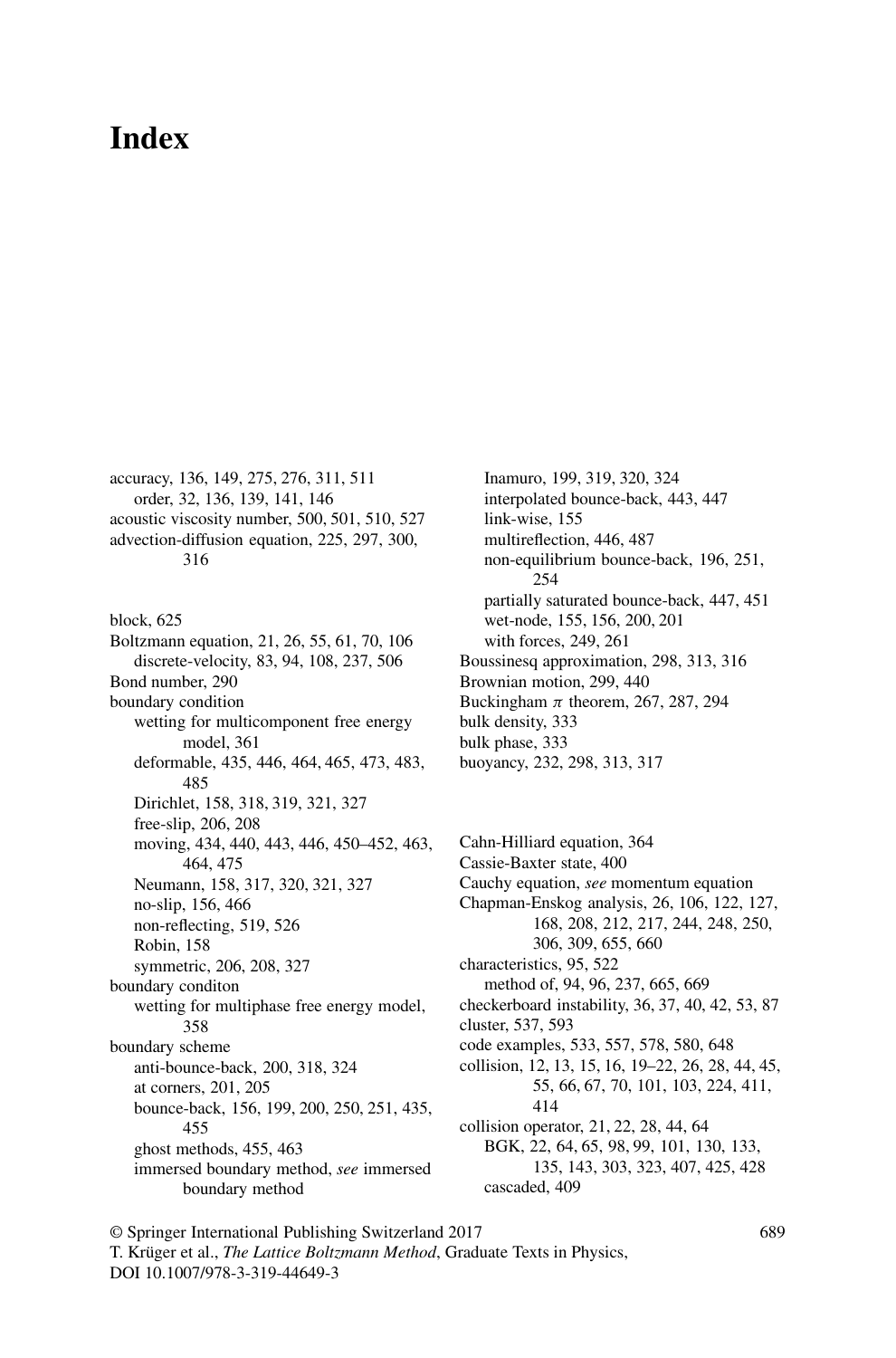cumulant, 409 entropic, 409 MRT, 112, 133, 135, 143, 147, 225, 408, 410, 411, 413, 423, 429, 658, 660, 669, 673 regularised, 409 TRT, 133, 135, 143, 147, 323, 408, 424, 427, 428 compiler, 535, 545 automatic optimisation, 545 compressibility strong, 56, 111 weak, 54, 111, 126, 144, 149, 243 conservation energy, 20, 21, 38, 48, 50, 51, 73, 74 mass, 4, 20, 21, 24, 38, 39, 41, 48, 50–52, 55, 73, 74, 99, 107, 434, 447 momentum, 5, 20, 21, 38, 39, 41, 48, 50–52, 73, 74, 99, 107, 434 conservation equation, 5, 23, 27, 38 conservation form, 5 material derivative form, 5 consistency thermodynamic, 336 contact angle, 338 continuity equation, 4, 5, 23, 24, 32, 112, 117, 122, 124, 513 incompressible, 7, 10, 32, 314, 527 continuum, 3, 4, 11 convergence, 649 conversion factor, 266, 274, 283, 285 basic, 268 derived, 268 Couette flow, *see* flow Courant number, 128 **CPU** core, 541 critical point, 375 CUDA, 621 compilation, 627

DdQq, 63, 84 density bulk, 333 energy, 17, 18, 314, 316 entropy, 27, 28 mass, 4, 17, 63, 83, 233, 239, 268, 271, 273, 280 mass flux, 4 momentum, 4, 17, 63, 83, 233, 239 momentum flux, 6, 24, 239 diffuse interface model, 339 diffusion flux, 300, 318, 321

diffusivity, 298, 300, 303 anisotropic, 300, 306, 310 thermal, 26, 36, 301 direct simulation Monte Carlo, 48, 51, 52 dissipative particle dynamics, 47, 48

energy equation, 9, 25, 32, 314, 316 Euler, 25 entropy, 9, 10, 27, 409, 519 equation of state, 8, 9, 11, 32, 124, 126, 334, 495 ideal gas, 9, 19 isentropic, 10, 11 isothermal, 10, 11, 82, 124 multicomponent free energy, 364 multicomponent Shan-Chen, 385 multiphase free energy, 348 multiphase Shan-Chen, 373 equilibrium, 25, 69, 222 distribution, 19, 21, 64, 69, 72, 77, 82, 92, 114, 120, 127, 298, 303, 306 moments, *see* moment relaxation towards, 64, 99–101, 112 error *u*<sup>3</sup>, 111, 114, 119, 122, 143, 149, 658 compressibility, 144, 275 discretisation, 140, 275, 506 forcing, 247, 248 initialisation, 221, 224, 226, 228 iterative, 140 modelling, 143, 145 round-off, 139 truncation, 32, 136, 140, 142, 275 error norm, 138 Euler equation, *see* momentum equation Euler scheme, 32, 33, 36, 96, 471, 525, 667 Eulerian system, 465. *see also* Lagrangian system, 466

exascale, 651

finite difference, 34, 38, 53, 136, 302 backward difference, 35, 36 central difference, 35, 36, 137 forward difference, 33, 35, 36, 136 finite element, 34, 41, 42, 53, 94 finite volume, 34, 38, 41, 53, 94 lattice Boltzmann method, 96 floating point, 538, 539, 543, 548, 550 double precision, 538 IEEE 754, 538 optimisation, 548, 550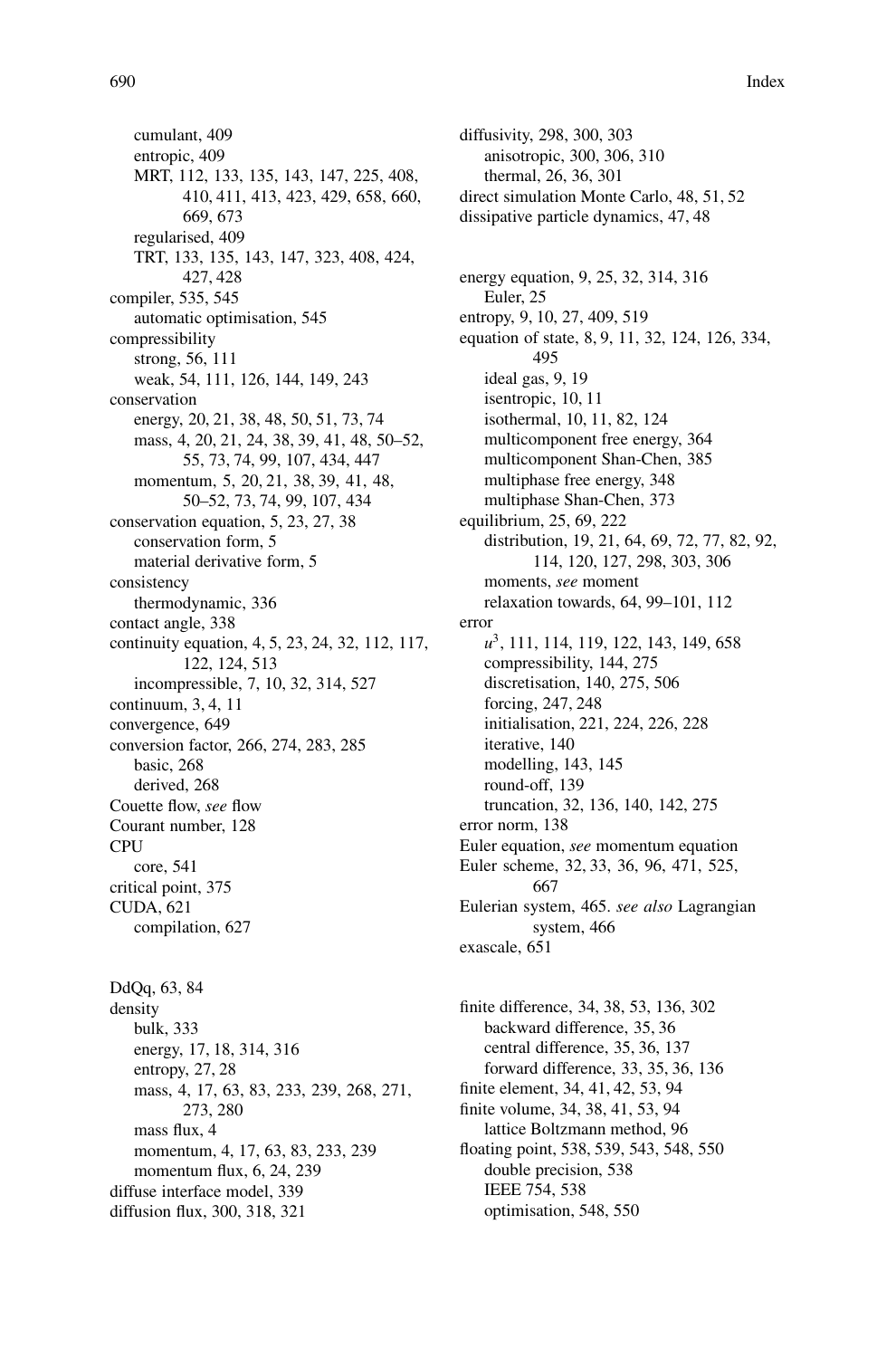#### flow

Couette, 7, 8, 136 incompressible, 7, 13, 123, 186, 268 linear, 121, 123 multicomponent, 332 multiphase, 332 Poiseuille, 8, 115, 254, 261, 283, 286, 326, 476 Rayleigh-Bénard convection, 311, 312 relativistic, 127 shallow water, 127 steady, 116, 117, 139, 142, 221 Stokes, 123, 278 Taylor-Green vortex, 221, 226, 539, 660, 662 thermal, 311, 317 unsteady, 221 Womersley, 221, 287, 289 fluid immiscible, 333 miscible, 333 fluid model Burnett, 26, 71 Euler, 26, 522 Navier-Stokes-Fourier, 26, 71, 84 force Shan-Chen, 370 force spreading, 466–468, 470, 480 forcing scheme, 233, 236, 240, 244, 423, 424 fresh node, 446, 450–452

Galilean invariance, xxii, 49, 143, 408 gas constant specific, 9, 316 GPU, 620 bandwidth, 624 block, 623, 624, 626, 644 grid, 623, 624, 626 kernel, 625 memory, 624, 634 multiprocessor, 622, 624, 644 thread, 622–624, 626, 644 warp, 622, 624, 644 graphics processing units, 620, 648 gravity, 232, 290, 312, 313, 316 Green's function, 503, 505, 514, 517 grid, 625

H-theorem, 27, 28, 50, 409 heat capacity, 9, 19 heat equation, 36, 301 heat flux, 25, 26

Helmholtz equation, 41, 501 Hermite expansion, 71, 74, 77, 80–82, 119, 234, 236 Hermite polynomials, 71, 74, 77, 80, 119, 235, 412, 415, 416, 662, 665 high performance computing, 537 hydrophilic surface, 338 hydrophobic surface, 338

ideal gas, *see* equation of state immersed boundary method, 463, 487 deformable boundaries, 483, 485 direct-forcing, 478, 483 explicit feedback, 474, 478 implicit velocity correction-based, 480, 481 multi-direct forcing, 482, 483 immiscible fluids, 333 index notation, 653, 655 initialisation, 67, 68, 154, 157, 220, 228, 249 interface model diffuse, 339 sharp, 339 interface width, 339 interpreter, 535 isothermal fluid, *see* equation of state isotropy lattice, 44, 46, 85, 87, 298, 306

kernel, 625, 626, 644 Knudsen number, 14, 26, 51, 106, 108–110, 280, 500, 655, 656

Lagrangian system, 465. *see also* Eulerian system, 466 Laplace pressure, 337 Laplace test, 342 lattice extended, 86, 124, 658 isotropy, *see* isotropy projection, 85, 89 pruning, 91 reduced, 306 vector, 86, 306 lattice Boltzmann equation, 64, 65, 97, 108, 239 lattice gas, 43, 47, 54, 62, 89 law of similarity, 14, 63, 265, 268, 279, 285 loop combining, 545 optimisation, 543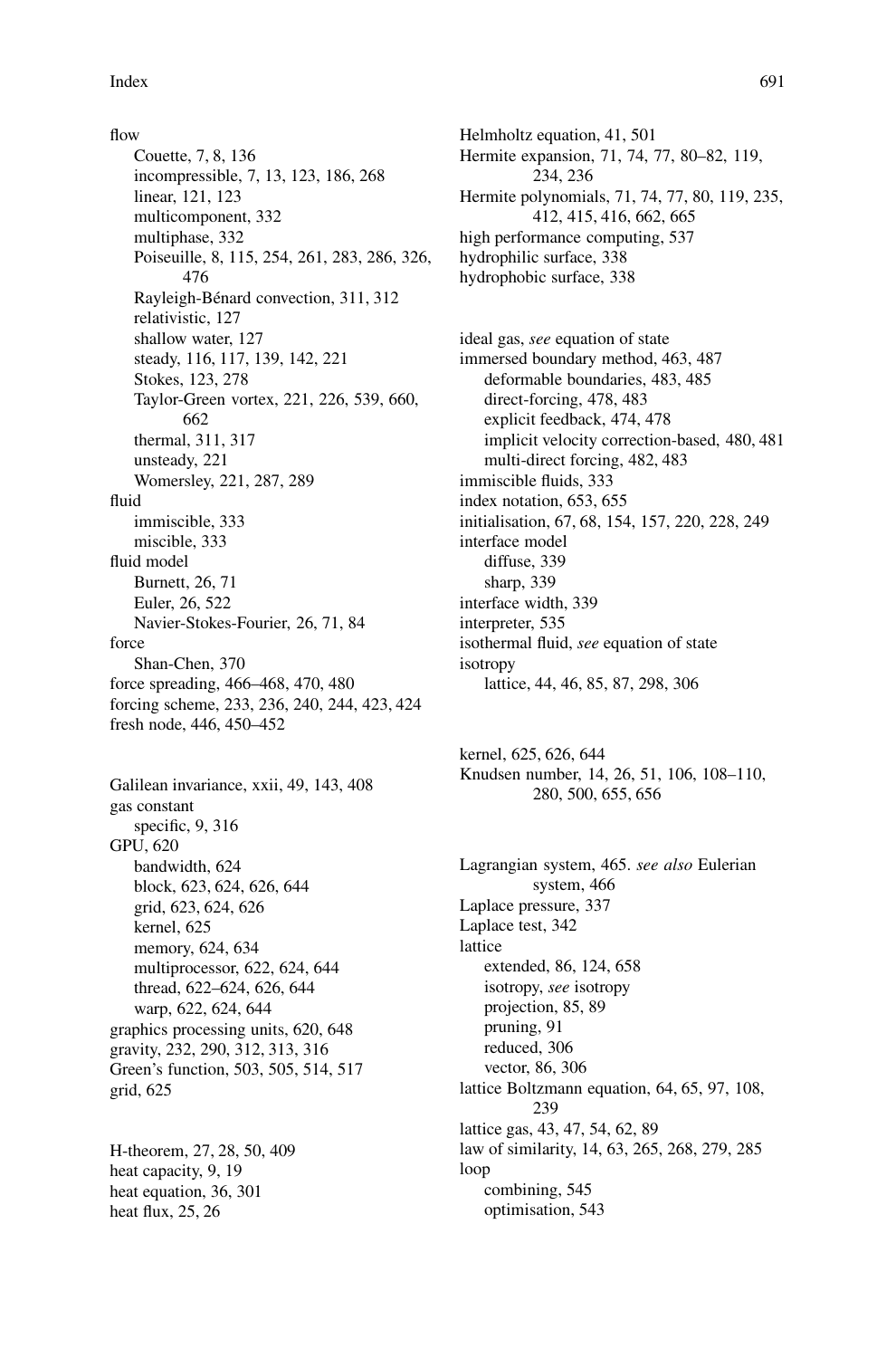peeling, 544 unrolling, 543 lotus effect, 400 lyophilic surface, 338 lyophobic surface, 338

Mach number, 13, 54, 111, 117, 123, 126, 144, 279 expansion, 71 machine epsilon, 538 macroscopic scale, 4, 12, 15 magic parameter, 134, 147, 322, 426 mass equation, *see* continuity equation Maxwell area construction rule, 335 memory access pattern, 567 bandwidth, 537, 551, 579, 592, 593, 624, 646 cache, 540, 551, 556, 567, 568, 572 cache line, 552 coalesced access (GPU), 634 distributed, 580 global (GPU), 624, 627, 644 local (GPU), 624 RAM, 540 register, 540 set associative cache, 553 shared, 579, 591 shared (GPU), 624, 627, 644 mesoscopic scale, 12, 15, 54 microscopic scale, 12, 15, 54 minimal surface, 337 miscible fluids, 333 Mlups, 563 molecular dynamics, 42, 43, 47 moment, 17, 19, 22, 23, 63, 70, 78, 83, 109, 113, 114, 410, 411 equilibrium, 93, 110, 113, 122, 124, 125, 307, 414, 415, 417, 421, 422, 670, 672 moment space, 409, 410, 413, 414 momentum density, *see* density momentum equation Cauchy, 6, 24 Euler, 6, 25, 106, 107, 110, 522 incompressible Navier-Stokes, 7, 10, 32, 34, 53, 55, 124, 139, 316, 496 Navier-Stokes, 5, 8, 14, 32, 54, 65, 107, 112, 117, 122, 247, 298, 418, 422 momentum exchange algorithm, 215, 218, 437, 459 monatomic gas, 16, 19, 21, 112, 657

MPI, 593, 620 blocking, 600 communication, 594, 600 compilation, 613 nonblocking, 600 rank, 594 reduction, 608 multi-particle collision dynamics, 48, 50 multicomponent flow, 332 multicomponent free energy Bulk thermodynamics, 360 Chemical potential, 360 Equation of state, 364 Interfacial profile, 361 Lattice Boltzmann implementation, 364 Pressure tensor, 363 Surface tension, 361 Surface thermodynamics, 361 Wetting boundary condition, 361 multiphase bottom-up, 341 top-down, 341 multiphase flow, 332 multiphase free energy Bulk thermodynamics, 345 Chemical potential, 346 Equation of state, 348 Galilean invariance, 352 Interfacial profile, 346 Lattice Boltzmann implementation, 348 potential form, 351 pressure form, 351 Pressure tensor, 347 Surface tension, 347 Surface thermodynamics, 354 Wetting boundary conditon, 358 multiprocessor, 624 multirange force, 388

Navier-Stokes equation, *see* momentum equation non-dimensionalisation, 14, 71, 73, 265, 271, 313, 314 non-equilibrium, 26, 65, 106, 119, 222, 224 distribution, 118, 119

OpenCL, 621 OpenMP, 580, 581, 593 clause, 581 compilation, 587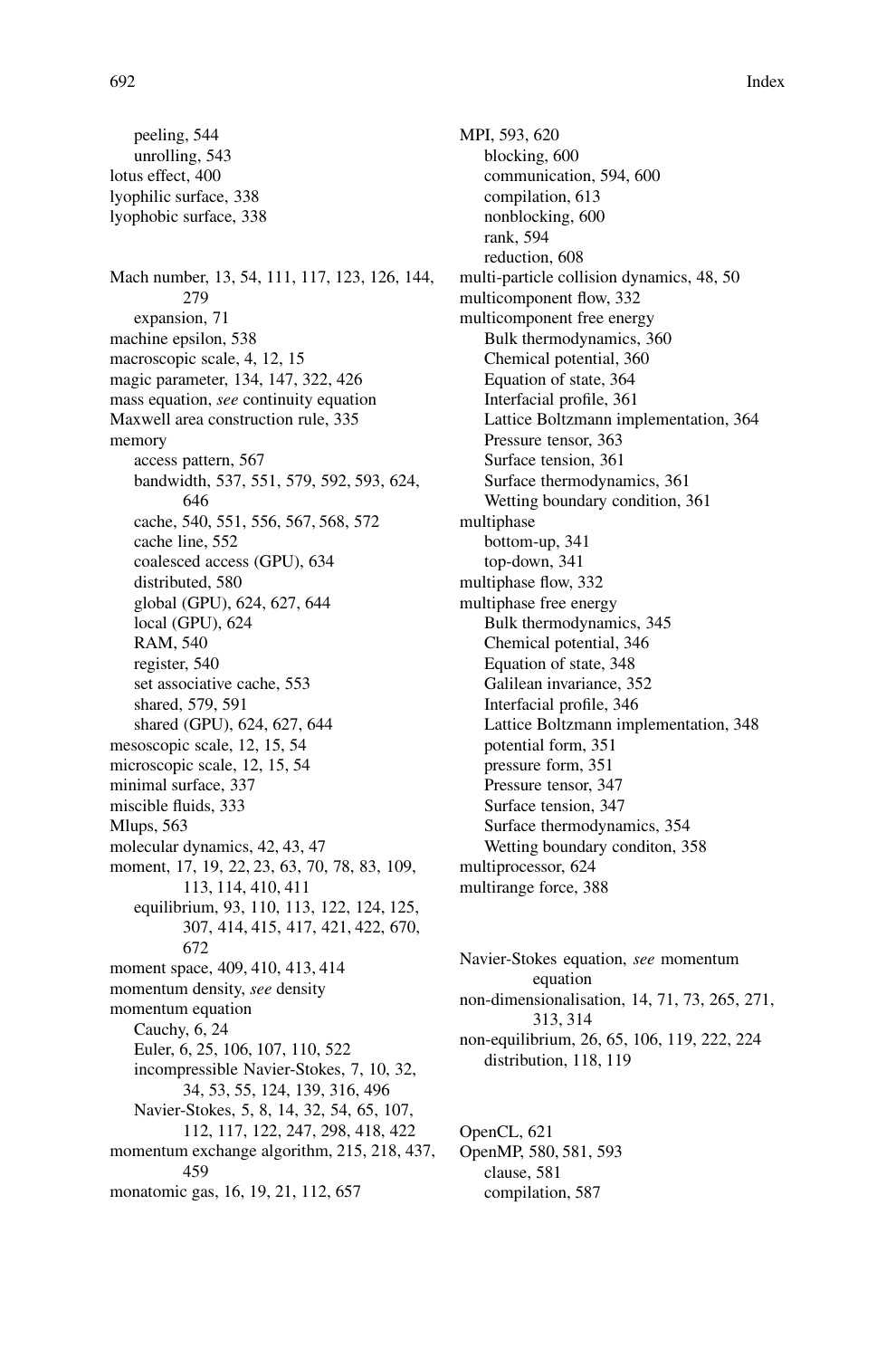directive, 581 parallel block, 583 private variables, 585 reduction, 586 shared variables, 585 order parameter, 332

Péclet number, 301, 322, 325, 327 parallel computing, 578 strong scaling, 616 weak scaling, 616 parasitic currents, 387 pointer, 547, 548, 679 Poiseuille flow, *see* flow Poisson equation, 34, 55, 127, 222 polyatomic gas, 16, 18, 502 polynomial evaluation, 542 population space, 409–411, 414 post-processing, 576 Prandtl number, 22, 301, 315, 502 pressure, 5, 11, 18, 53, 125, 222, 232, 273 Laplace, 337 pressure tensor, 340, 342 multicomponent free energy, 363 multiphase free energy, 347 processor core, 541, 580 multi-core, 541, 580 profiling, 541 timing, 556 programming language assembly language, 549 C, 536, 548 C++, 536, 548 compiled, 535–537 Fortran, 536, 548 interpreted, 535, 536 MATLAB, 535 Python, 535 pseudopotential, 369

quadrature Gauss-Hermite, 80, 81, 83, 84, 662, 665

Rayleigh number, 312 relaxation matrix, 411, 418, 421, 423 relaxation rate, 408, 411, 425 relaxation time, 22, 99, 112, 143, 271, 408, 669 viscous, 496 rest velocity, 84, 306

Reynolds number, 13, 14, 128, 134, 269, 278, 281, 282, 407, 418 grid, 277, 278 scaling acoustic, 276, 279 diffusive, 119, 145, 275, 278 Schmidt number, 301 Shan-Chen force, 370 Shan-Chen model, 368 sharp interface model, 339 smallness parameter, 26, 107, 114, 116 smoothed-particle hydrodynamics, 47, 52, 53 solvability conditions, 107, 115, 117, 245, 307 sound absorption, 502, 503 attenuation, 494, 498, 500, 502, 503, 506, 507, 510 dispersion, 498, 500, 506, 507, 509, 510 generation, 512, 515 speed, 11, 13, 64, 84, 92, 125, 272, 276, 496, 500 sound wave complex notation, 497, 498 cylindrical, 504 forced, 499, 509 free, 499, 507, 510 impedance, 503, 521 multipole, 505, 515, 518 non-linear, 506 plane, 497, 498, 504, 506 spherical, 504 speed of sound, *see* sound spurious currents, 387 stability, 85, 86, 96, 97, 100, 101, 112, 127, 136, 276, 277, 310 stability condition necessary, 129 optimal, 129, 131 sufficient, 129, 130 stability map, 128, 131–133 staircase approximation, 164, 181, 201, 436 steady flow, *see* flow streaming, 45, 66–68, 101, 103, 224 stress normal, 6 shear, 6, 215, 217, 453, 455 stress tensor, 6, 7, 24, 215, 274, 453 Lighthill, 514 viscous, 6, 26, 65, 67, 107, 111, 224, 233, 495 Strouhal number, 288 supercomputer, 593